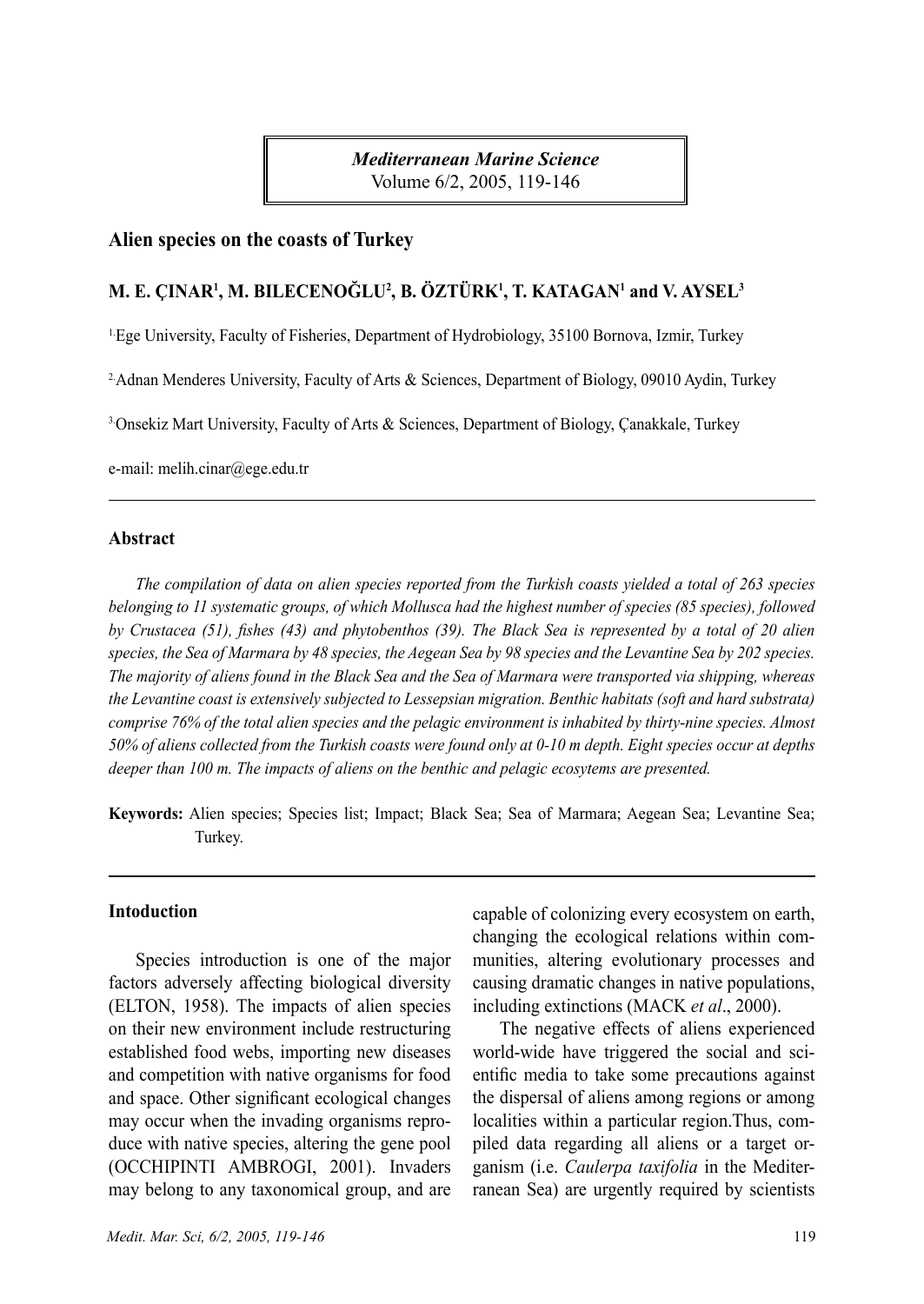and decision makers. In addition, monitoring programmes on spatio-temporal structures of communities particularly in the hot spot areas for aliens such as harbours, brackish and polluted waters should be undertaken both on local and global scales.

Turkey is surrounded by four seas with different hydrographical characteristics. The maritime traffic taking place through the Dardanel and Bosphorus straits and among commercial harbours makes the Turkish coasts more susceptible to invasions by aliens. The proximity of Turkey to the Suez Canal has resulted in dense settlements of Lessepsian migrants, especially in habitats along the Levantine coast of Turkey. Alien species and their roles in the benthic and pelagic ecosytems is increasingly becoming a subject of study in the country.

This paper reviews the alien species reported from the Turkish coasts and constitutes the first comprehensive database for future studies.

### **Methods**

### *Data on alien species along the Turkish coasts*

In this study, only reported data on aliens along the Turkish coasts have been taken into account. All calculations are based on species' records up to the end of 2005. Cryptogenic species have not been included in our compiled list. Some of the species in Table 1, which represent uncertainty in their real taxonomic position and distributional pattern, are classified as questionable or excluded. The questionable species will turn into aliens if their real taxonomic and distributional identities are clarified. In all calculations, including number of species per sea, only the established and questionable species have been taken into account. The importance of aliens in the total biota was estimated, based on the authors' databases.

### **Results and Discussion**

### *List of alien species from the Turkish coasts*

Table 1 includes all alien species reported from the Turkish coasts. The species are categorized by their origins, the mode of introduction and their habitat and depth preferences. The establishment success is assigned for each species. The first reported years of the species together with the relavant publications are also given for each sea.

The present data show that a total of 263 alien species, which belong to 11 systematic groups, occur along the Turkish coasts. Among the groups, Mollusca had the highest number of species (85 species), followed by Crustacea (51), fishes (43) and phytobenthos (39). Cnidaria is represented by only two species (*Rhopilema nomadica* and *Cassiopea andromeda*), Ctenophora by 2 species (*Mnemiopsis leidyi* and *Beroe ovata*), Pantopoda by one species (*Anoplodactylus californicus*), Bryozoa by one species (*Rhynchozoon larreyi*) and Echinodermata by 2 species (*Ophiactis savignyi* and *Synaptula reciprocans*).

Thirty-two species are considered as questionable or excluded in Table 1, mainly due to the uncertainty in their real taxonomical status and distributional patterns. The polychaetes, *Branchiosyllis exilis*, *Opisthosyllis brunnea*, *Rhodine loveni* and *Monticellina dorsobranchialis*, which were previously considered as Lessepsian migrants, indeed occur also in the western Mediterranean and the Atlantic Ocean. These species were also previously proposed to be excluded from the list of Lessepsian species (ERGEN *et al*., 2002; ÇINAR, 2003; 2005). RULLIER (1963) found 11 polychaete species with Indo-Pacific affinity from the Sea of Marmara (Table 1). Of the species, *Nereis zonata persica* and *Timarete ancylochaeta* were also reported along the Levantine coast and considered as Lessepsian migrants (BEN-ELIAHU, 1995). The other species have not been subsequently reported from elsewhere in the Mediterranean Sea.

A total of 176 Lessepsian and 48 ship-transferred species were reported along the Turkish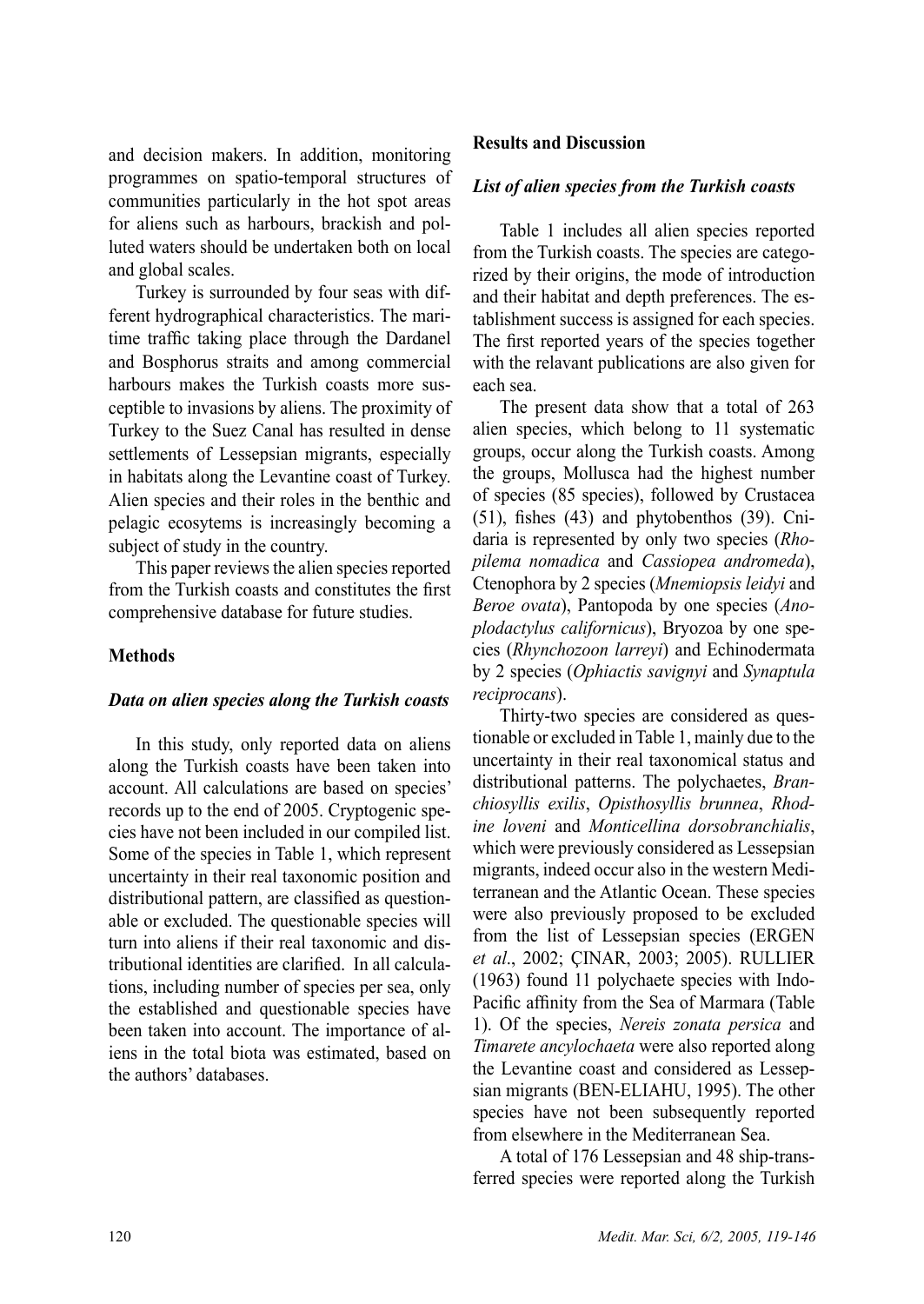#### **Table 1.**

**The list of alien species and their first year of reports from the Turkish coasts. The habitat and depth preferences of aliens along the coasts together with their origins and establishment success are also given. The marked species in the list are questionable or excluded ones. BS: Black Sea, SM: Sea of Marmara, AS: Aegean Sea, LS: Levantine Sea, O: Origin (IP: Indopacific, RS: Red Sea, AT: Atlantic, WA: Western Atlantic, ST: Subtropical, IO: Indian Ocean, PG: Persian Gulf, PO: Pacific Ocean, TA: Tropical Atlantic, CT: Circumtropical, BA: Boreal Atlantic) Es: Establishment success (E: Established, Q: Questinable, Ex: Excluded), MI= Mode of Introduction (L: Lessepsian, S: Shipping, G: Gibraltar, Aq: Aquaculture), H: Habitat [Hs: hard substrata (including algae, sponge), Ss: soft substrata (including phanerogams), P: pelagic, Pz: parasite], D: Depth range (I: 0-10 m, II: 11-50m, III: 51-100 m, IV: 101-200 m, V: 201-400, VI: 401-500 m).**

|                                                                  | <b>BS</b>                | <b>SM</b> | AS                       | LS                       | Es             | $\Omega$            | MI        | H                    | D            |
|------------------------------------------------------------------|--------------------------|-----------|--------------------------|--------------------------|----------------|---------------------|-----------|----------------------|--------------|
| <b>PHYTOPLANKTON</b>                                             |                          |           |                          |                          |                |                     |           |                      |              |
| Alexandrium tamarense (Lebour)<br>Balech 1992                    |                          |           | 1984124                  |                          | $\mathbf Q$    | <b>WA</b>           | S         | P                    | L            |
| Chaetoceros coarctatus Lauder 1864                               |                          |           | 1987125                  |                          | E              | AT,PO               | S         | P                    | I            |
| Gymnodinium cf. mikimotoi Miyake et<br>Kominami ex Oda 1935      |                          |           | 200244                   |                          | $\mathbf Q$    | $\boldsymbol{\eta}$ | S         | P                    | L            |
| Heterosigma cf. akashiwo (Hada) Hada,<br>1968                    |                          |           | 200244                   |                          | Q              | $\overline{?}$      | S         | P                    | L            |
| Rhizosolenia calcar-avis M. Schultze,<br>1858                    | 199971                   | 1993123   |                          |                          | E              | AT                  | S         | P                    | I            |
| Scrippsiella trochoidea (Stein) Loeblich<br>III, 1976            | 199971                   |           |                          |                          | E              | AT                  | S         | P                    | I            |
| Thalassiosira nordenskioeldii Cleve<br>1873                      | 2002160                  |           |                          |                          | E              | AT                  | S         | P                    | I            |
| <b>PHYTOBENTHOS</b>                                              |                          |           |                          |                          |                |                     |           |                      |              |
| Cyanophyta (=Cyanobacteria)                                      |                          |           |                          |                          |                |                     |           |                      |              |
| Trichodesmium erythraeum Ehrenberg,<br>1830                      |                          |           | 199669                   |                          | E              | IP,RS               | L         | Hs,Ss                | $\mathbf I$  |
| Rhodophyta                                                       |                          |           |                          |                          |                |                     |           |                      |              |
| Acanthophora nayadiformis (Delile)<br>Papenfuss, 1968            |                          | 1973177   | 1970103                  | 199720                   | E              | <b>RS</b>           | L         | <b>H<sub>s</sub></b> | $L$ II       |
| Acanthophora muscoides Linnaeus,<br>1753                         |                          |           | 1986178                  |                          | E              | AT                  | S         | Hs                   | $L$ II       |
| Acrochaetium codicolum Børgesen,<br>1927                         | 1996 <sup>28</sup>       | 1986178   | 199055                   | 199719                   | E              | <b>IP.AT</b>        | S         | Hs.Ss                | $\mathbf{I}$ |
| Asparagopsis armata Harvey, 1855                                 | 1973176                  | 1986178   | 1973176                  | 1969174                  | E              | IP,AT               | S         | Hs                   | $\mathbf{I}$ |
| Asparagopsis taxiformis (Delile)<br>Trevisan de Saint-Léon, 1845 | $\overline{a}$           |           | 200127                   |                          | E              | <b>CT</b>           | L         | Hs                   | L            |
| Bonnemaisonia hamifera Hariot, 1891                              | $\overline{\phantom{0}}$ | 1986178   | $\overline{a}$           | 199720                   | E              | PO,AT               | <b>2S</b> | <b>H<sub>s</sub></b> | $\mathbf{I}$ |
| Botryocladia madagascariensis<br>G.Feldmann, 1945                | $\overline{a}$           |           | $\overline{\phantom{0}}$ | 2000 <sup>161</sup>      | E              | IO                  | ?S        | <b>Hs</b>            | L            |
| Chondria collinsiana Howe, 1920                                  | $\overline{a}$           | 1986178   | $\overline{a}$           | $\overline{\phantom{0}}$ | E              | AT, IO              | 2L        | <b>Hs</b>            | H            |
| Chondrophycus papillosus (C. Agardh)<br>Garbary & Harper 1998    | 1973175                  | 1957143   | 1969174                  | 1969174                  | E              | <b>RS</b>           | 2L        | Hs                   | L            |
| Ganonema farinosum (Lamouroux) Fan<br>& Wang, 1974               | 1995 <sup>21</sup>       | 189991    | 198626                   | 199719                   | $\overline{Q}$ | <b>IPRS</b>         |           | $?L$ Hs, Ss          | L            |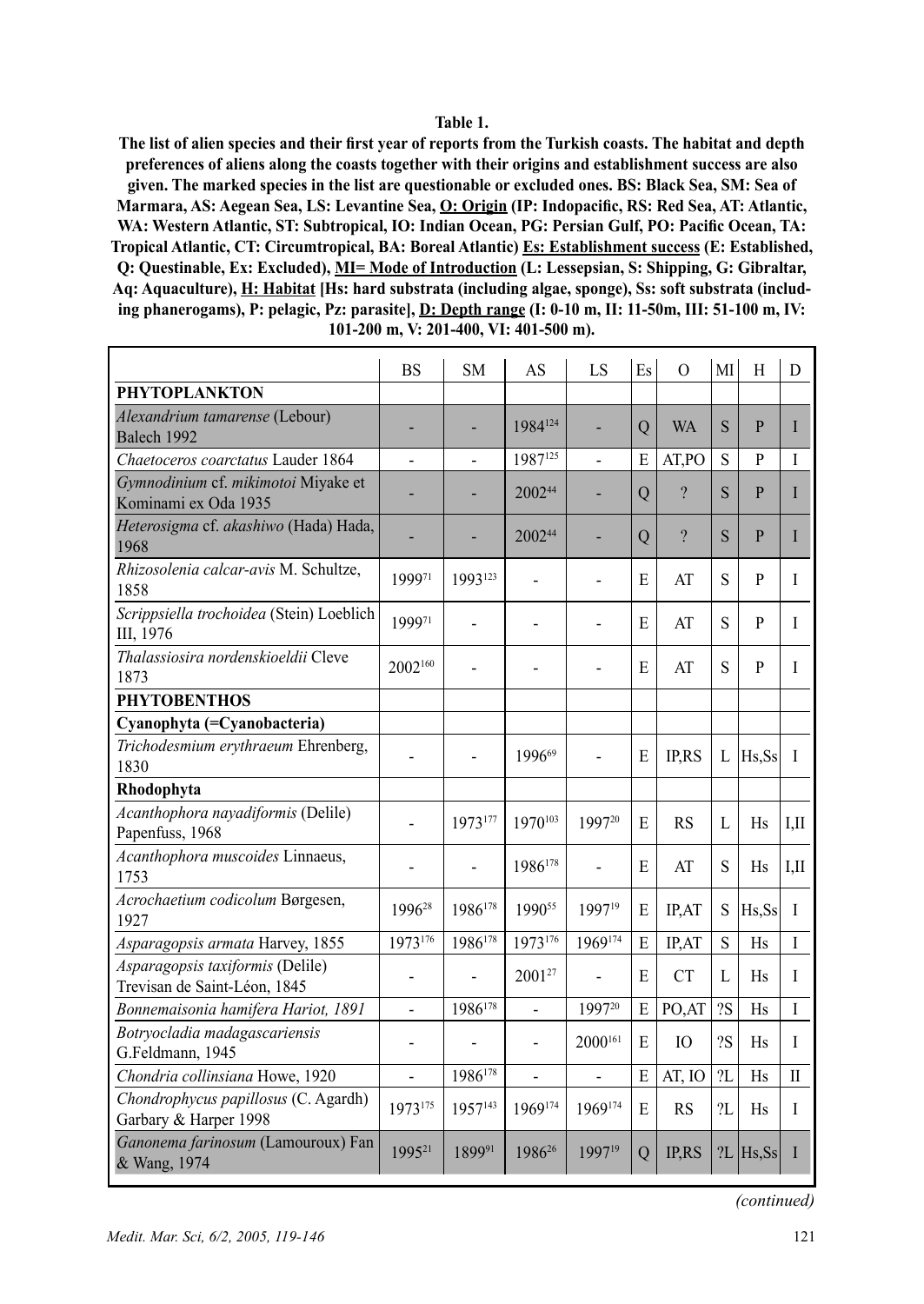|                                                                                  | <b>BS</b>                    | <b>SM</b>                | AS                       | LS                           | Es.       | $\overline{O}$         | MI        | Н                    | D       |
|----------------------------------------------------------------------------------|------------------------------|--------------------------|--------------------------|------------------------------|-----------|------------------------|-----------|----------------------|---------|
| Gracilaria arcuata Zanardini 1858                                                |                              | 1986178                  |                          |                              | E         | RS, IP                 | L         | <b>H<sub>s</sub></b> | I       |
| Griffithsia corallinoides (Linnaeus)                                             |                              | 199323                   |                          |                              | E         | AT, IP                 | G         | Hs                   | I       |
| Trevisan, 1845                                                                   |                              |                          |                          |                              |           |                        |           |                      |         |
| Hypnea spinella (C. Agardh) Kützing,<br>1847                                     | $\overline{a}$               |                          | 198718                   | $\overline{a}$               | E         | AT, IP                 | S         | Hs                   | L       |
| Hypnea variabilis Okamura, 1909                                                  | -                            | 1986178                  | 1986178                  | $\overline{\phantom{0}}$     | E         | PO                     | S         | <b>Hs</b>            | I       |
| Laurencia intermedia Yamada, 1931                                                | 1986 <sup>26</sup>           |                          |                          | $\qquad \qquad \blacksquare$ | E         | PO,RS                  | S         | Hs                   | IJЛ     |
| Lophocladia lallemandii (Montagne)<br>Schmitz, 1893                              |                              |                          | 1970103                  | 198653                       | E         | IP                     | L         | Hs                   | IJЛ     |
| Polysiphonia fucoides (Hudson)<br>Greville, 1824                                 | 1973176                      |                          | 1973176                  | ÷,                           | E         | AT, IO                 | S         | Hs                   | IП      |
| Polysiphonia paniculata Montagne,<br>1842                                        | 198626                       |                          |                          |                              | E         | AT                     | S         | Hs                   | I       |
| Polysiphonia kampsaxiii Boergesen,<br>1939                                       |                              |                          | 198417                   | 199720                       | E         | IP                     | S         | Hs                   | Ι       |
| Radicilingua thysanorhizans (Holmes)<br>Papenfuss, 1956                          |                              | 1986178                  | 198626                   | 198653                       | E         | AT                     | S         | Hs                   | L       |
| Rhodophysema georgii Batters, 1900                                               | -                            | 1986178                  | $\overline{a}$           | $\qquad \qquad -$            | E         | AT,PO                  | ?S        | Hs                   | Ι       |
| Spyridia hypnoides (Bory de Saint-<br>Vincent) Papenfuss, 1968                   | -                            |                          | 198718                   | 1997 <sup>19</sup>           | E         | IO                     | S         | Hs                   | I       |
| Heterokontophyta                                                                 |                              |                          |                          |                              |           |                        |           |                      |         |
| Chorda filum (Linnaeus) Stackhouse                                               |                              |                          |                          |                              |           |                        |           |                      |         |
| 1797                                                                             |                              | 1986178                  |                          |                              | $\gamma$  | AT,PO                  | ?S        | Hs                   | LП      |
| Ectocarpus siliculosus (Dillwyn)<br>Lyngbye, 1819                                | 1973175                      | 189991                   | 189991                   | 1986146                      | E         | AT                     | S         | Hs                   | Ι       |
| Halothrix lumbricalis (Kützing) Reinke,                                          | 2004 <sup>29</sup>           | 199323                   | 1986178                  | 1993145                      | E         | AT,PO                  | S         | Hs                   | L       |
| 1888                                                                             |                              |                          |                          |                              |           |                        |           |                      |         |
| Pilayella littoralis (Linnaeus) Kjellman,<br>1872                                | 199824                       | 199323                   | 1985105                  | 1985105                      | E         | AT                     | S         | Hs                   | I       |
| Protectocarpus speciosus Boergesen,<br>1902                                      | L,                           | 199323                   |                          |                              | E         | AT                     | S         | Hs                   | I       |
| Sargassum latifolium (Turner) C.<br>Agardh, 1820                                 |                              | 1986178                  | 1986178                  |                              | E         | <b>RS</b>              | ?L        | Hs                   | IЛ      |
| Sphaerotrichia divaricata (Agardh)<br>Kylin, 1940                                |                              | 1986178                  | 1970103                  | 1986178                      | E         | AT                     | S         | Hs                   | Ι       |
| Stypopodium schimperi (Buchinger ex<br>Kützing) Verlaque & Boudouresque,<br>1991 |                              |                          | $\overline{\phantom{a}}$ | 199720                       | E         | RS, AT                 | 2L        | Hs                   | I       |
| Chlorophyta                                                                      |                              |                          |                          |                              |           |                        |           |                      |         |
| Bryopsis pennata Lamouroux, 1809                                                 | $\overline{a}$               | 1986 <sup>26</sup>       | 197852                   | 197852                       | E         | AT                     | ${\bf S}$ | Hs                   | Ι       |
| Caulerpa racemosa (Forsskål) J.<br>Agardh, 1873                                  | $\qquad \qquad \blacksquare$ | $\overline{a}$           | 199154                   | 198653                       | E         | <b>CT</b>              |           | $?L$ Hs, Ss I, II    |         |
| Caulerpa scalpelliformis (R.Brown ex<br>Turner) C. Agardh, 1817                  |                              |                          |                          | 199886                       | ${\bf E}$ | AT, IP                 | 2L        | Ss                   | I,II    |
| Cladophora boodleoides Børgesen 1925                                             | $\overline{a}$               | $\overline{\phantom{a}}$ | 199670                   | $\frac{1}{2}$                | ${\bf E}$ | $\mathbf{A}\mathbf{T}$ | G         | Hs                   | $\rm I$ |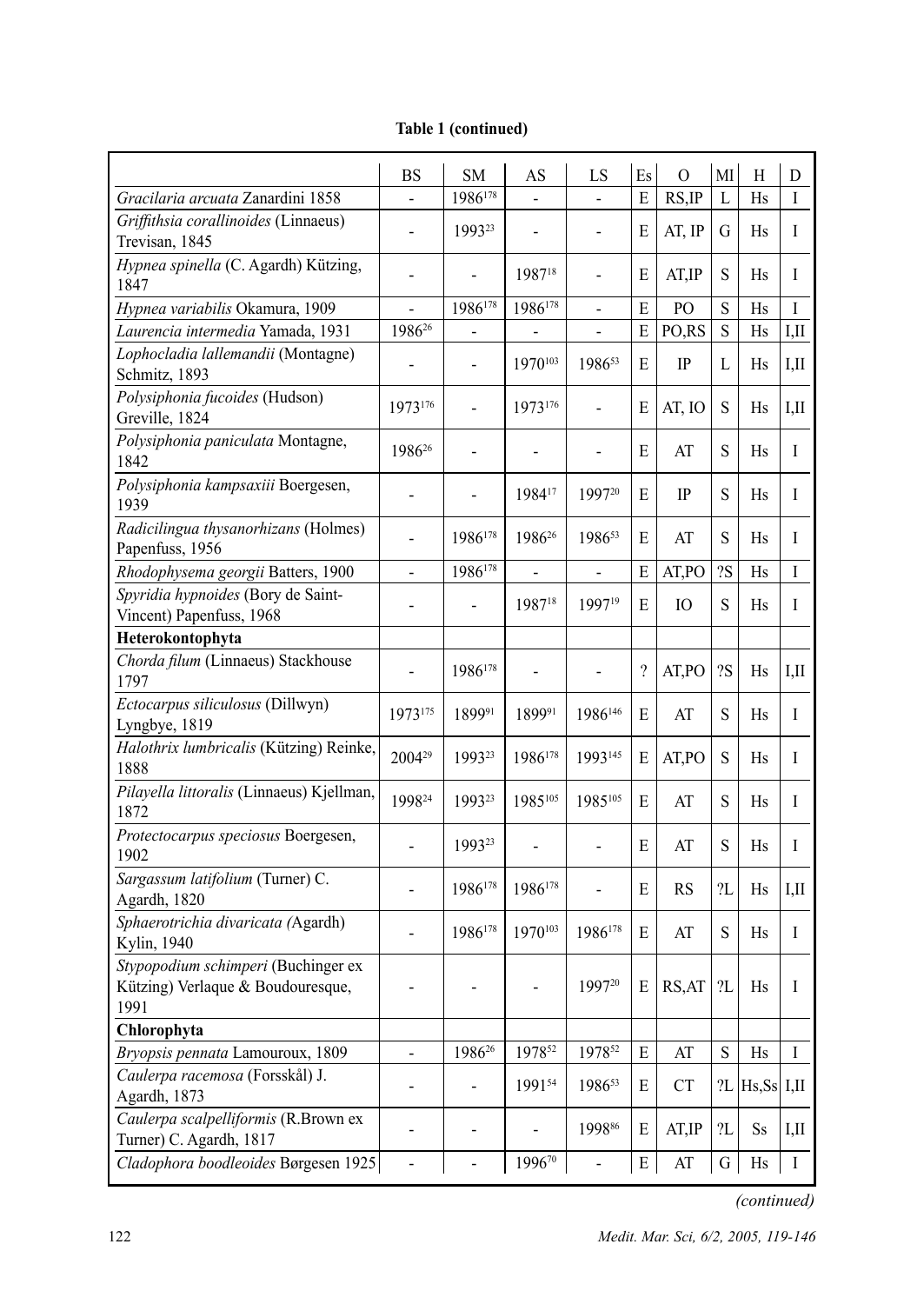|                                        | BS                       | SМ                 | AS                       | LS                 | Es             | $\mathbf{O}$             | MI | Н                        | D                        |
|----------------------------------------|--------------------------|--------------------|--------------------------|--------------------|----------------|--------------------------|----|--------------------------|--------------------------|
| Codium fragile (Suringar) Hariot ssp.  |                          |                    | 1986178                  |                    | E              | AT,PO                    | ?S | Hs                       | I                        |
| tomentosoides (Goor) P.C. Silva, 1955  |                          |                    |                          |                    |                |                          |    |                          |                          |
| Ulva fasciata Delile, 1813             | 1990 <sup>25</sup>       | 1986 <sup>26</sup> | 1977104                  | 1996 <sup>22</sup> | E              | ?RS                      | 2L | Hs                       | Ι                        |
| Phanerogame                            |                          |                    |                          |                    |                |                          |    |                          |                          |
| Halophila stipulacea (Forsskål)        |                          |                    | 1985105                  | 1985105            | Е              | IO, RS                   | L  | Hs                       | Ι                        |
| Ascherson                              |                          |                    |                          |                    |                |                          |    |                          |                          |
| <b>FORAMINIFERA</b> (Benthic)          |                          |                    |                          |                    |                |                          |    |                          |                          |
| Astacolus insolithus (Schwager, 1866)  | $\qquad \qquad -$        | $\overline{a}$     | 2004132                  | $\qquad \qquad -$  | E              | <b>IPRS</b>              | L  | Ss                       | Ш                        |
| Astacolus sublegumen (Parr, 1950)      | -                        |                    | 2004132                  |                    | E              | IP,RS                    | L  | Ss                       | Ш                        |
| Planogypsina acervalis (Brady, 1884)   | -                        |                    | 2004132                  |                    | E              | IP,RS                    | L  | Ss                       | П                        |
| Planogypsina squamiformis (Chapman,    | $\overline{a}$           |                    | 2004132                  |                    | Е              | IP,RS                    | L  | Ss                       | Щ,Ш                      |
| 1901)                                  |                          |                    |                          |                    |                |                          |    |                          |                          |
| Amphistegina lobifera Larsen, 1976     | $\overline{\phantom{0}}$ |                    | 2004132                  | 2002133            | E              | IP,RS                    | L  | Ss                       | I,II                     |
| <b>CNIDARIA</b>                        |                          |                    |                          |                    |                |                          |    |                          |                          |
| Cassiopea andromeda (Forsskål, 1775)   | $\overline{\phantom{0}}$ |                    | -                        | 2002 <sup>39</sup> | Е              | IP,RS                    | L  | Ss                       | I                        |
| Rhopilema nomadica Galil, Spanier &    |                          |                    | ÷,                       | 1995113            | E              | IP,RS                    | L  | P                        | $\gamma$                 |
| Ferguson, 1990                         |                          |                    |                          |                    |                |                          |    |                          |                          |
| <b>CTENOPHORA</b>                      |                          |                    |                          |                    |                |                          |    |                          |                          |
| Mnemiopsis leidyi (Agassiz, 1865)      | 1994137                  | 1994114            | 1994114                  | 1993167            | E              | WA                       | S  | P                        | IJ                       |
| Beroe ovata Mayer 1912                 | 2001115                  | 2004108            |                          |                    | Е              | <b>WA</b>                | S  | P                        | I,II                     |
| <b>POLYCHAETA</b>                      |                          |                    |                          |                    |                |                          |    |                          |                          |
| Lepidonotus carinulatus (Grube, 1870)  |                          | 1963149            |                          |                    | Q              | IP,RS                    | ?S | $\overline{?}$           | $\overline{?}$           |
| Harmothoe boholensis (Grube, 1878)     |                          | 1963149            |                          |                    | Q              | IP,RS                    | ?S | $\overline{?}$           | $\overline{?}$           |
| Harmothoe minuta (Potts, 1910)         |                          | 1963149            |                          |                    | Q              | IP,RS                    | ?S | $\overline{?}$           | $\overline{\mathcal{L}}$ |
| Ancistrosyllis rigida Fauvel, 1919     |                          | 1963149            |                          |                    | Q              | IP,RS                    | ?S | $\overline{?}$           | $\overline{\mathcal{L}}$ |
| Sigambra constricta (Southern, 1921)   |                          | 1963149            |                          |                    | $\overline{Q}$ | IP,RS                    | ?S | $\overline{?}$           | $\overline{\mathcal{L}}$ |
| Opisthosyllis brunnea Langerhans, 1879 |                          |                    | 200263                   |                    | Ex             | IP,RS                    | L  | Hs                       | $\mathbf I$              |
| Branchiosyllis exilis (Gravier, 1900)  |                          |                    | 200263                   |                    | Ex             | IP,RS                    | L  | Hs                       | $\rm I$                  |
| Leonnates persicus Wesenberg-Lund,     |                          |                    | 200265                   | 200385             | E              |                          | L  |                          | II-                      |
| 1949                                   | $\overline{a}$           |                    |                          |                    |                | IP,RS                    |    | Ss                       | IV                       |
| Nereis zonata persica Fauvel, 1911     | ٠                        | 1963149            |                          |                    | $\mathbf Q$    | <b>IPRS</b>              | 2L | $\overline{?}$           | $\overline{?}$           |
| Pseudonereis anomala Gravier, 1900     | $\overline{\phantom{0}}$ |                    | 200564                   | 198933             | E              | IP,RS                    | L  | Hs                       | I                        |
| Glycera alba adspersa Fauvel, 1939     | ۰                        | 1963149            |                          |                    | Ex             | IP                       | ?S | $\overline{\mathcal{L}}$ | $\overline{\mathcal{E}}$ |
| Eurythoe complanata (Pallas, 1766)     | ۰                        |                    | ٠                        | 199781             | Q              | ?IP                      | L  | Hs                       | $\mathbf{I}$             |
| Linopherus acarunculata Monro, 1937    | $\overline{\phantom{0}}$ |                    | $\overline{\phantom{a}}$ | 199781             | E              | <b>RS</b>                | L  | <b>Ss</b>                | I                        |
| Lumbrineris debilis Grube, 1878        | ۰                        | 1963149            |                          |                    | $\overline{Q}$ | $\rm IP$                 | 2S | $\overline{?}$           | $\overline{?}$           |
| Lysidice collaris Grube, 1870          |                          |                    | 199861                   | 199781             | Q              | IP,RS                    |    | L $ Hs, Ss $ I,II        |                          |
| Prionospio saccifera Mackie & Hartley, |                          |                    |                          | 199962             |                |                          |    |                          |                          |
| 1990                                   |                          |                    |                          |                    | Е              | IP,RS                    | L  | Ss                       | Ш                        |
| Polydora cornuta Bosc, 1802            | $\overline{\phantom{0}}$ |                    | 200566                   | $\frac{1}{2}$      | $\mathbf E$    | $\overline{\mathcal{L}}$ | S  | Ss                       | I,II                     |
| Streblospio gynobranchiata Rice &      | -                        |                    | 200566                   | $\frac{1}{2}$      | Е              | WA                       | S  | Ss                       | IJ                       |
| Levin, 1998                            |                          |                    |                          |                    |                |                          |    |                          |                          |
| Dasybranchus carneus Grube, 1870       |                          | 1963149            |                          |                    | Q              | RS                       | 2S | $\gamma$                 | $\overline{\mathcal{E}}$ |
| Notomastus aberans Day, 1957           |                          |                    | $1983^{141}$             |                    | Ε              | IP                       | L  | Ss                       | $\bf{I}$                 |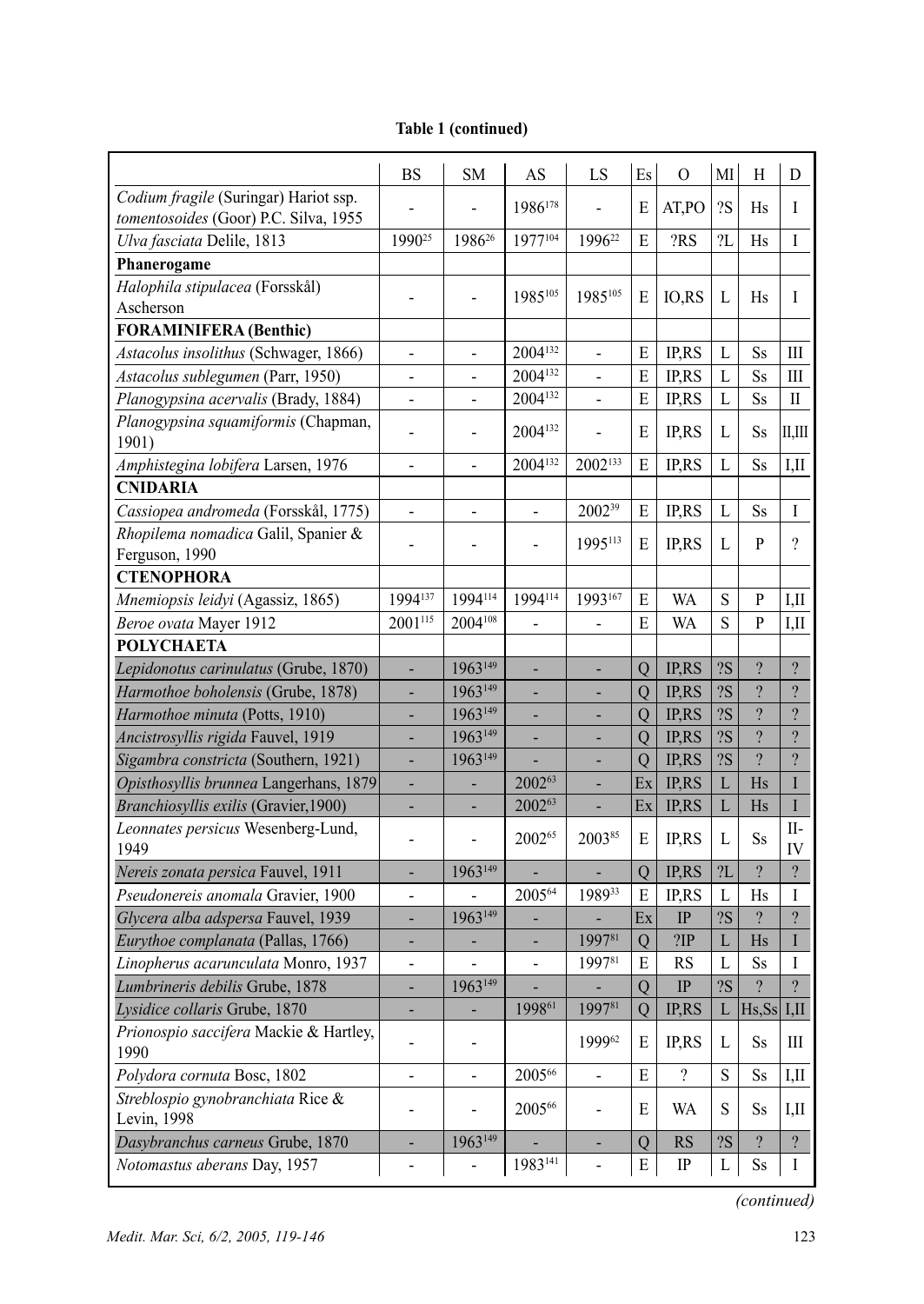|  | Table 1 (continued) |
|--|---------------------|
|--|---------------------|

|                                                  | <b>BS</b>                    | <b>SM</b>                | AS                       | LS                  | Es             | $\Omega$       | MI           | H                        | D                   |
|--------------------------------------------------|------------------------------|--------------------------|--------------------------|---------------------|----------------|----------------|--------------|--------------------------|---------------------|
| Monticellina dorsobranchialis                    |                              |                          | 200684                   |                     | Ex             | $\overline{?}$ | $\mathbf{L}$ | Ss.                      | $\overline{?}$      |
| (Kirkegaard, 1959)                               |                              |                          |                          |                     |                |                |              |                          |                     |
| Timarete dasylophius (Marenzeller,               |                              | 1963149                  |                          |                     | Q              | IP             | ?S           | $\gamma$                 | $\boldsymbol{\eta}$ |
| 1879)                                            |                              |                          |                          |                     |                |                |              |                          |                     |
| Timarete anchylochaeta (Schmarda,                |                              | 1963149                  |                          |                     | Q              | IP             | <b>?S</b>    | $\overline{\mathcal{C}}$ | $\gamma$            |
| 1861)                                            |                              |                          |                          |                     |                |                |              |                          |                     |
| Metasychis gotoi (Izuka, 1902)                   | $\overline{a}$               | $\overline{a}$           | 200283                   | $\overline{a}$      | E              | IP,RS          | 2L           | Ss                       | $\gamma$            |
| Rhodine loveni Malmgren, 1865                    |                              |                          | 199280                   | 199882              | Ex             | IP.AT          | L            | Ss                       | $\mathbf{I}$        |
| Pista unibranchia Day, 1963                      | $\overline{\phantom{a}}$     | $\frac{1}{2}$            | 1998142                  | 199781              | E              | <b>IPRS</b>    | L            | Ss                       | I,II                |
| Ficopomatus enigmaticus (Fauvel,<br>1923)        | $\overline{a}$               | 195267                   | 197679                   | $\overline{a}$      | E              | <b>ST</b>      | S            | Hs                       | I                   |
| Hydroides dianthus (Verrill, 1873)               | $\overline{\phantom{a}}$     | $\overline{\phantom{a}}$ | 1865148                  |                     | E              | WA             | S            | Hs                       | I                   |
| Hydroides elegans (Haswell, 1883)                | $\overline{a}$               |                          | 197679                   | 199134              | E              | A, P           | S            | Hs                       | L                   |
| Spirorbis marioni Caullery & Mesnil,             | $\overline{a}$               |                          | 1991117                  |                     | E              | $\mathbf{p}$   | S            | Hs                       | L                   |
| 1897                                             |                              |                          |                          |                     |                |                |              |                          |                     |
| <b>PANTOPODA</b>                                 |                              |                          |                          |                     |                |                |              |                          |                     |
| Anoplodactylus californicus Hall, 1912           |                              |                          |                          | 1962153             | E              | <b>CT</b>      | $\mathbf{L}$ | Hs                       | I                   |
| <b>CRUSTACEA</b>                                 |                              |                          |                          |                     |                |                |              |                          |                     |
| Copepoda                                         |                              |                          |                          |                     |                |                |              |                          |                     |
| Centropages furcatus (Dana, 1846)                | L,                           | $2000^{164}$             | L,                       | 2002168             | E              | IP,RS          | L            | P                        | $I-III$             |
| Calanopia elliptica (Dana, 1846)                 | $\overline{a}$               |                          | $\overline{a}$           | 2003157             | E              | IP,RS          | L            | P                        | L                   |
| Calanopia biloba Bowman, 1957                    | $\overline{\phantom{a}}$     |                          | $\overline{\phantom{0}}$ | 2002 <sup>168</sup> | E              | IP,RS          | L            | P                        | $I-III$             |
| Calanopia minor Scott, 1902                      | $\blacksquare$               | $\overline{\phantom{a}}$ | ÷,                       | 2002 <sup>168</sup> | E              | IP,RS          | L            | P                        | $I-III$             |
| Labidocera pavo Giesbrecht, 1889                 | $\overline{a}$               |                          | $\overline{a}$           | 2003157             | E              | IP,RS          | L            | $\mathsf{P}$             | L                   |
| Euchaeta concinna Dana, 1846                     | $\overline{\phantom{a}}$     | $\overline{\phantom{a}}$ | $\blacksquare$           | 2002 <sup>168</sup> | E              | IP,RS          | L            | P                        | $I-III$             |
| Eucalanus crassus Giesbrecht, 1888               | $\overline{a}$               | $\frac{1}{2}$            | $\overline{a}$           | 2002 <sup>168</sup> | E              | IP,RS          | L            | $\mathbf{P}$             | $I-III$             |
| Eucalanus subcrassus Giesbrecht, 1888            | ÷,                           |                          | L,                       | 2002 <sup>168</sup> | E              | IP,RS          | $\mathbf{L}$ | P                        | $I-III$             |
| Parvocalanus latus Andronov, 1972                | $\blacksquare$               | 2000164                  | $\frac{1}{2}$            | 2002 <sup>168</sup> | E              | IP,RS          | L            | $\mathsf{P}$             | $I-III$             |
| Parvocalanus elegans Andronov, 1972              | $\overline{\phantom{a}}$     | 2000164                  |                          | 2002 <sup>168</sup> | E              | IP,RS          | L            | P                        | $I-III$             |
| Acartia tonsa Dana, 1848                         | $\overline{a}$               | 2000164                  | 2001155                  | $\overline{a}$      | E              | WA             | S            | P                        | $\gamma$            |
| Acartia hasanii Unal, Shmeleva &<br>Kideys, 2002 | ÷                            |                          |                          | 2002 <sup>163</sup> | Q              | ?RS            | 2L           | P                        | I                   |
| Paracartia ioannae Unal, Shmeleva &              |                              |                          |                          |                     |                |                |              |                          |                     |
| Kideys, 2002                                     |                              |                          | L.                       | 2002 <sup>163</sup> | $\overline{O}$ | ?RS            | 2L           | P                        | L                   |
| Paracartia janetae Unal, Shmeleva &              |                              |                          |                          | 2002163             | $\overline{O}$ | ?RS            | 2L           | $\mathbf{p}$             | $\mathbf{I}$        |
| Kideys, 2002                                     |                              |                          |                          |                     |                |                |              |                          |                     |
| Cirripedia                                       |                              |                          |                          |                     |                |                |              |                          |                     |
| Heterosaccus dollfusi Boschma, 1960              | $\overline{\phantom{a}}$     | $\overline{\phantom{a}}$ | $\overline{a}$           | 1997140             | E              | <b>RS</b>      | L            | Pz                       | $L$ II              |
| Amphipoda                                        |                              |                          |                          |                     |                |                |              |                          |                     |
| Maera hamigera Haswell, 1879                     | $\blacksquare$               | $\frac{1}{2}$            | 1978121                  | 1978121             | E              | IP             | L            | Ss                       | I.II                |
| Stenothoe gallensis Walker, 1904                 | $\qquad \qquad \blacksquare$ | ÷                        | 1978121                  | 1978121             | E              | IP             | $\mathbf{L}$ | Ss                       | I,II                |
| Isopoda                                          |                              |                          |                          |                     |                |                |              |                          |                     |
| Sphaeroma walkeri (Stebbing, 1905)               | $\overline{a}$               |                          | 1976118                  | $\overline{a}$      | E              | $\rm IP$       | L            | Hs                       | I,II                |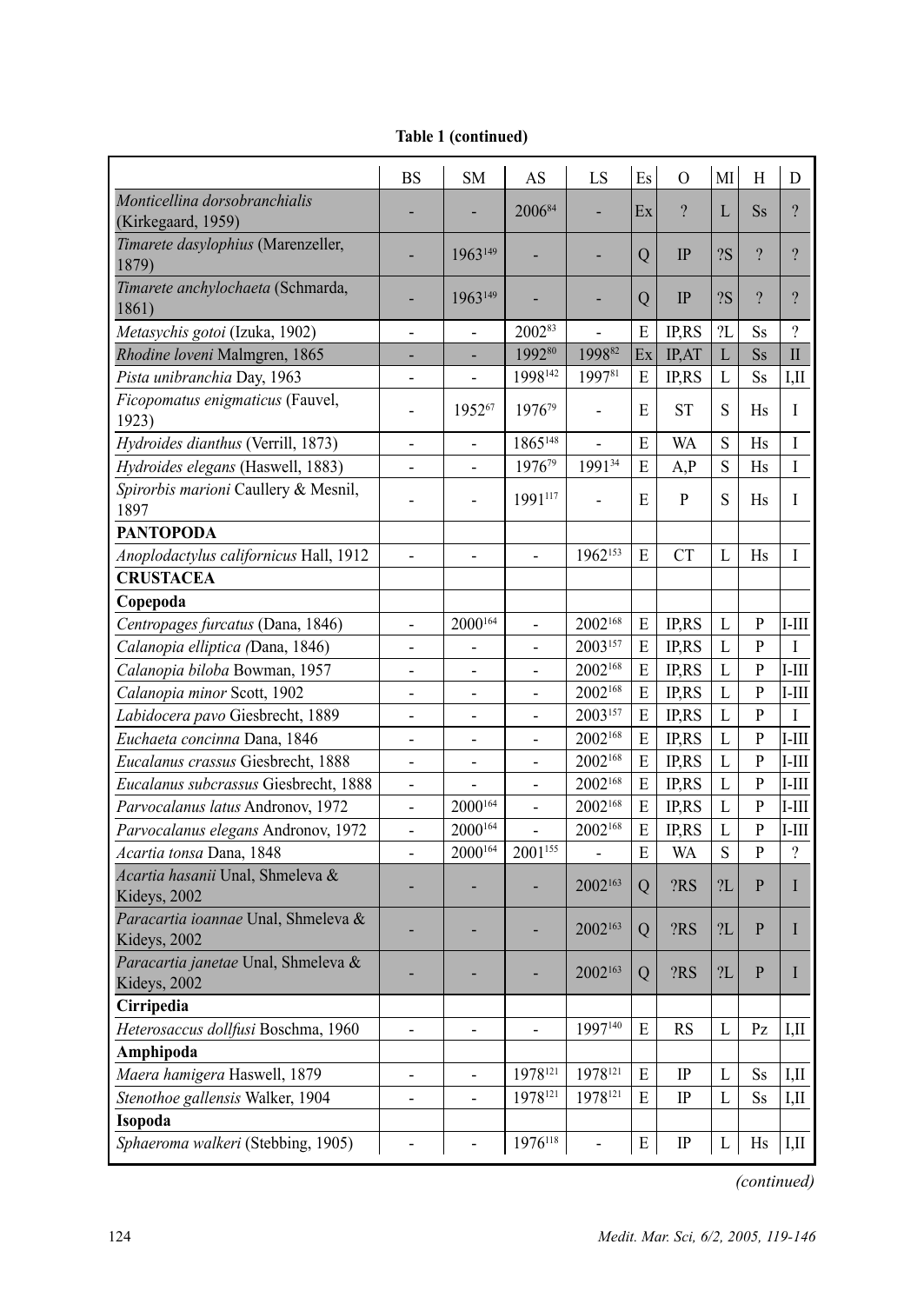|  | Table 1 (continued) |
|--|---------------------|
|--|---------------------|

|                                                       | <b>BS</b>                    | <b>SM</b> | AS                           | LS             | Es             | $\Omega$  | MI                      | H                         | D                           |
|-------------------------------------------------------|------------------------------|-----------|------------------------------|----------------|----------------|-----------|-------------------------|---------------------------|-----------------------------|
| Tanaidacea                                            |                              |           |                              |                |                |           |                         |                           |                             |
| Apseudes intermedius Hansen, 1985                     |                              |           | 1978119                      | $\overline{a}$ | E              | AT        | ?S                      | Hs                        | I,II                        |
| Cumacea                                               |                              |           |                              |                |                |           |                         |                           |                             |
| Eocuma sarsii (Kossmann, 1880)                        | $\overline{a}$               |           | 1983109                      | $\overline{a}$ | E              | IP        | L                       | <b>Ss</b>                 | I,II                        |
| Decapoda                                              |                              |           |                              |                |                |           |                         |                           |                             |
| Marsupenaeus japonicus (Bate, 1888)                   | $\overline{a}$               | 2001173   | 2001173                      | 1930136        | E              | IP        | L                       | <b>Ss</b>                 | I-III                       |
| Melicertus hathor (Burkenroad, 1959)                  | $\overline{a}$               |           | $\overline{a}$               | 2002128        | E              | RS, IO    | L                       | <b>Ss</b>                 | I-III                       |
| Metapenaeopsis aegyptia Galil &                       | $\overline{a}$               |           | ÷,                           | 2004170        | E              | IP,RS     | L                       | Ss                        | I-III                       |
| Golani, 1990                                          |                              |           |                              |                |                |           |                         |                           |                             |
| Metapenaeopsis mogiensis consobrina<br>(Nobili, 1904) |                              |           |                              | 2004170        | E              | IP,RS     | L                       | Ss                        | I-III                       |
| Metapenaeus monoceros (Fabricius,<br>1798)            |                              |           | $\overline{a}$               | 1961106        | E              | IP,RS     | L                       | Ss                        | I-III                       |
| Penaeus semisulcatus de Haan, 1844                    |                              |           |                              | 1930101        | E              | IP,RS     | L                       | Ss                        | $I-$<br>IV                  |
| Metapenaeus stebbingi (Nobili, 1904)                  |                              |           |                              | 1981120        | E              | RS, IO    | L                       | Ss                        | $I-III$                     |
| Trachysalambria palaestinensis Steinitz,<br>1932      |                              |           |                              | 196895         | E              | <b>RS</b> | L                       | Ss                        | II,III                      |
| Leptochela pugnax de Man, 1916                        |                              |           | $\overline{a}$               | 1981120        | E              | IP,RS     | L                       | Ss                        | $\mathbf{I}$<br>IV          |
| Palaemonella rotumana (Borradaile,<br>1898)           |                              |           | $\overline{a}$               | 200292         | E              | IP,RS     | L                       | Ss                        | $I-$<br>IV                  |
| Alpheus audouini (Coutière, 1905)                     |                              |           | $\overline{a}$               | 200292         | E              | IP,RS     | L                       | Hs                        | I,II                        |
| Alpheus inopinatus Holthuis & Gottlieb,<br>1958       |                              |           | $\overline{a}$               | 196993         | Е              | IO,RS     | L                       | $Hs, Ss$ I,II             |                             |
| Alpheus migrans Lewinsohn &<br>Holthuis, 1978         |                              |           |                              | 1994122        | E              | <b>RS</b> | L                       | Ss                        | II, III                     |
| Alpheus rapacida de Man, 1908                         | $\overline{a}$               |           | $\overline{a}$               | 1981120        | E              | IP        | L                       | <b>Ss</b>                 | I-III                       |
| Urocaridella antonbrunii (Bruce, 1967)                |                              |           |                              | 2004170        | Ex             | IP        | L                       | $\rm{S} \rm{s}$           | I,II                        |
| Ixa monodi Holthuis & Gottlieb, 1956                  | $\overline{\phantom{0}}$     |           | $\overline{a}$               | 1956107        | E              | <b>RS</b> | L                       | <b>Ss</b>                 | II, III                     |
| Leucosia signata Paulson, 1875                        | $\overline{\phantom{0}}$     |           | $\overline{a}$               | 198299         | E              | IP        | L                       | <b>Ss</b>                 | I,II                        |
| Myra subgranulata Kossmann, 1877                      |                              |           | $\overline{a}$               | 1930136        | E              | IP,RS     | L                       | Ss                        | $\mathbf{I}$<br>IV          |
| Micippa thalia (Herbst, 1803)                         | $\overline{\phantom{0}}$     | -         |                              | 199574         | E              | IP        | L                       | $Hs, Ss$  I-III           |                             |
| Callinectes sapidus Rathbun, 1896                     | $\overline{a}$               | -         | 2001173                      | 1961106        | E              | WA        | S                       | Ss                        | I-III                       |
| Charybdis hellerii (Milne Edwards,<br>1867)           |                              |           |                              | 1981120        | E              | IP,RS     | L                       | Hs                        | I,II                        |
| Charybdis longicollis Leene, 1938                     | -                            | -         | $\qquad \qquad \blacksquare$ | $1961^{106}$   | $\overline{E}$ | IP, RS    | $\overline{\mathbf{L}}$ | $\rm{S} \rm{s}$           | $\overline{\mathbb{I}$ -III |
| Portunus pelagicus (Linnaeus, 1758)                   | $\qquad \qquad \blacksquare$ | -         | $\qquad \qquad \blacksquare$ | 1928100        | E              | IP,RS     | L                       | Ss                        | I-III                       |
| Thalamita poissonii (Audouin, 1826)                   | $\qquad \qquad \blacksquare$ | -         | $\qquad \qquad \blacksquare$ | 1961106        | E              | IP,RS     | L                       | $Hs, Ss$ <sup>I-III</sup> |                             |
| Carupa tenuipes Dana, 1851                            | $\qquad \qquad -$            | -         | $\qquad \qquad \blacksquare$ | 2004170        | $\gamma$       | IP,RS     | L                       | Hs                        | I-III                       |
| Pilumnopeus vauquelini (Audouin,<br>1826)             | -                            |           | $\overline{\phantom{a}}$     | 1981120        | Е              | IP,RS     | L                       | Hs                        | Ι                           |
| Calappa hepatica (Linnaeus, 1758)                     | -                            |           | ۰                            | 200330         | E              | IP,RS     | L                       | Ss                        | I-III                       |
| Atergatis roseus (Rüppell, 1830)                      | $\overline{\phantom{0}}$     |           |                              | 199076         | E              | IP,RS     | L                       | Hs                        | I,II                        |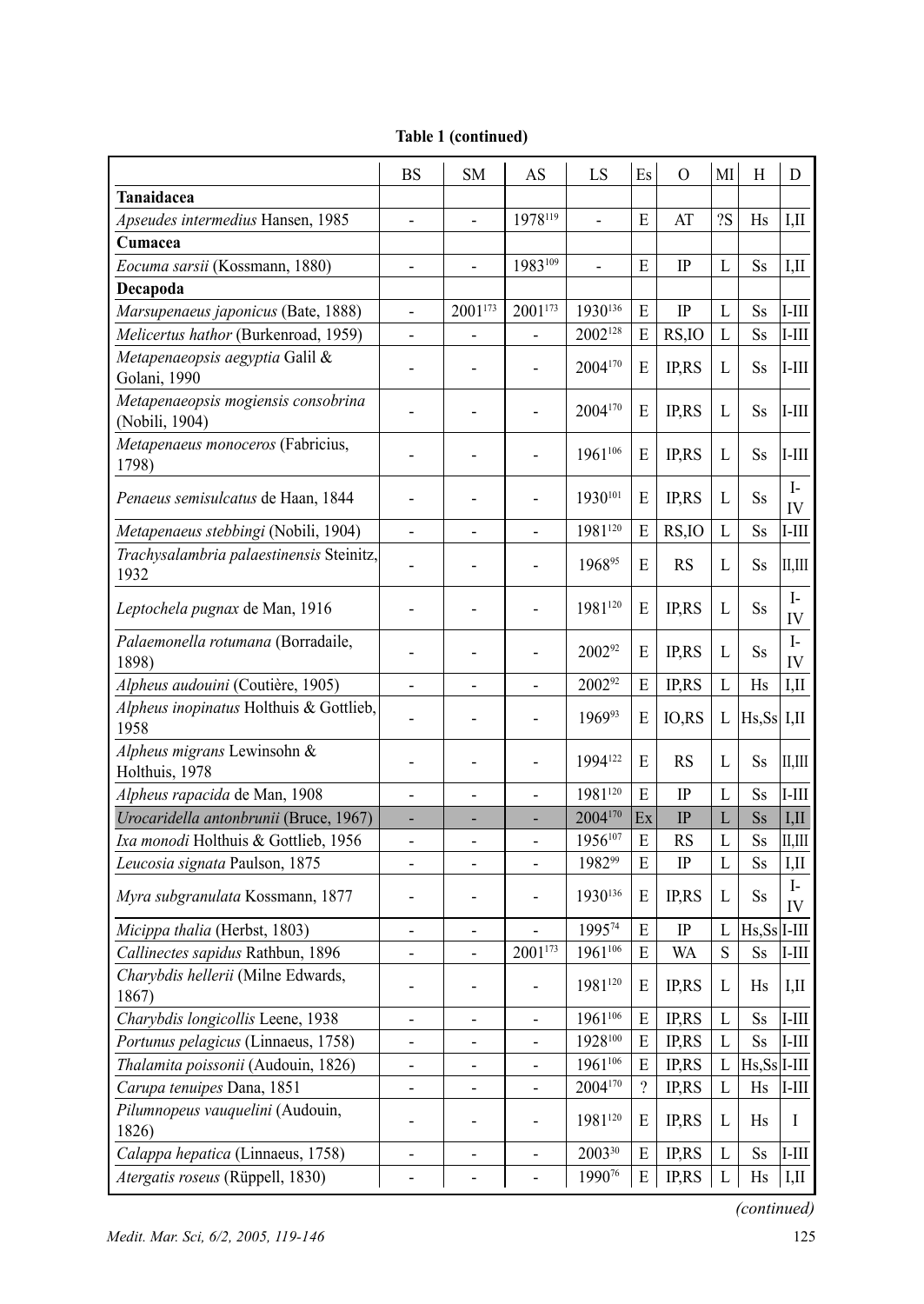|                                                  | <b>BS</b>                    | <b>SM</b>                    | AS                           | LS                | Es             | $\Omega$     | МI                       | H                        | D              |
|--------------------------------------------------|------------------------------|------------------------------|------------------------------|-------------------|----------------|--------------|--------------------------|--------------------------|----------------|
| Daira perlata (Herbst, 1790)                     | $\overline{a}$               |                              | $\overline{a}$               | 199574            | $\gamma$       | IP           | L                        | Hs, Ss                   | I              |
| Eucrate crenata de Haan, 1835                    |                              | ÷,                           | $\overline{a}$               | 199275            | E              | <b>IP,RS</b> | $\mathbf{L}$             | Ss                       | $I-III$        |
| Macrophtalmus graeffei Milne Edwards,<br>1873    |                              |                              | L                            | 199574            | $\gamma$       | IP,RS        | L                        | <b>Ss</b>                | I-III          |
| Stomatopoda                                      |                              |                              |                              |                   |                |              |                          |                          |                |
| Erugosquilla massavensis (Kossmann,<br>1880)     |                              | 2004 <sup>110</sup>          |                              | 1961106           | E              | <b>IP.RS</b> | L                        | <b>Ss</b>                | $I-III$        |
| <b>MOLLUSCA</b>                                  |                              |                              |                              |                   |                |              |                          |                          |                |
| Gastropoda                                       |                              |                              |                              |                   |                |              |                          |                          |                |
| Diodora ruppellii (Sowerby, 1834)                | $\overline{\phantom{m}}$     | $\overline{\phantom{a}}$     | $\overline{\phantom{a}}$     | 199572            | E              | IP,RS        | L                        | Hs                       | I              |
| Smaragdia souverbiana (Montrouzier,              |                              |                              |                              | 199448            |                |              | $\gamma$                 |                          |                |
| 1863)                                            |                              |                              | $\overline{a}$               |                   | E              | <b>IP.RS</b> |                          | Ss                       | I              |
| Trochus erythreus Brocchi, 1821                  | $\overline{a}$               | $\overline{a}$               | $\overline{a}$               | 199572            | E              | <b>RS</b>    | L                        | Hs                       | I              |
| Pseudominolia nedyma (Melville, 1897)            |                              |                              | $\overline{a}$               | 199572            | E              | RS, IO       | L                        | <b>Ss</b>                | I.II           |
| Stomatella impertusa (Burrow, 1815)              | $\overline{a}$               | $\overline{a}$               | $\overline{a}$               | 2000152           | $\gamma$       | IP,RS        | $\gamma$                 | Hs                       | I              |
| Cerithium scabridum Philippi, 1848               | $\frac{1}{2}$                | $\overline{\phantom{0}}$     | 1990 <sup>3</sup>            | 1987129           | E              | RS, IO       | L                        | Hs, Ss                   | I              |
| Rhinoclavis kochi (Philippi, 1848)               | L,                           | L,                           | $\overline{a}$               | 1987129           | E              | IP,RS        | 2L                       | Ss                       | I              |
| Gibborissoa virgata (Philippi, 1849)             | $\overline{a}$               |                              | $\overline{a}$               | 2002 <sup>1</sup> | E              | IP           | L                        | $\gamma$                 | $\gamma$       |
| Finella pupoides Adams, 1860                     | $\overline{\phantom{a}}$     | $\qquad \qquad \blacksquare$ | $\qquad \qquad \blacksquare$ | 1990159           | E              | IP           | L                        | Ss                       | I              |
| Clathrofenella ferruginea (Adams,<br>1860)       | $\overline{a}$               | $\overline{a}$               | $\overline{a}$               | 199572            | E              | <b>IP.RS</b> | L                        | Ss                       | IЛ             |
| Cerithiopsis pulvis (Issel, 1869)                | $\overline{\phantom{a}}$     | $\overline{\phantom{0}}$     | $\qquad \qquad -$            | 1990159           | E              | <b>RS</b>    | 2L                       | Ss                       | I              |
| Cerithiopsis tenthrenois (Melvill, 1896)         | $\overline{a}$               | $\overline{a}$               | $\overline{a}$               | 1990159           | E              | IO           | 2L                       | Ss                       | I              |
| Metaxia bacillum (Issel, 1869)                   | ÷,                           | $\overline{\phantom{a}}$     | $\overline{a}$               | 199572            | E              | <b>RS</b>    | 2L                       | $\gamma$                 | $\gamma$       |
| Rissoina ambigua (Gould, 1849)                   | $\overline{\phantom{a}}$     | $\overline{\phantom{0}}$     | $\frac{1}{2}$                | 2004135           | $\overline{?}$ | IP           | $\overline{?}$           | $\overline{\mathcal{C}}$ | $\mathbf{I}$   |
| Rissoina bertholleti Issel, 1869                 | $\overline{\phantom{a}}$     |                              |                              | 1991139           | E              | RS, IO       | 2L                       | Ss                       | I              |
| Strombus persicus (Swainson, 1821)               | $\overline{a}$               | $\overline{a}$               | 1991139                      | 1983138           | E              | PG           | $\overline{\mathcal{C}}$ | Hs, Ss                   | I.II           |
| Purpuradusta gracilis notata (Gill,<br>1858)     | $\overline{a}$               | $\overline{a}$               | $\overline{a}$               | 198345            | E              | RS.IO        | 2L                       | Hs                       | I              |
| Cycloscala hyalina (Sowerby, 1844)               | $\overline{a}$               | $\overline{a}$               | $\overline{\phantom{a}}$     | 1999%             | E              | <b>IP.RS</b> | $\overline{\mathcal{C}}$ | $\overline{\mathcal{L}}$ | $\overline{?}$ |
| Sticteulima cf. lentiginosa (Adams,              | $\overline{a}$               | L,                           | ÷,                           | 1994158           | $\gamma$       | IP           | $\gamma$                 | $\gamma$                 | $\gamma$       |
| 1861)                                            |                              |                              |                              |                   |                |              |                          |                          |                |
| Ergalatax obscura Houart, 1996                   | $\overline{a}$               | $\overline{a}$               | $\overline{a}$               | 199550            | E              | <b>RS</b>    | $\gamma$                 | Hs                       | T              |
| Thais lacera (Born, 1778)                        |                              | $\overline{a}$               | $\overline{a}$               | 1991139           | E              | PG.IO        | S                        | Hs, Ss                   | I              |
| Rapana venosa (Valenciennes, 1846)               | 196090                       | 1996 <sup>12</sup>           | 199572                       |                   | E              | PO           | S                        | Ss                       | I              |
| Zafra savignyi (Moazzo, 1939)                    | ÷,                           | $\overline{\phantom{0}}$     | ÷,                           | 1991139           | E              | <b>RS</b>    | 2L                       | Ss                       | LП             |
| Zafra selasphora (Melvill & Standen,<br>1901     | Ĭ.                           | $\overline{a}$               | L,                           | 1993147           | E              | RS.IO        | 2L                       | 2                        | $\gamma$       |
| Lienardia mighelsi Iredale & Tomlin,<br>1917     |                              |                              | 2003135                      |                   | $\gamma$       | IP           | $\gamma$                 | $\gamma$                 | Ш              |
| Murchisonella columna (Hedley, 1907)             | $\qquad \qquad \blacksquare$ | -                            | $\overline{\phantom{a}}$     | 199546            | $\gamma$       | IP           | $\overline{\mathcal{L}}$ | Hs                       | I              |
| Chrysallida fischeri (Hornung &<br>Mermod, 1925) |                              |                              |                              | 1992134           | E              | RS           | 2L                       | $\overline{\mathcal{L}}$ | I              |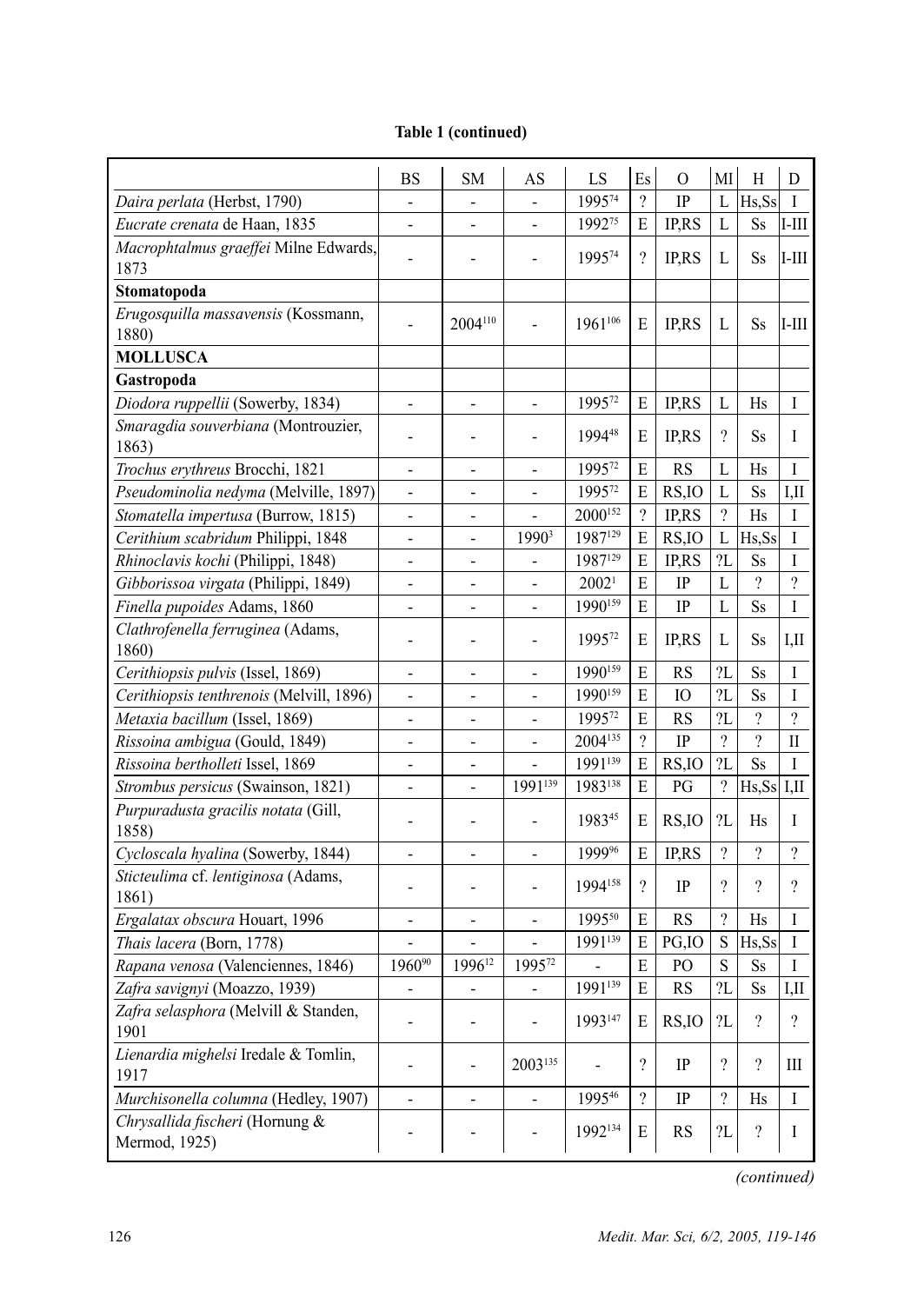|                                                   | <b>BS</b>                    | <b>SM</b>                | AS                           | LS                  | Es                       | 0           | MI             | Н         | D                               |
|---------------------------------------------------|------------------------------|--------------------------|------------------------------|---------------------|--------------------------|-------------|----------------|-----------|---------------------------------|
| Chrysallida maiae (Hornung &<br>Mermod, 1924)     |                              |                          | $\overline{a}$               | 1990159             | E                        | <b>RS</b>   | L              | Hs,Ss     | I                               |
| Chrysallida pirinthella (Melvill, 1910)           | $\overline{\phantom{a}}$     | $\overline{\phantom{0}}$ | $\overline{a}$               | 1992134             | E                        | RS          | 2L             | Ss        | I                               |
| Adelactaeon amoenus (Adams, 1851)                 | $\overline{\phantom{0}}$     |                          | $\qquad \qquad \blacksquare$ | 1992134             | E                        | IP          | 2L             | Ss        | I                               |
| Adelacteon fulvus (Adams, A., 1851)               |                              | -                        | $\overline{\phantom{0}}$     | 1992134             | E                        | IP          | 2L             | Ss        | I.II                            |
| Styloptygma beatrix Melvill, 1896                 | -                            | -                        | $\overline{a}$               | 1992134             | E                        | PG          | 2L             | $\gamma$  | I                               |
| Cingulina isseli (Tryon, 1886)                    | $\overline{a}$               | -                        | $\qquad \qquad \blacksquare$ | 19895               | E                        | <b>RS</b>   | 2L             | $\gamma$  | $\overline{\mathcal{L}}$        |
| Turbonilla edgarii (Melvill, 1896)                | $\overline{a}$               | $\overline{\phantom{0}}$ | $\overline{a}$               | 1992134             | E                        | IP          | 2L             | $\gamma$  | $\gamma$                        |
| Syrnola cinctella Adams, A., 1860                 | $\overline{a}$               | $\overline{a}$           | $\overline{a}$               | 19984               | $\gamma$                 | IP,RS       | $\gamma$       | $\gamma$  | I                               |
| Syrnola fasciata Jickeli, 1882                    | $\overline{a}$               | -                        | $\overline{a}$               | 19895               | E                        | $_{\rm IP}$ | 2L             | Ss        | I                               |
| Iolaea neofelixoides (Nomura, 1936)               | $\overline{\phantom{0}}$     | $\overline{a}$           | $\overline{a}$               | 19984               | $\gamma$                 | PO          | $\gamma$       | Ss        | I                               |
| Hinemoa cylindrica (de Folin, 1879)               | $\overline{\phantom{0}}$     | $\overline{a}$           | $\overline{a}$               | 200151              | $\gamma$                 | IP          | $\gamma$       | ?         | $\gamma$                        |
| Leucotina cf. eva Thiele, 1925                    | $\overline{\phantom{0}}$     | $\overline{a}$           | $\overline{a}$               | 2001%               | $\gamma$                 | IP          | $\gamma$       | $\gamma$  | $\gamma$                        |
| Acteocina crithodes Melvill & Standen,            |                              |                          |                              | 2004135             | $\gamma$                 |             | $\gamma$       |           |                                 |
| 1907                                              | $\overline{a}$               | ۰                        | $\overline{a}$               |                     |                          | IP          |                | Ss        | П                               |
| Acteocina mucronata (Philippi, 1849)              | $\overline{\phantom{a}}$     | $\overline{a}$           | 19906                        | 19906               | E                        | <b>RS</b>   | 2L             | <b>Ss</b> | $\gamma$                        |
| Cylichnina girardi (Audouin, 1826)                | $\overline{a}$               | $\overline{a}$           | 199649                       | $1990^{159}$        | E                        | IP          | L              | <b>Ss</b> | I                               |
| Pyrunculus fourierii (Audouin, 1826)              | $\overline{a}$               | $\overline{a}$           | $\overline{\phantom{0}}$     | 19895               | E                        | IP,RS       | L              | <b>Ss</b> | Щ                               |
| Bulla ampulla Linnaeus, 1758                      | $\overline{\phantom{0}}$     | $\overline{a}$           |                              | 2004171             | E                        | IP          | 2L             | <b>Ss</b> | П                               |
| Haminoea cyanomarginata Heller &<br>Thomson, 1983 | $\overline{\phantom{0}}$     | $\overline{a}$           | 2004171                      | 2004171             | $\gamma$                 | RS          | ?L             | Hs        | П                               |
| Chelidonura fulvipunctata Baba, 1938              | $\qquad \qquad \blacksquare$ | $\overline{\phantom{0}}$ | $\frac{1}{2}$                | 1961154             | E                        | IP          | 2L             | Ss        | I,II                            |
| Oxynoe viridis (Pease, 1861)                      | $\qquad \qquad \blacksquare$ | $\overline{a}$           | $\frac{1}{2}$                | 2004171             | $\gamma$                 | IP          | 2L             | <b>Ss</b> | $\mathbf I$                     |
| Elysia grandifolia Kelaart, 1858                  |                              |                          | ÷,                           | 2004171             | $\overline{O}$           | ?IO         | 2L             | Hs        | $\rm I$                         |
| Elysia tomentosa Jensen, 1997                     | $\overline{a}$               |                          | $\overline{a}$               | 2004171             | $\gamma$                 | 2IP         | $\gamma$       | <b>Ss</b> | IJ                              |
| Bursatella leachii Blainville, 1817               | $\overline{a}$               | $\overline{a}$           | $1961^{154}$                 | 1961154             | E                        | <b>CT</b>   | 2L             | <b>Ss</b> | $\mathbf{I}$                    |
| Syphonota geographica (Adams &<br>Reeve, 1850)    | $\overline{\phantom{a}}$     | Ĭ.                       | $\qquad \qquad \blacksquare$ | 2004171             | $\gamma$                 | IP          | L              | Ss        | I,II                            |
| Plocamopherus ocellatus Rüppell &                 |                              |                          | $\qquad \qquad \blacksquare$ | 2004 <sup>171</sup> | E                        | RS          | L              | Hs        | I                               |
| Leuckart, 1830                                    |                              |                          |                              |                     |                          |             |                |           |                                 |
| Hypselodoris infucata Rüppell &<br>Leuckart, 1828 | $\qquad \qquad \blacksquare$ |                          | $\qquad \qquad \blacksquare$ | 200156              | E                        | IP,RS       | ?L             | Hs        | I                               |
| Melibe viridis Kelaart, 1858                      |                              | ٠                        |                              | 2004171             | $\gamma$                 | IP          | $\gamma$       | <b>Ss</b> | I                               |
| Flabellina rubrolineata (O'Donoghue,              |                              |                          |                              |                     |                          |             |                |           |                                 |
| 1929)                                             |                              |                          | 2004171                      | $2004^{171}$        | E                        | IP,RS       | ?L             | Hs        | IШ                              |
| Siphonaria belcheri Hanley, 1858                  |                              | $\overline{a}$           | $\overline{\phantom{a}}$     | 200113              | E                        | IP,RS       | L              | Hs        | I                               |
| <b>Bivalvia</b>                                   |                              |                          |                              |                     |                          |             |                |           |                                 |
| Anadara demiri (Piani, 1981)                      | -                            |                          | 197768                       | $\overline{a}$      | E                        | IO          | 2S             | Ss        | I,II                            |
| Anadara inflata (Reeve, 1846)                     |                              |                          |                              | 200260              | $\gamma$                 | IO          | ?S             | Ss        | $\gamma$                        |
| Anadara inaequivalvis (Bruguière,<br>1789)        | 200310                       | 199611                   | 199572                       |                     | E                        | IP          | 2S             | Ss        | I,II                            |
| Anadara natalensis (Krauss, 1848)                 | $\qquad \qquad \blacksquare$ | $\qquad \qquad -$        | $\frac{1}{2}$                | 1991139             | E                        | IO,RS       | L              | Ss        | I,II                            |
| Brachidontes pharaonis (Fischer, 1870)            | $\overline{\phantom{a}}$     | -                        | 1990 <sup>3</sup>            | 1985116             | E                        | IO,RS       | L              | Hs        | I                               |
| Septifer forskali Dunker, 1855                    | $\overline{\phantom{a}}$     | $\qquad \qquad -$        | $\qquad \qquad -$            | $2001^{13}$         | $\overline{\mathcal{L}}$ | RS          | $\overline{?}$ | Hs        | $\mathop{\mathrm{II}}\nolimits$ |
|                                                   |                              |                          |                              |                     |                          |             |                |           |                                 |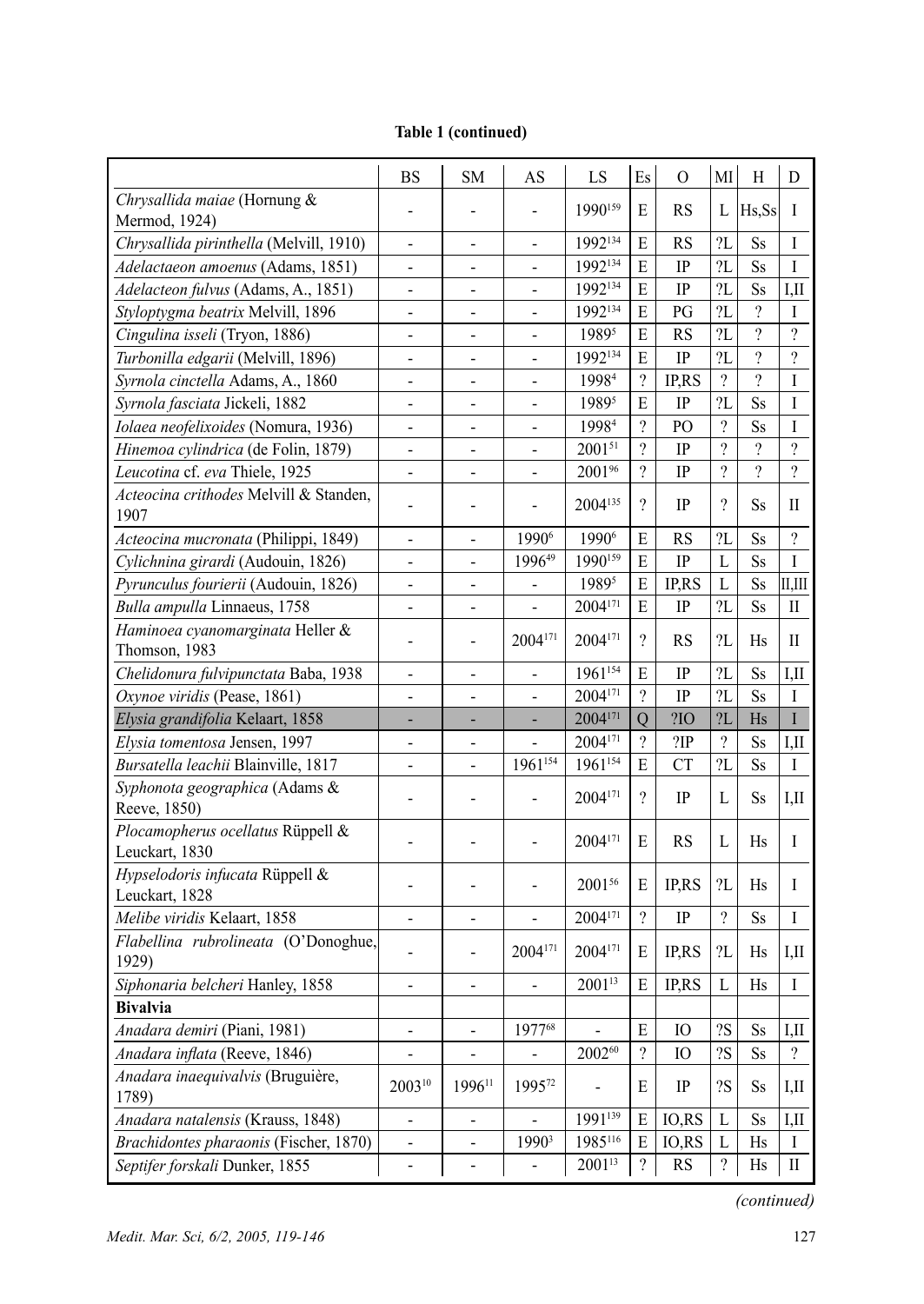| 2004 <sup>15</sup><br>200157<br>${\bf E}$<br>PO<br>Crassostrea gigas (Thunberg, 1793)<br>Aq<br>Hs<br>I<br>?S<br>200157<br>E<br>IP,RS<br>Saccostrea cucullata (Born, 1778)<br>Hs<br>$\qquad \qquad \blacksquare$<br>$\overline{\mathcal{L}}$<br>$2001^{59}$<br>$\overline{?}$<br>E<br>$\rm IP$<br>Dendrostrea frons (Linnaeus, 1758)<br>Hs<br>1990159<br>1985116<br>2L<br>Pinctada radiata (Leach, 1814)<br>E<br>$\mathbf I$<br>IP,RS<br>Hs<br>$\overline{?}$<br>2L<br>200558<br>Electroma vexillum (Reeve, 1857)<br>IP,RS<br>I<br>Hs<br>$\overline{a}$<br>$\overline{\phantom{a}}$<br>${\bf E}$<br>Malvufundus regulus (Forsskål, 1775)<br>197488<br>IP,RS<br>$\mathbf{L}$<br>$\mathbf I$<br>Hs<br>$\overline{a}$<br>$\overline{a}$<br>÷, |                                        | <b>BS</b> | <b>SM</b> | AS | LS     | Es             | $\mathbf{O}$ | MI             | Н | D              |
|-------------------------------------------------------------------------------------------------------------------------------------------------------------------------------------------------------------------------------------------------------------------------------------------------------------------------------------------------------------------------------------------------------------------------------------------------------------------------------------------------------------------------------------------------------------------------------------------------------------------------------------------------------------------------------------------------------------------------------------------|----------------------------------------|-----------|-----------|----|--------|----------------|--------------|----------------|---|----------------|
|                                                                                                                                                                                                                                                                                                                                                                                                                                                                                                                                                                                                                                                                                                                                           |                                        |           |           |    |        |                |              |                |   |                |
|                                                                                                                                                                                                                                                                                                                                                                                                                                                                                                                                                                                                                                                                                                                                           |                                        |           |           |    |        |                |              |                |   | IЛ             |
|                                                                                                                                                                                                                                                                                                                                                                                                                                                                                                                                                                                                                                                                                                                                           |                                        |           |           |    |        |                |              |                |   |                |
|                                                                                                                                                                                                                                                                                                                                                                                                                                                                                                                                                                                                                                                                                                                                           |                                        |           |           |    |        |                |              |                |   |                |
|                                                                                                                                                                                                                                                                                                                                                                                                                                                                                                                                                                                                                                                                                                                                           |                                        |           |           |    |        |                |              |                |   |                |
|                                                                                                                                                                                                                                                                                                                                                                                                                                                                                                                                                                                                                                                                                                                                           |                                        |           |           |    |        |                |              |                |   |                |
| Hs                                                                                                                                                                                                                                                                                                                                                                                                                                                                                                                                                                                                                                                                                                                                        | Spondylus cf. multisetosus Reeve, 1856 |           |           |    | 200159 | $\overline{Q}$ | $\rm IP$     | $\overline{?}$ |   | $\overline{?}$ |
| Spondylus spinosus Schreibers, 1793<br>199973<br>${\bf E}$<br>IP,RS<br>L<br>Hs<br>$\overline{a}$<br>$\qquad \qquad \blacksquare$<br>-                                                                                                                                                                                                                                                                                                                                                                                                                                                                                                                                                                                                     |                                        |           |           |    |        |                |              |                |   | IЛ             |
| 200159<br>${\bf E}$<br>L<br>Chama pacifica Broderip, 1834<br>IP,RS<br>Hs<br>-                                                                                                                                                                                                                                                                                                                                                                                                                                                                                                                                                                                                                                                             |                                        |           |           |    |        |                |              |                |   | I,II           |
| $2005^{144}$<br>1987129<br>Fulvia fragilis (Forrskål, 1775)<br>E<br>2L<br>$\mathbf I$<br>IO,RS<br><b>Ss</b><br>$\overline{a}$<br>$\overline{a}$                                                                                                                                                                                                                                                                                                                                                                                                                                                                                                                                                                                           |                                        |           |           |    |        |                |              |                |   |                |
| $\overline{\mathcal{L}}$<br>Afrocardium richardi (Audouin, 1826)<br>E<br>RS<br>L<br>2000 <sup>2</sup><br><b>Ss</b><br>$\blacksquare$<br>$\overline{\phantom{a}}$<br>$\overline{\phantom{0}}$                                                                                                                                                                                                                                                                                                                                                                                                                                                                                                                                              |                                        |           |           |    |        |                |              |                |   |                |
| 2001%<br>Tellina valtonis Hanley, 1844<br>E<br>IO,RS<br>L<br><b>Ss</b><br>I<br>$\overline{\phantom{0}}$<br>$\qquad \qquad \blacksquare$<br>$\qquad \qquad \blacksquare$                                                                                                                                                                                                                                                                                                                                                                                                                                                                                                                                                                   |                                        |           |           |    |        |                |              |                |   |                |
| Psammotreta praerupta (Salisbury,<br>$\gamma$<br>$\overline{\mathcal{L}}$<br>199973                                                                                                                                                                                                                                                                                                                                                                                                                                                                                                                                                                                                                                                       |                                        |           |           |    |        |                |              |                |   |                |
| WA<br>IV<br>Ss<br>$\qquad \qquad \blacksquare$<br>$\overline{\phantom{a}}$<br>٠<br>1934)                                                                                                                                                                                                                                                                                                                                                                                                                                                                                                                                                                                                                                                  |                                        |           |           |    |        |                |              |                |   |                |
| 1987129<br>Gafrarium pectinatum (Linnaeus, 1758)<br>E<br><b>IPRS</b><br>L<br>Ss<br>Ι<br>$\overline{\phantom{a}}$<br>$\overline{\phantom{a}}$<br>$\overline{\phantom{a}}$                                                                                                                                                                                                                                                                                                                                                                                                                                                                                                                                                                  |                                        |           |           |    |        |                |              |                |   |                |
| 199572<br>IP,RS<br>Clementia papyracea (Gray, 1825)<br>E<br>L<br>Ss<br>$\overline{\phantom{a}}$<br>$\overline{\phantom{a}}$<br>$\overline{\phantom{m}}$                                                                                                                                                                                                                                                                                                                                                                                                                                                                                                                                                                                   |                                        |           |           |    |        |                |              |                |   | Ш              |
| Paphia textile (Gmelin, 1791)<br>1991139<br>$\overline{\mathcal{L}}$<br>E<br>IP,RS<br>L<br>Ss<br>$\qquad \qquad \blacksquare$<br>$\overline{\phantom{a}}$<br>$\overline{\phantom{m}}$                                                                                                                                                                                                                                                                                                                                                                                                                                                                                                                                                     |                                        |           |           |    |        |                |              |                |   |                |
| Ruditapes philippinarum (Adams &<br>2001 <sup>14</sup><br>PO                                                                                                                                                                                                                                                                                                                                                                                                                                                                                                                                                                                                                                                                              |                                        |           |           |    |        |                |              |                |   |                |
| Е<br>Ss<br>Ι<br>Aq<br>-<br>Reeve, 1850)                                                                                                                                                                                                                                                                                                                                                                                                                                                                                                                                                                                                                                                                                                   |                                        |           |           |    |        |                |              |                |   |                |
| $\overline{\mathcal{L}}$<br>Antigona lamellaris Schumacher, 1817<br>199973<br>$\gamma$<br>$\gamma$<br>IP,RS<br>Ss<br>$\overline{a}$<br>$\overline{a}$                                                                                                                                                                                                                                                                                                                                                                                                                                                                                                                                                                                     |                                        |           |           |    |        |                |              |                |   |                |
| 199611<br>?S<br>Mya arenaria Linnaeus, 1758<br>E<br><b>WA</b><br>Ss<br>П<br>$\overline{a}$<br>÷,                                                                                                                                                                                                                                                                                                                                                                                                                                                                                                                                                                                                                                          |                                        |           |           |    |        |                |              |                |   |                |
| $1991^{139}$<br>Gastrochaena cymbium Spengler, 1783<br>E<br>IP,RS<br>Ss<br>L<br>$\overline{a}$<br>÷,<br>$\overline{\phantom{m}}$                                                                                                                                                                                                                                                                                                                                                                                                                                                                                                                                                                                                          |                                        |           |           |    |        |                |              |                |   | $I-III$        |
| Laternula anatina (Linnaeus, 1758)<br>199572<br>E<br>IP,RS<br>Ss<br>L<br>$\overline{a}$<br>÷,<br>÷,                                                                                                                                                                                                                                                                                                                                                                                                                                                                                                                                                                                                                                       |                                        |           |           |    |        |                |              |                |   | $I-III$        |
| Cephalopoda                                                                                                                                                                                                                                                                                                                                                                                                                                                                                                                                                                                                                                                                                                                               |                                        |           |           |    |        |                |              |                |   |                |
| 1999151<br>2L<br>Octopus aegina Gray, 1849<br>E<br>IP<br>Ss<br>Ш<br>$\overline{\phantom{0}}$<br>$\overline{\phantom{a}}$<br>$\overline{a}$                                                                                                                                                                                                                                                                                                                                                                                                                                                                                                                                                                                                |                                        |           |           |    |        |                |              |                |   |                |
| Sepioteuthis lessoniana Lesson, 1830<br>2002150<br>E<br>IP<br>$\mathbf{L}$<br>P<br>$\overline{a}$<br>$\overline{\phantom{a}}$                                                                                                                                                                                                                                                                                                                                                                                                                                                                                                                                                                                                             |                                        |           |           |    |        |                |              |                |   | $I-III$        |
| <b>BRYOZOA</b>                                                                                                                                                                                                                                                                                                                                                                                                                                                                                                                                                                                                                                                                                                                            |                                        |           |           |    |        |                |              |                |   |                |
| Rhynchozoon larreyi (Audouin, 1826)<br>1979165<br>E<br>IP, RS<br>L<br>I<br>Ss<br>$\frac{1}{2}$<br>$\overline{a}$                                                                                                                                                                                                                                                                                                                                                                                                                                                                                                                                                                                                                          |                                        |           |           |    |        |                |              |                |   |                |
| <b>ECHINODERMATA</b>                                                                                                                                                                                                                                                                                                                                                                                                                                                                                                                                                                                                                                                                                                                      |                                        |           |           |    |        |                |              |                |   |                |
| Ophiactis savignyi (Müller & Troschel,<br>199861<br>E<br>IP,RS<br>L<br>Hs<br>I<br>1842)                                                                                                                                                                                                                                                                                                                                                                                                                                                                                                                                                                                                                                                   |                                        |           |           |    |        |                |              |                |   |                |
| 2001173<br>$\gamma$<br>Synaptula reciprocans (Forrskål, 1775)<br>E<br>IP,RS<br>L<br>Hs,Ss                                                                                                                                                                                                                                                                                                                                                                                                                                                                                                                                                                                                                                                 |                                        |           |           |    |        |                |              |                |   |                |
| <b>PISCES</b><br><b>IPRS</b>                                                                                                                                                                                                                                                                                                                                                                                                                                                                                                                                                                                                                                                                                                              |                                        |           |           |    |        |                |              |                |   |                |
| Chondrichthyes                                                                                                                                                                                                                                                                                                                                                                                                                                                                                                                                                                                                                                                                                                                            |                                        |           |           |    |        |                |              |                |   |                |
| $\mathbf{I}$<br>200031<br>Carcharhinus altimus (Springer, 1950)<br>Q<br><b>TA</b><br>G<br>$S_{S}$                                                                                                                                                                                                                                                                                                                                                                                                                                                                                                                                                                                                                                         |                                        |           |           |    |        |                |              |                |   | VI             |
| IP,RS<br>196637<br>$\mathbf C$<br>$\mathbf L$<br>Ss<br>Himantura uarnak (Forsskål, 1775)                                                                                                                                                                                                                                                                                                                                                                                                                                                                                                                                                                                                                                                  |                                        |           |           |    |        |                |              |                |   | I,II           |
| Osteichthyes                                                                                                                                                                                                                                                                                                                                                                                                                                                                                                                                                                                                                                                                                                                              |                                        |           |           |    |        |                |              |                |   |                |
| Dussumieria elopsoides Bleeker, 1849<br>195336<br>IP,RS<br>P<br>Е<br>L<br>$\overline{\phantom{0}}$<br>$\blacksquare$<br>$\overline{\phantom{a}}$                                                                                                                                                                                                                                                                                                                                                                                                                                                                                                                                                                                          |                                        |           |           |    |        |                |              |                |   | I,II           |
| 199732<br>Etrumeus teres (DeKay, 1848)<br>IP,RS<br>${\bf P}$<br>E<br>L<br>$\overline{\phantom{0}}$<br>$\overline{\phantom{a}}$<br>$\overline{\phantom{a}}$                                                                                                                                                                                                                                                                                                                                                                                                                                                                                                                                                                                |                                        |           |           |    |        |                |              |                |   | I,II           |
| Herklotsichthys punctatus (Rüppell,<br>1984169<br>E<br><b>RS</b><br>L<br>P<br>$\qquad \qquad \blacksquare$<br>$\overline{\phantom{0}}$                                                                                                                                                                                                                                                                                                                                                                                                                                                                                                                                                                                                    |                                        |           |           |    |        |                |              |                |   | I,II           |
| 1837)<br>Enchelycore anatina (Lowe, 1839)<br>2002172<br>Ε<br>TA<br>G<br>$\overline{a}$<br>Hs<br>$\overline{\phantom{a}}$<br>$\qquad \qquad \blacksquare$                                                                                                                                                                                                                                                                                                                                                                                                                                                                                                                                                                                  |                                        |           |           |    |        |                |              |                |   | I,II           |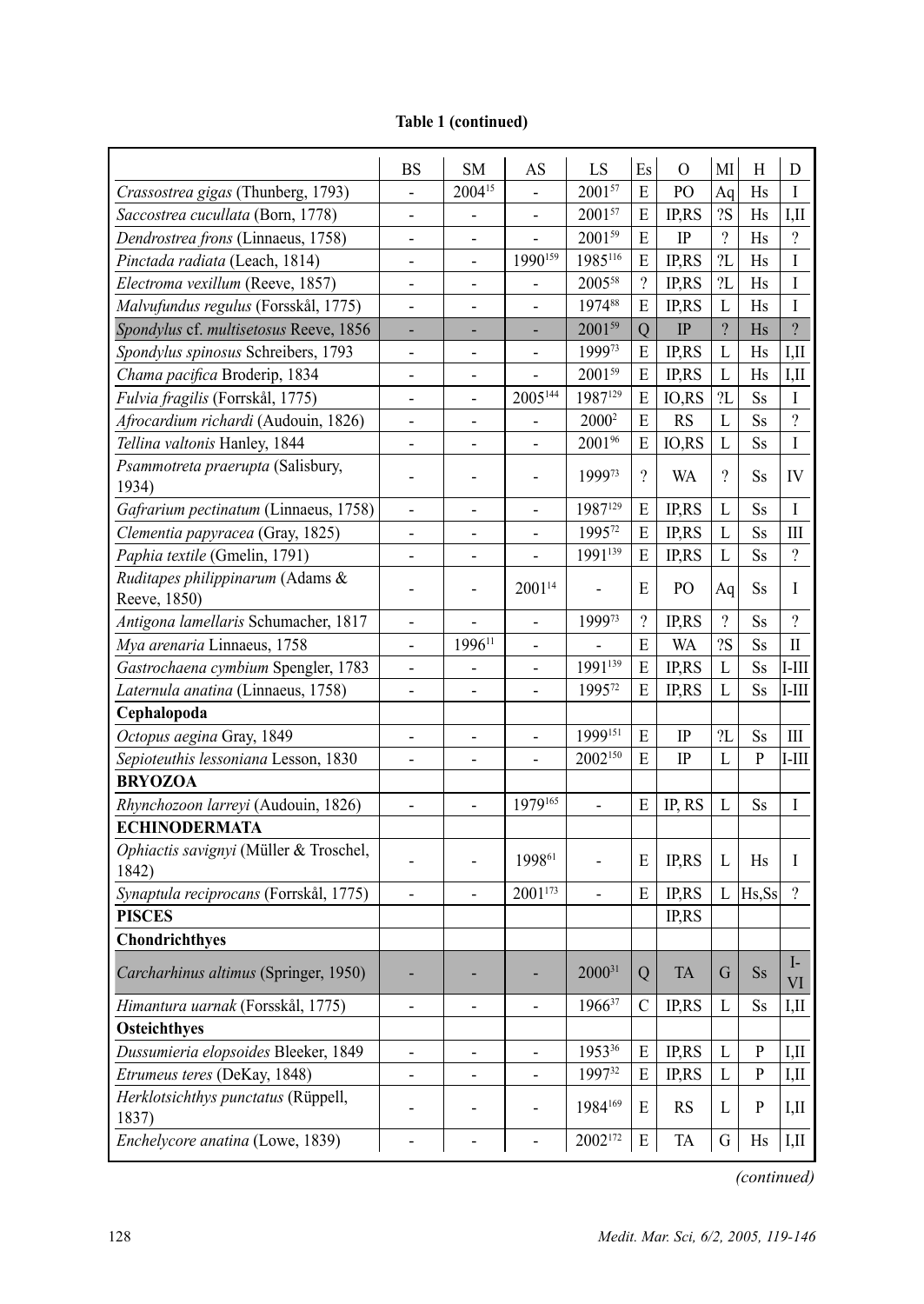|                                                                 | <b>BS</b>                    | <b>SM</b>      | AS                       | LS      | Es             | $\Omega$     | MI | H             | D                  |
|-----------------------------------------------------------------|------------------------------|----------------|--------------------------|---------|----------------|--------------|----|---------------|--------------------|
| Saurida undosquamis (Richardson,<br>1848)                       |                              |                | 197338                   | 196637  | E              | IP,RS        | L  | Ss            | $I-III$            |
| Parexocoetus mento (Valenciennes,<br>1846)                      |                              |                | $1966^{37}$              | 196637  | Е              | IP,RS        | L  | P             | I                  |
| Hemiramphus far (Forsskål, 1775)                                | $\overline{a}$               | L,             | $1950^{126}$             | 1950126 | E              | IP,RS        | L  | P             | I                  |
| Hyporhamphus affinis (Günther, 1866)                            |                              |                |                          | 19547   | Q              | IP,RS        | L  | $\mathbf{P}$  | I                  |
| Fistularia commersonii (Rüppell, 1835)                          | -                            |                | 200243                   | 200242  | E              | IP,IO        | L  | Hs, Ss        | I,II               |
| Hippocampus fuscus Rüppell 1838                                 | $\overline{\phantom{a}}$     |                |                          | 200498  | $\gamma$       | IO, RS       | L  | Ss            | T                  |
| Syngnathus rostellatus Nilsson, 1855                            |                              |                |                          | 200498  | Q              | <b>BA</b>    | G  | Hs, Ss        | I                  |
| Atherinomorus lacunosus (Forster, 1801)                         | $\qquad \qquad \blacksquare$ |                | 196994                   | 1950126 | E              | IP,RS        | L  | P             | I                  |
| Sargocentron rubrum (Forsskål, 1775)                            | $\overline{\phantom{0}}$     |                | 1950126                  | 1950126 | E              | IP,RS        | L  | Hs            | $I-III$            |
| Pelates quadrilineatus (Bloch, 1790)                            | $\overline{\phantom{0}}$     | $\overline{a}$ | -                        | 1987131 | E              | IP,RS        | L  | Ss            | I,II               |
| Apogon pharaonis Bellotti, 1874                                 | $\overline{a}$               |                |                          | 1987131 | E              | IP,RS        | L  | $Hs, Ss$ I,II |                    |
| Sillago sihama (Forsskål, 1775)                                 | $\qquad \qquad \blacksquare$ |                | 200441                   | 1994102 | E              | IP,RS        | L  | Ss            | I,II               |
| Alepes djedaba (Forsskål, 1775)                                 | $\qquad \qquad \blacksquare$ |                | 196994                   | 19579   | E              | IP,RS        | L  | P             | $I-III$            |
| Leiognathus klunzingeri (Steindachner,<br>1898)                 | $\overline{\phantom{a}}$     | ÷              | 196637                   | 194378  | E              | RS           | L  | Ss            | $I-III$            |
| Upeneus moluccensis (Bleeker, 1855)                             |                              |                | 1956127                  | 1950126 | Е              | IP           | L  | Ss            | $\mathbf{I}$<br>IV |
| Upeneus pori Ben-Tuvia & Golani,<br>1989                        |                              |                | ÷,                       | 1950126 | Е              | IP,RS        | L  | Ss            | I,II               |
| Pempheris vanicolensis Cuvier, 1831                             | $\overline{\phantom{a}}$     | -              | 1999130                  | 1994102 | E              | IP,RS        | L  | Hs            | I,II               |
|                                                                 |                              |                |                          |         |                |              |    |               |                    |
| Heniochus intermedius Steindachner, 1893                        | ٠                            |                |                          | 200397  | $\mathbf Q$    | IP,RS        | L  | Hs, Ss        | $\mathbf{I}$       |
| Chelon carinata (Valenciennes, 1836)                            |                              |                |                          |         |                |              |    |               |                    |
| $[=Liza \, carinata]$                                           |                              |                | $\overline{\phantom{0}}$ | 1956127 | E              | RS, IO       | L  | P             | I                  |
| Liza haematocheila (Temminck<br>& Schlegel, 1845) [=Mugil soiuy | 1992166                      | 1998112        | 1998112                  |         | Е              | PO           | Aq | P             | Ι                  |
| Basilewsky, 1855]                                               |                              |                |                          |         |                |              |    |               |                    |
| Sphyraena pinguis Doiuchi & Nakabo,<br>2005                     |                              |                | 196994                   | 19579   | E              | IP,RS        | L  | P             | I,II               |
| [=S. chrysotaenia Klunzinger, 1884]                             |                              |                |                          |         |                |              |    |               |                    |
| Sphyraena obtusata Cuvier, 1829                                 |                              |                |                          | 200242  | Е              | IP,RS        | L  | P             | IJЛ                |
| [=S. flavicauda Rüppell, 1838]                                  |                              |                |                          |         |                |              |    |               |                    |
| Pteragogus pelycus Randall, 1981                                | $\overline{\phantom{a}}$     | L,             | $\overline{a}$           | 2000156 | E              | IP,RS        | L  | $Hs, Ss$ I,II |                    |
| Petroscirtes ancylodon Rüppell, 1838                            | $\overline{\phantom{a}}$     | L,             |                          | 2000156 | E              | IP,RS        | L  | Hs,Ss         | Ι                  |
| Oxyurichthys petersi (Klunzinger, 1871)                         | $\qquad \qquad \blacksquare$ | $\overline{a}$ | 199935                   | 1992111 | E              | <b>RS</b>    | L  | Ss            | $I-III$            |
| Callionymus filamentosus Valenciennes,<br>1837                  | $\overline{\phantom{0}}$     |                |                          | 1994102 | E              | <b>IP.RS</b> | L  | Ss            | $I-III$            |
| Siganus luridus (Rüppell, 1829)                                 | $\overline{\phantom{a}}$     |                | 197338                   | 197338  | E              | IP,RS        | L  | Hs            | I,II               |
| Siganus rivulatus Forsskål, 1775                                |                              |                | 1950126                  | 1950126 | E              | IP,RS        | L  | Hs            | I,II               |
| Scomberomorus commerson Lacepède,<br>1800                       | $\overline{\phantom{0}}$     |                | 199747                   | 198789  | E              | IP,RS        | L  | P             | I,II               |
| Solea senegalensis Kaup, 1858                                   | ÷,                           | 194277         | 194277                   | 194277  | $\overline{Q}$ | <b>TA</b>    | G  | Hs            | $I-III$            |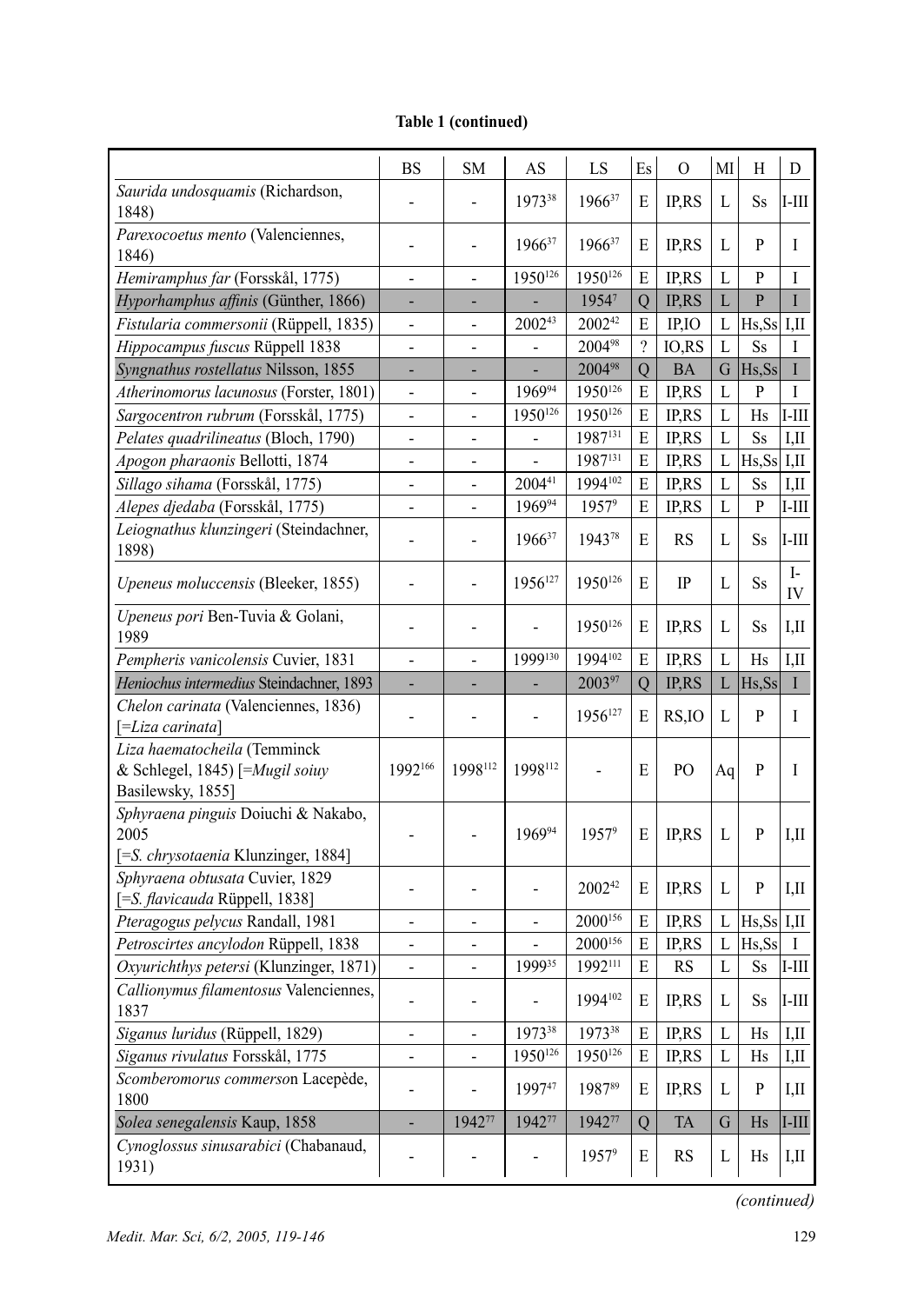|                                                      | BS | <b>SM</b> | AS                | LS      | Es | $\Omega$    | MI | H             | D    |
|------------------------------------------------------|----|-----------|-------------------|---------|----|-------------|----|---------------|------|
| Stephanolepis diaspros Fraser-Brunner,<br>1940       |    |           | 1950126           | 1950126 | E  | <b>IPRS</b> | L  | Hs.Ss  I.II   |      |
| Lagocephalus sceleratus (Gmelin, 1789)               |    |           | 2005 <sup>8</sup> |         | E  | <b>IPRS</b> | L  | Ss            | I.II |
| Lagocephalus spadiceus (Richardson,<br>1844)         |    |           | 196637            | 1950126 | E  | <b>IPRS</b> | L  | Ss            | IШ   |
| Lagocephalus suezensis Clark & Gohar,<br>1953        |    |           | $2002^{42}$       | 199916  | E  | <b>RS</b>   | L  | Ss            | I,II |
| Sphoeroides pachygaster (Müller &<br>Troschel, 1848) |    |           | 200387            | 1999130 | E  | TA          | G  | $ Hs.Ss  I-V$ |      |
| Torquigener flavimaculosus Hardy &<br>Randall, 1983  |    |           |                   | 200340  | E  | <b>IPRS</b> | L  | Ss            | IШ   |

**Table 1 (continued)**

coast. Forty-eight alien Crustaceans (94% of the total aliens) belong to Lessepsian migrants. Most of the plants (29 species) were introduced via ships. The other modes of introduction of species were migration through the Gibraltar straits and Aquaculture.

## *Distribution of alien species on the Turkish coasts*

The number of alien species found along the Turkish coasts and their modes of introduction are presented in Figure 1. The Turkish Black Sea coast possessed the lowest number of species (20 species), whereas the Turkish Levantine coast had the highest (202 species). The importance of shipping as a vector of introduction of species gradually diminishes from the Black Sea to the Levantine Sea. Lessepsian migrants exclusively dominate benthic habitats of the Levantine Sea. The Aegean Sea appears to be more influenced by Lessepsian migration than ship transportation.

The majority (70% of the species) of the marine animals introduced by ships in the Aegean Sea were reported from Izmir Bay; *Polydora cornuta*, *Streblospio gynobranchiata*, *Ficopomatus enigmaticus*, *Hydroides dianthus*, *H. elegans*, *Spirorbis marioni*, *Anadara demiri* and *A. inequivalvis*. This is mainly attributed to two facts; 1) Alsancak Harbour, which is one of the most important commercial harbours in Turkey, is located in the polluted part of Izmir Bay, 2) This bay has been relatively well studied and continuously monitored since the 1970's. Species-poor communities such as polluted or physically degraded environments are known to be more vulnerable to invasion than are other communities (ZIBROWIUS, 1992). Izmir Bay has been subjected to various pollution discharges, intense marine transportation and increasing human populations. Ocean-going ships approaching Alsancak Harbour for loading or unloading processes empty their ballast tanks just before entering the harbour and the weakening in the ecosystem due to pollution greatly facilitates the settlement of alien species in the area.

# *Rate of invasion*

The new additions to the inventory of the marine alien species on the Turkish coasts greatly increased after 1980 and the last five years alone a total of 92 new species were recorded (Fig. 2). A decreasing pattern is obvious in the yearly rate of introduction over the past years (Table 2). While one new alien species was introduced every 15.3 weeks over the period 1981-2000 in the Aegean Sea, the time span has decreased to 8.7 between 2001 and 2005 The special interest in aliens by Turkish and foreign scientists in the last decade has increased and thereby, the real diversity of aliens within the groups of phytobenthos, fishes and crustaceans inhabiting the Turkish coasts seems to be well documented. Nowadays, a number of projects regarding the actual status of aliens along the Turkish coasts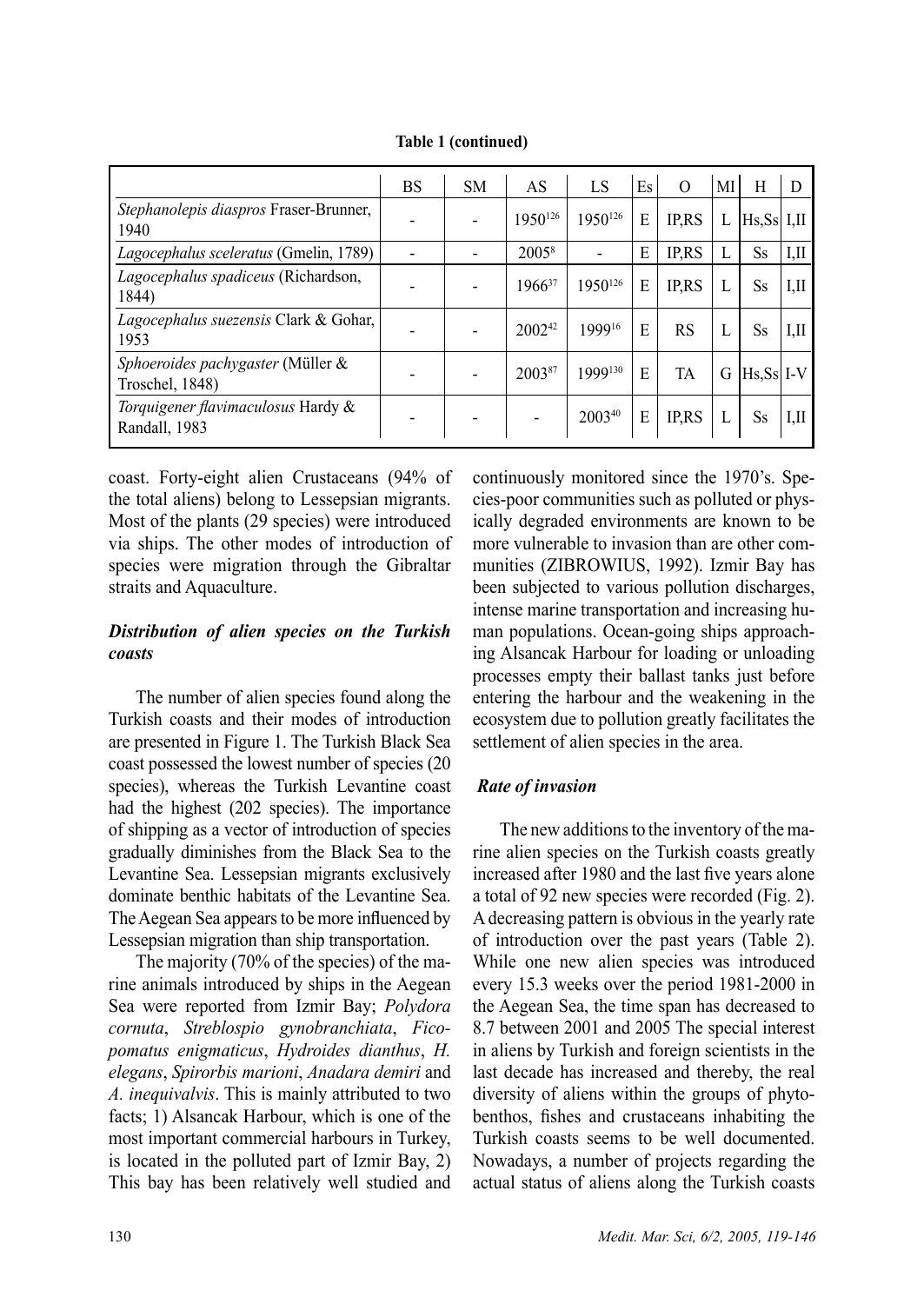

*Fig. 1:* The number of alien species along the Turkish coasts and their mode of introduction. PLT: All plants, PP: Phytoplankton, PhB: Phytobenthos, CTN: Ctenophora, POL: Polychaeta, CRU: Crustacea, MOL: Mollusca, OTH: Others. ΣS indicates the total number of species reported from the sea.



*Fig. 2:* Rate of introduction of alien species along the Turkish coasts.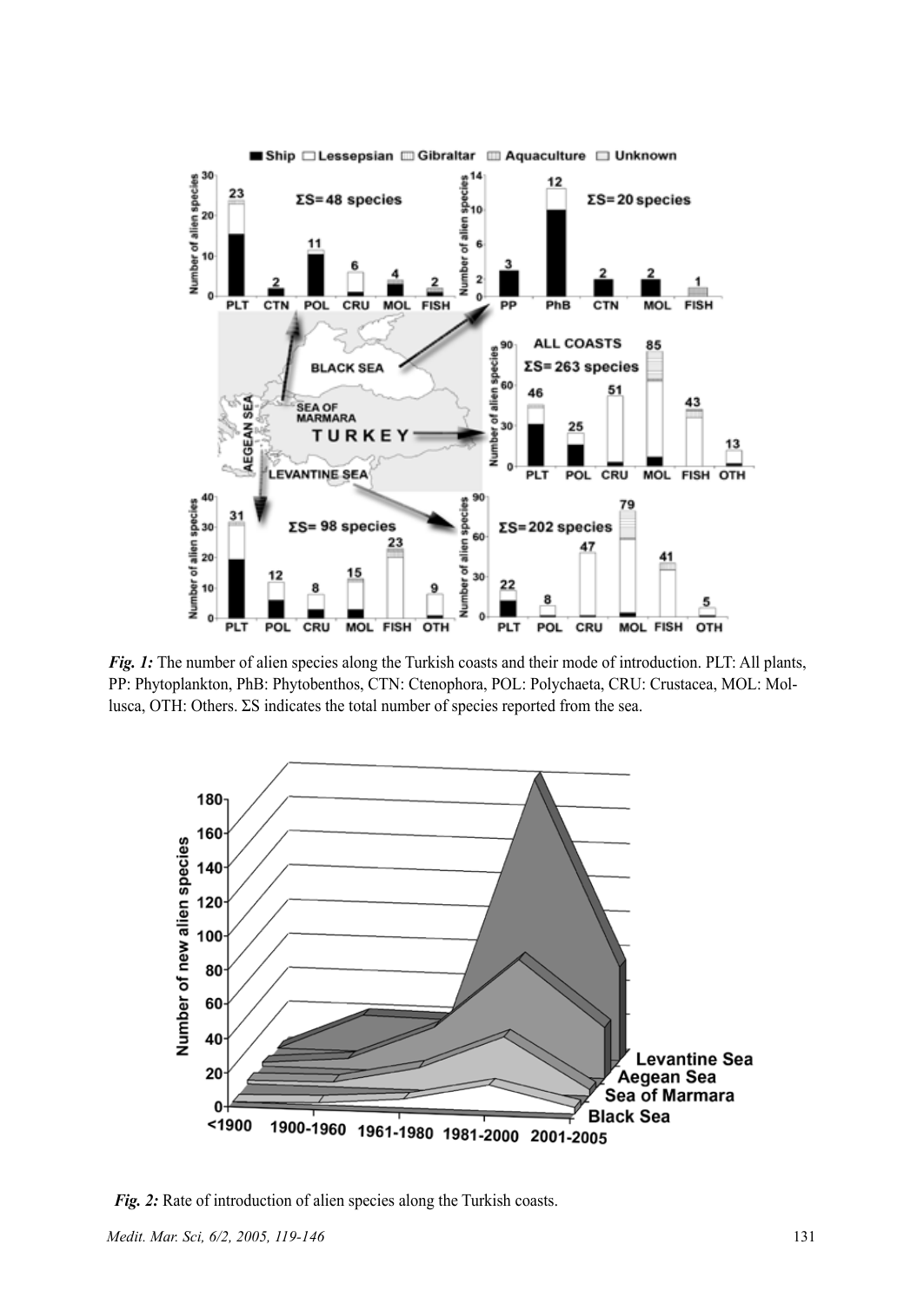**Table 2. Time span (weeks) for alien species introduction along the Turkish coasts.**

|                  | 1961-1980                 | 1981-2000 | 2001-2005 |
|------------------|---------------------------|-----------|-----------|
|                  | Weeks per 1 alien species |           |           |
| <b>Black Sea</b> | 208                       | 69.3      | 65        |
| Sea of Marmara   | 80                        | 31.5      | 65        |
| Aegean Sea       | 40                        | 15.3      | 8.7       |
| Levantine Sea    | 52                        | 6.4       | 4.7       |
| Total            | 16.3                      | 3.7       | 2.8       |

and their probable impacts on the native biota are undertaken.

#### *Depth and habitat preferences of alien species*

The distribution of alien species by depth and habitat is indicated in Figure 3. The majority of aliens collected from the Turkish coasts were found in shallow waters. A total of 106 species (41% of the total number of aliens) solely occurred at depths ranging from 0 to 10 m, and 180 species (68%) at the depth interval 0-50 m. Species with a wide distributional range in the area are *Leonnates persicus* (10-200 m), *Penaeus semisulcatus* (0-200 m), *Leptochela pugnax* (0-200 m), *Palaemonella rotumana* (0-200 m), *Myra subgranulata* (0-200 m), *Carcharhinus altimus* (0-500 m), *Upeneus moluccensis* (0-200 m) and *Sphoeroides pachygaster* (0-400 m).

Benthic habitats (soft and hard substrata) harboured 76% of the total number of alien species (Figure 3). Thirty-nine species inhabited the pelagic environment. In soft substrata, all major groups, except for algae, are represented by a higher number of species. The majority of hard bottom organisms were reported among algae.

The echinoderm *Ophiactis savignyii* was only reported in canals of the sponge *Sarcotragus muscarum* from the southern part of the Aegean Sea [ÇINAR & ERGEN, 1998 (as *Ophiactis virens* (M. Sars, 1857)); ÇINAR *et al*., 2002). The sweeper, *Pempheris vanicolensis*, prefers cavern habitats (BILECENOĞLU & TASKAVAK, 1999). The shrimp scad, *Alepes djedaba*, is generally associated with the venomous jellyfish *Rhopilema nomadica* (KIDEYS & GÜCÜ, 1995). ØKSNEBJERG *et al*. (1997)



*Fig. 3:* The habitat (upper graphic) and depth (lower graphic) preferences of alien species along the Turkish coasts.

reported the parasitic cirriped *Heterosaccus dollfusi* on the Lessepsian crab *Charybdis longicollis*. The nudibranch *Flabellina rubrolineata* was found on hydroids (YOKES & RUDMAN, 2004). ALBAYRAK & ÇEVIKER (2001) reported *Septifer forskali* on the bivalve *Spondylus spinosus*. *Electroma vexillum* was encountered in discharge canals of the Iskenderun Iron and Steel Factory, where hot water is discharged into the sea (ÇEVIK *et al*., 2005).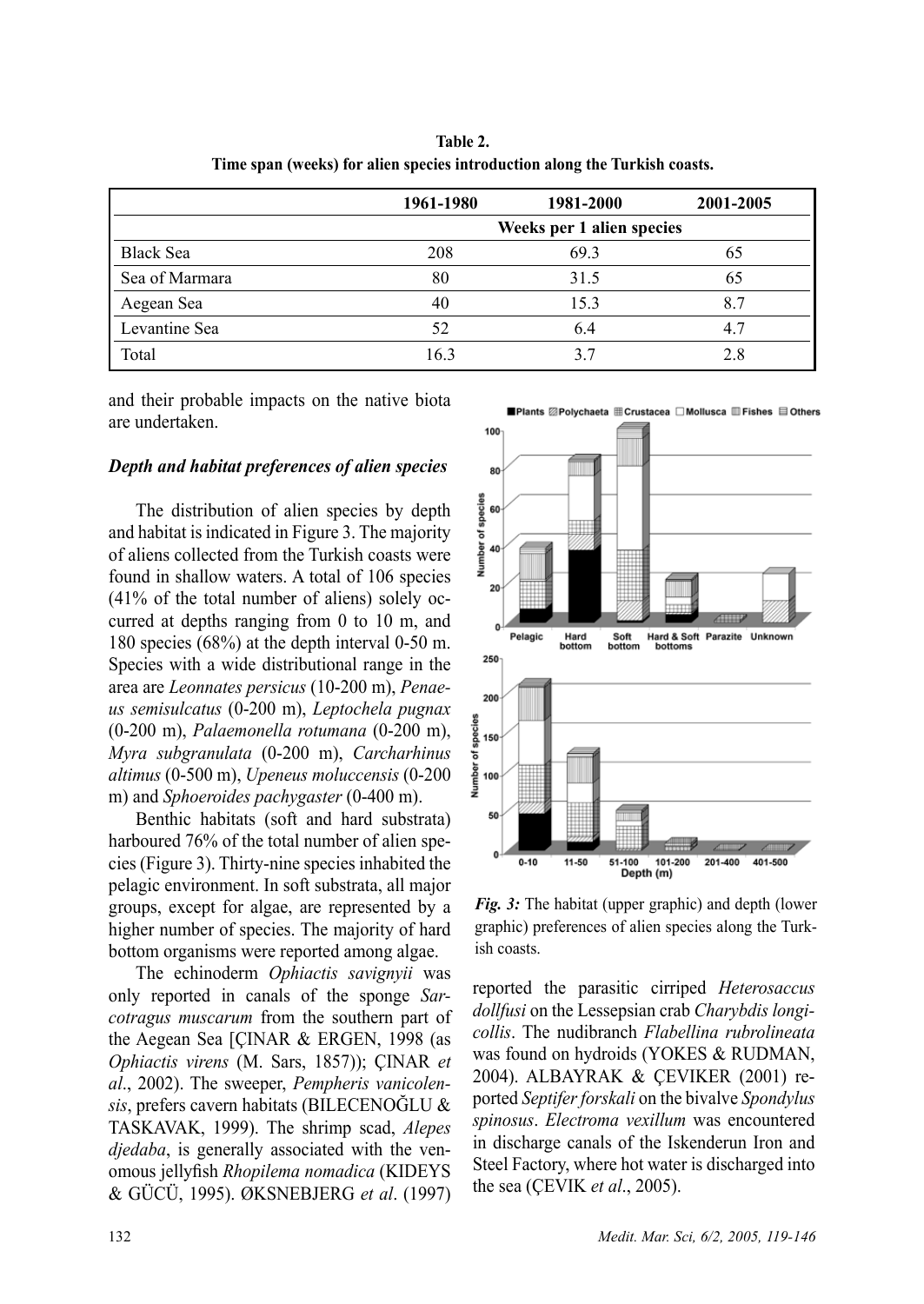#### *Impacts of alien species*

The phytoplankton species, *Alexandrium tamarense*, *Gymnodinium* cf. *mikimotoi* and *Heterosigma* cf. *akashiwo*, which were reported from Izmir Bay and classified as questionable in Table 1, have a potential to cause a toxic and/or harmful bloom along the Turkish coasts (KO-RAY, 1984; BIZSEL & BIZSEL, 2002).

The green alga *Caulerpa racemosa* invaded soft and hard bottom habitats of the Levantine and Aegean coasts but its impact on the native biota has not yet been documented in the area. However, its occurrence off the Dardanel (salinity: 27 psu) indicates its highly adaptive and invasive character (OKUDAN *et al*., 2002).

The negative effect of *Mnemiopsis leidyi* on the Black Sea ecosystem was summarized by KIDEYS (2002). This zooplanktonic predator reached enormous biomass levels in the summer of 1989, devastating the food chain of the entire Black Sea basin, and subsequently led to a sharp decrease in the anchovy production along the Turkish coast. The other ship-mediated ctenophore, *Beroe ovata*, which largely feeds on ctenophores, appeared in 1997 in the Black Sea and has resulted in the decrease in the population of *M. leidyi*.

The outburst of the population of *Rhopilema nomadica* off the Levantine coast of Turkey was reported to have negative consequences on human health, tourism and fisheries (KIDEYS & GÜCÜ, 1995). Many swimmers were stung and sought medical treatment. The blockage of nets of fishermen by individuals of *R. nomadica* also created major economical losses.

*Rapana venosa*, which feeds exclusively on bivalves, is responsible for the decrease in stocks of the bivalves *Ostrea edulis* Linné, 1758 and *Mytilus galloprovincialis* (Lamarck, 1819) in the Black Sea (BILECIK, 1990). The fishery of *R. venosa* was intense along the Turkish Black Sea coast, reaching up to 1166 tons in 1986, yielding 3.415.884 US \$ (BILECIK, 1990)

Low faunal diversity found on sponge samples collected from the southern Aegean Sea was due to the invasion of the Lessepsian species *Ophiactis savignyi* (ÇINAR *et al*., 2002). The species number and density of other groups within the sponge samples were sharply declined as compared to those collected from the northern sites where this echinoderm was not present. A negative correlation was estimated between number of specimens of the ophiuroid and the total number of specimens of other taxa.

The soft bottom near Alsancak Harbour in Izmir Bay was exclusively dominated by the spionid polychaete *Streblospio gynobranchiata*, which originated from the western Atlantic (ÇI-NAR *et al*., 2005). Its density reached almost 34 300 ind.m-2 in the area and accounted for almost 100% of faunal populations at some stations. The soft bottom benthic community around Alsancak Harbour seems to be restructured by this species.

KOÇAK *et al*. (1999) found dense populations of two alien serpulid species, *Hydroides elegans* and *H. dianthus*, on panels submerged in a polluted marina in Izmir Bay. The species density of *H. elegans* reached up to 98000 ind. m<sup>-2</sup> and that of *H. dianthus* up to 2 000 ind.m<sup>-2</sup>. The above authors also reported that an alien serpulid species of eastern Pacific origin, *Spirorbis marioni*, inhabited port environments subjected to relatively less pollution.

The density of *Anadara demiri* was found to be 300 ind.m<sup>-2</sup> on grey mud and 30 ind.m<sup>-2</sup> on black mud in Izmir Bay (DEMIR, 1977).

Aliens might bring their own parasites with them. ØKSNEBJERG *et al*. (1997) reported that 90% of the specimens of *Charybdis longicollis* collected between Karatas and Fener Burnu (Levantine coast of Turkey) were infected by the rhizocephalan *Heterosaccus dollfusi*. They also stated that the prevalence of this parasite was estimated at 50-60% in the east of Karatas, with its prevalence gradually declining towards the east into Iskenderun Bay. GALIL & LÜTZEN (1995) found that 55% of the males and 43% of the females of *C. longicollis* were visibly infected by this parasite along the Israeli coast in May 1994.

From a large number of aliens inhabiting the Turkish coasts, only a few possess commercial value, mostly belonging to fishes and crustaceans. Little is known concerning the impact of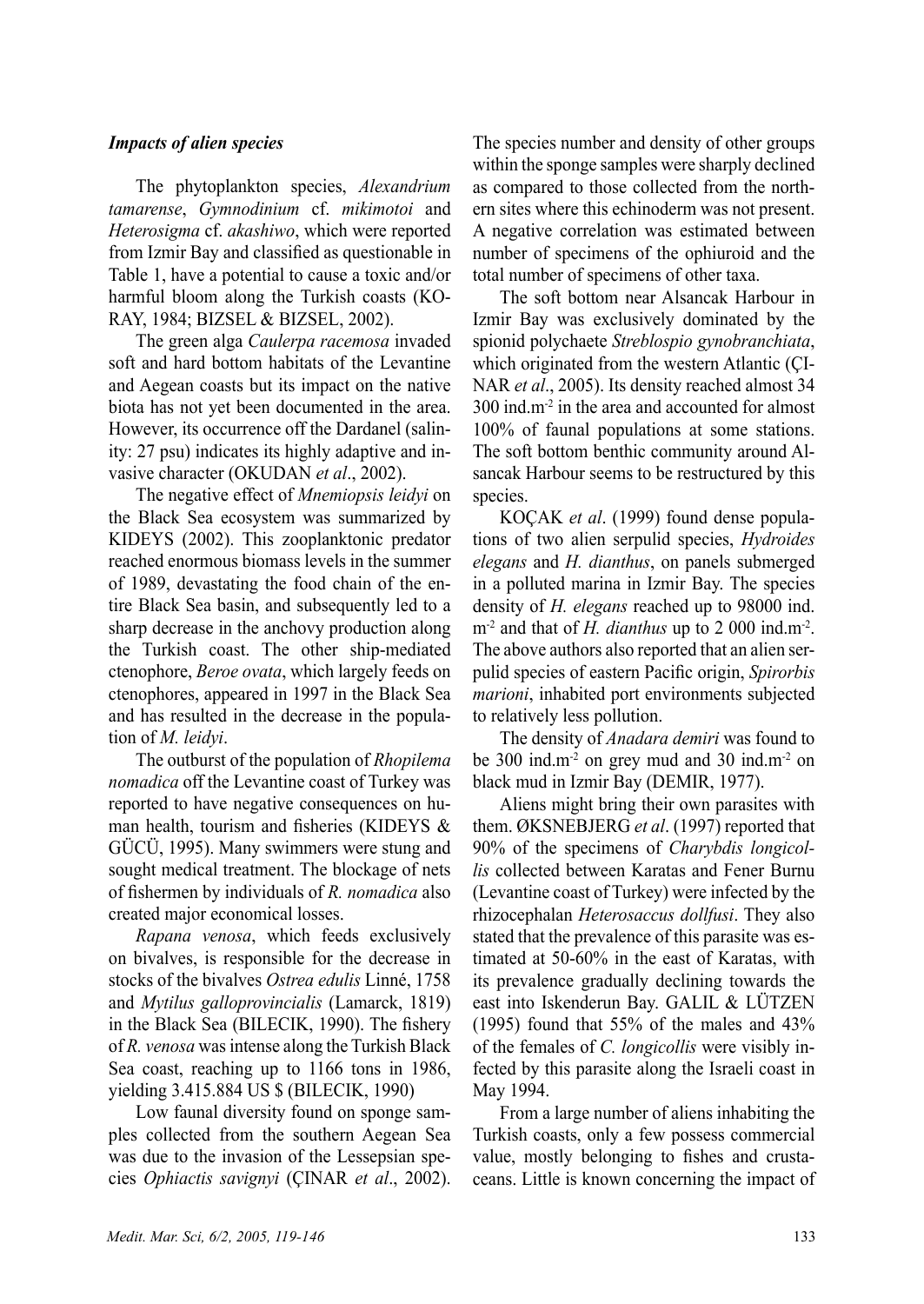

*Fig. 4:* Percentages of alien species in total fauna along the Turkish coasts.

commercially important alien species on local fisheries, since there is no available catch statistic that distinguishes native and alien species' landings. Due to the great number of species caught during various fisheries activities, governmental statistics tend to present relevant data on a family basis. For example, the "mullids" category includes four species (native *Mullus spp*. and Lessepsian *Upeneus* spp.); a similar situation is valid for sphyraenids (two native species vs. two Lessepsian species). Lessepsian clupeids, especially *Etrumeus teres*, form a remarkable proportion of the pelagic catch along the Levantine coast. The siganids are generally sold together with the native *Sarpa salpa* due to their similar morphologies (BILECENOĞLU & KAYA, 2002). At least seven fish species (*Upeneus moluccensis*, *Saurida undosquamis*, *Scomberomorus commerson*, *E. teres*, *Sphyraena pinguis, Siganus* spp.) are captured in large amounts (mainly by bottom trawls), and consumed throughout the Levantine and southern Aegean Sea coasts. In terms of biomass, *S. undosquamis* is the most prominent species in the bottom trawl catch composition (31.9% of total CPUE in Iskenderun Bay), followed by *U. moluccensis* and *Siganus rivulatus* (GÜCÜ *et al*., 1994).

Some species have relatively smaller catches and thus mostly consumed locally, i.e. *Alepes djedaba*, *Sillago sihama*, *Dussumieria elopsoides*, *Atherinomorus lacunosus*. Among alien crustaceans, the highest annual production belongs to *Callinectes sapidus* (ca. 200 tonnes/ year), which is captured especially in lagoons in amounts as much as 2 tonnes/day during summer periods (ÖZCAN *et al*., 2003). *Marsupenaeus japonicus* is one the most valuable shrimp species along the Levantine coast, which is also imported to various cities in Turkey. Since they are not captured in large quantities, other commercial shrimps (*Metapenaeus* spp., *Penaeus semisulcatus*) and brachyurans (*Portunus pelagicus*) are, in general, consumed locally.

### *Importance of alien species in total fauna*

The relative percentages of aliens in total fauna are shown in Figure 4. Mollusca had the highest score in the Black (3.1%) and Levantine (16.1%) Seas, Polychaeta in the Sea of Marmara (4.4%) and fishes in the Aegean Sea (5.9%). The score for Polychaeta in the Sea of Marmara does not reflect its true number as 11 of 12 aliens are questionable. The score seems to be accurate for the better-studied group, fishes, which has more aliens on the southern coasts than the northern coasts due to the influence of Lessepsian migrants. The highest alien percentages for all groups examined were found on the Levantine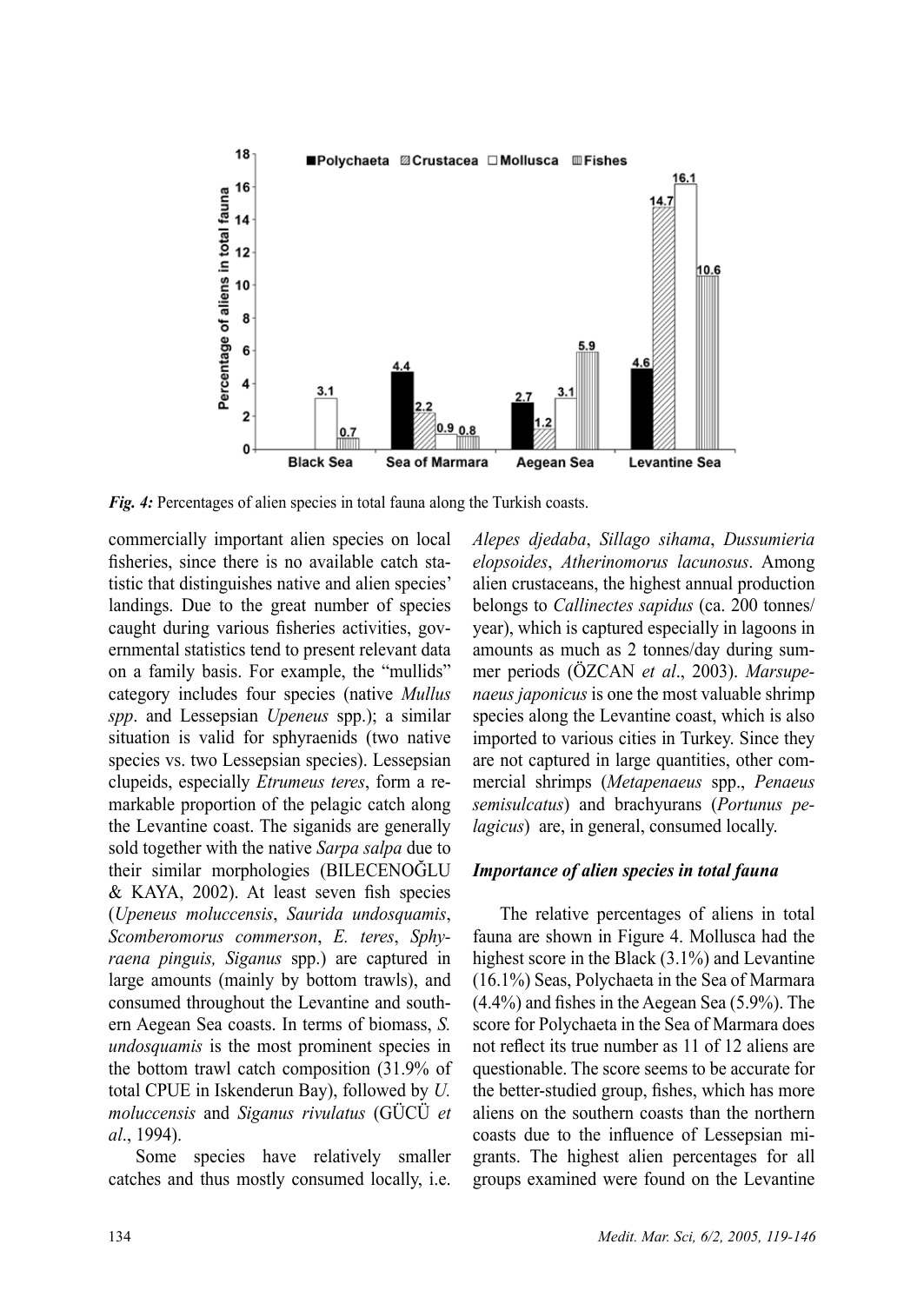coast. This partly shows the impact of Lessepsian migration on the Levantine fauna and partly the lack of detailed works on some groups on the coast. The total number of species given for Mollusca and Polychaeta from the Levantine coast of Turkey is highly underestimated and undoubtedly would increase as further studies are carried out. It is a common assumption that Lessespsian migrants account for at least 10% of the species inventory of the Levantine Sea (POR, 1978). BEN-ELIAHU (1995) estimated that the proportion of migrant polychaetes is almost 9%; for fishes 13% (GOLANI, 1998) and for decapod crustaceans 20% (GALIL, 1986).

#### *Similarity among seas in terms of alien species*

The dendrogram and MDS configuration in Figure 5 show that there are two groups in terms of the presence and absence of alien species in the Turkish seas. The Black Sea and the Sea of Marmara constitute one group, in which 16 species (mainly algae) are common. The other group with a similarity of 40% is composed from the Aegean and Levantine Seas, where 63 species (mainly lessepsian fishes) are common. There is a very weak similarity (20%) between the groups, which are placed at different corners of the MDS plot. As pointed out earlier, the southern seas seem to be more affected by Lessepsian migrants than ship-borne species, whereas shipping is the main vector in the transportation of aliens to the northern seas. The difference in the way of introduction seems to be the main reason for similarity or dissimilarity among the seas.

#### **Conclusions**

The compiled data show that a total of 263 established or questionable alien species inhabit the coast of Turkey, with the Levantine Sea having the majority of them (202 species). Detecting new aliens depends totally on accurate taxonomic identifications and the knowledge of local biodiversity. This requires the availability of systematic experts on biotal components in the area and a close cooperation among scientists both on local and global scales. The wealth



*Fig. 5:* Dendrogram and MDS plot showing affinities of the seas in terms of alien species they included.

of data accumulated on aliens depicts the importance of monitoring studies on the understanding of ecological and functional roles of aliens in the ecosystems. Finally, results of studies and projects should not be concealed among pages of reports and papers. They should be presented to governmental establishments and politicians to force them to take immediate precautions on the dispersal of aliens, particularly via ballast water discharges.

#### **Addendum**

Before the publication of this contribution, a total of 14 new alien species were reported from the Levantine (13 species) and Aegean [1 species (*Platax teira*)] coasts of Turkey (BILECENOĞLU & KAYA, 2006; ÇEVIKER & ALBAYRAK, 2006; ÇINAR *et al*., 2006; ÖZTÜRK & CAN, 2006). These species belong to Hydrozoa (*Macrorhynchia philippina* (Kirchenpauer, 1872), Anthozoa (*Oculina patagonica*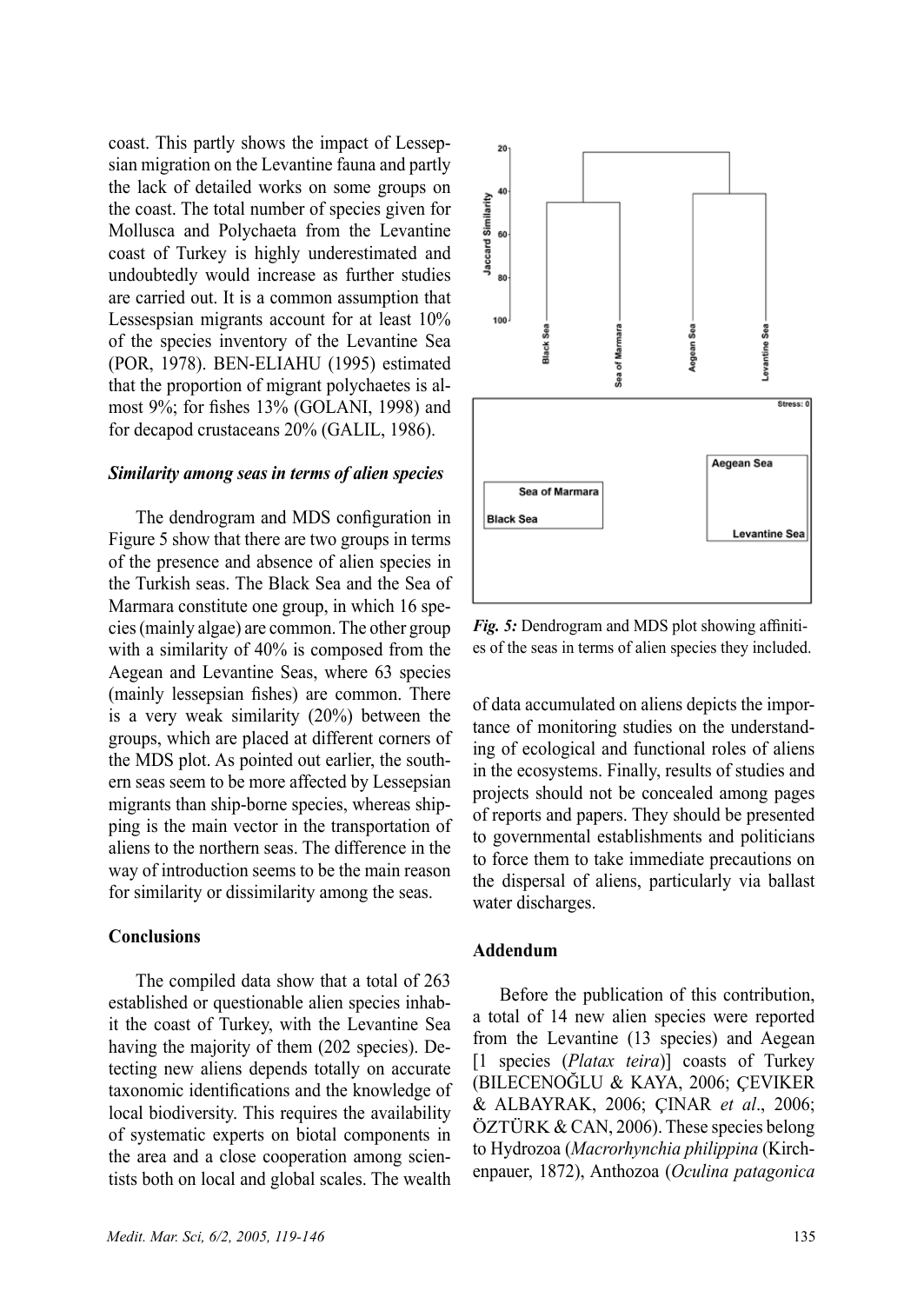De Angelis, 1908), Polychaeta (*Branchiomma luctuosum* Grube, 1869), Gastropoda (*Amathina tricarinata* (Linnaeus, 1767), *Aplysia dactylomela* Rang, 1828, *Chromodoris quadricolor*  (Rüppell & Leuckart 1830)], Bivalvia [*Cardites akabana* (Sturany, 1899) and *Petricola hemprichi* Issel, 1869], Echinodermata [*Synaptula reciprocans* (Forsskål, 1775)], Tunicata [*Phallusia nigra* Savignyi, 1816, *Pyura* (=*Herdmania*) *momus* (Savignyi, 1816) and *Symplegma brakenhielmi* (Michaelsen, 1904)] and Osteichthyes [*Parupeneus forsskali* (Fourmanoir and Guézé, 1976) and *Platax teira* (Forsskål, 1775)]. These findings increased the number of alien species known from the coast of Turkey from 263 to 277, and from 202 to 216 on the Levantine coast of Turkey.

## **References**

- 1 AARTSEN, J. J. van, 2002. Indo-Pacific migrants into the Mediterranean. 1. *Gibborissoa virgata* (Philippi, 1849). *La Conchiglia*, 303: 56-58.
- 2 AARTSEN, J. J. van & GOUD, J., 2000. European marine Mollusca: Notes on less well-known species. XV. Notes on Lusitanian species of *Parvicardium* Monterosato, 1884, and *Afrocardium richardi* (Audouin, 1826) (Bivalvia:Heterodonta: Cardiidae). *Basteria*, 64: 171-186. 3
- AARTSEN, J. J. van & KINZELBACH, R., 1990. Marine molluscs from the Iztuzu beach near Dalyan (Mediterranean coast of Turkey). *Zoology in the Middle East*,
- 4: 103-112. 4 AARTSEN, J. J. van & RECEVIK, M., 1998. Two more Indo-Pacific species found in the Mediterranean. *La Conchiglia*, 286: 13-15.
- 5 AARTSEN, J. J. van, BARASH, A. & CAR-ROZZA, F., 1989. Addition to the knowledge of the Mediterranean mollusca of Israel and Sinai. *Bollettino Malocologico*, 25: 63-76.
- 6 AARTSEN, J. J. van, CARROZZA, F. & LINDNER, G., 1990. *Acteocina mucronata* (Philippi, 1849), a recent Red Sea immigrant species in the eastern Medi-

terranean. *Bollettino Malacologico*, 25: 285-298.

- 7 AKSIRAY, F., 1954. Türkiye deniz baliklari tayin anahtari. *Istanbul Üniversitesi Fen Fakültesi Hidrobiologi Arastirma Enstitüsü Yayinlari*, Istanbul, 277 p.
- AKYOL, O., ÜNAL, V., CEYHAN, T. & BILECENOĞLU, M., 2005: First record of the silverside blaasop, *Lagocephalus sceleratus* (Gmelin, 1789), in the Mediterranean Sea. *Journal of Fish Biology*, 66: 1183-1186.
- 9 AKYUZ, E., 1957. Observations on the Iskenderun red mullet (*Mullus barbatus*) and its environment. *GFCM Proceedings and Technical Papers*, 4: 305-326.
- 10ALBAYRAK, S., 2003. On the Mollusca Fauna of the Black Sea near Istanbul. *Zoology in the Middle East*, 30: 69-75.
- 11ALBAYRAK, S. & BALKIS, N., 1996a. Bivalve Fauna of the Bosphorus. *Istanbul Universitesi Fen Fakültesi Biyoloji Dergisi*, 59: 1-15.
- 12ALBAYRAK, S. & BALKIS, N., 1996b. Benthic Prosobranch Gastropods of the Bosphorus. *Istanbul Üniversitesi Fen*
- *Fakültesi Biyoloji Dergisi*, 59: 17-26. 13ALBAYRAK, S & ÇEVIKER, D., 2001. Two extra-Mediterranean molluscs from southeast Turkey: *Siphonaria belcheri* Hanley, 1858 (Gastropoda: Siphonariidae) and *Septifer bilocularis* (Linnaeus, 1758) (Bivalvia:Veneridae). *Israel Jour-*
- *nal of Zoology*, 47: 297-298. 14ALBAYRAK, S., ASLAN, H. & BALKIS, H., 2001. A contribution to the Aegean Sea fauna: *Ruditapes philippinarum* (Adam & Reeve, 1850) [Bivalvia : Veneridae]. *Israel Journal of Zoology*, 47: 299-300.
- 15ALBAYRAK, S., BALKIS, H. & BALKIS, N., 2004. Bivalvia (Mollusca) fauna of the Sea of Marmara. *Acta Adriatica*, 45: 9-26.<br><sup>16</sup>AVSAR, D. & CICEK, E., 1999. A new
- species record for the central and eastern Mediterranean; *Sphoeroides cutaneus* (Günther, 1870) (Pisces: Tetraodontidae). *Oebalia*, 25: 17-21.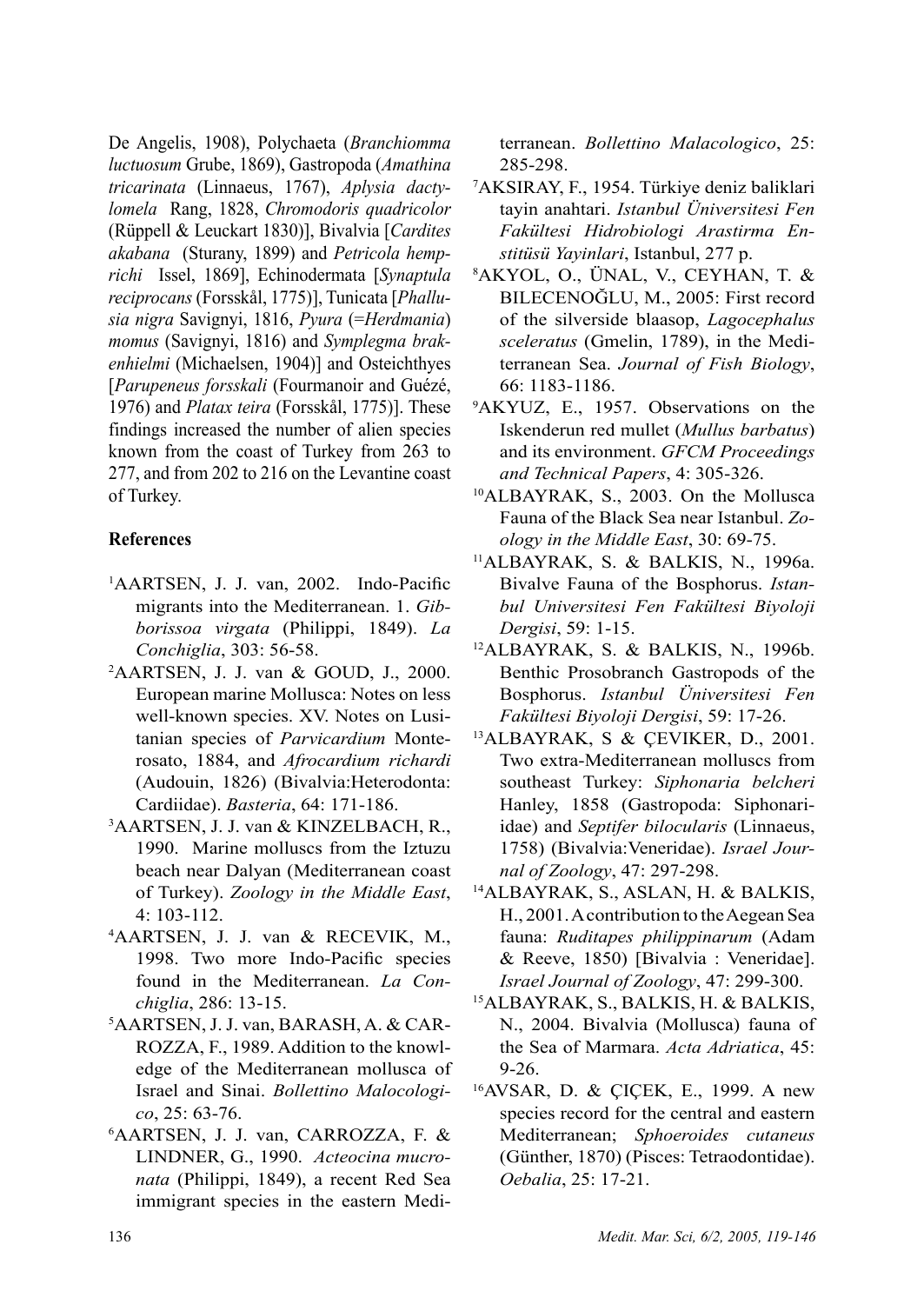- 17AYSEL, V., 1984. Türkiye'nin Ege Denizi'ndeki *Polysiphonia* Greville (*Rhodomelaceae*, *Ceramiales*) türleri 1- Bölüm *Oligosiphonia*. *Doga Bilim Dergisi*, 8: 29-42.
- 18AYSEL, V., 1987. Türkiye'nin Ege Denizi Florası II.Kırmızı Algler (*Rhodophyta*). *Doga Türk Botanik Dergisi*, 11: 1-21.
- <sup>19</sup>AYSEL, V., 1997a. Marine flora of Turkish Mediterranean coast 1. Red algae (*Rhodophyta*). *Turkish Journal of Botany*, 21: 155-163.
- 20AYSEL, V., 1997b. Marine flora of Turkish Mediterranean coast 2. Brown algae (*Fucophyceae* = *Phaeophyceae*). *Turkish Journal of Botany*, 21: 329-334.
- 21AYSEL, V. & ERDUGAN, H., 1995. Check-list of Blacksea seaweeds, Türkiye (1823-1994). *Turkish Journal of Botany*, 19: 545-554.<br><sup>22</sup>AYSEL, V. & GEZERLER-SIPAL, U.,
- 1996. Türkiye'nin Akdeniz kıyılarının deniz florası, 3. Cyanophyceae, Chlorophyceae, Charophyceae ve Angiospermae. *Ege Üniversitesi Su Ürünleri Fakültesi Dergisi*, 13: 247-257.
- 23AYSEL, GÜNER, H. & DURAL, B., 1993. Türkiye Marmara Denizi florası II. *Phaeophyta* ve *Rhodophyta*. *Ege Üniversitesi Su Ürünleri Fakültesi Dergisi*, 10: 115- 168.
- 24AYSEL,V., DURAL, B., GÖNÜZ, A. & OKUDAN, E. S., 1998. Kırklareli (Karadeniz, Trakya, Türkiye) deniz florası. *XIV Ulusal Biyoloji Kongresi*, Samsun, 2: 333-342.
- 25AYSEL, V., KESERCIOGLU, T., GÜNER, H. & AKÇAY, H., 1990. Trabzon deniz algleri. *X Ulusal Biyoloji Kongresi*, Erzu-
- rum, 2: 183-192. 26AYSEL, V., ZEYBEK, N., GÜNER, H. & SUKATAR, A., 1986. Türkiye'nin bazı derin deniz algleri III. *Rhodophyta* (Kırmızı Algler). *Doga Türk Biyoloji Dergisi*, 10: 8-29.
- 27AYSEL, V., DURAL, B., OKUDAN, E. S., ALPASLAN, M. & UYSAL, I., 2001. Gökçeada (Ege Denizi, Çanakkale)

Deniz Florası. *Ulusal Ege Adaları 2001 Toplantısı*, GökÇeada: 125-142.

- 28AYSEL, V., DURAL, B., SUKATAR, A., GÜNER, H. & ERDUGAN, H., 1996a. Zonguldak Deniz Algleri, Karadeniz, Türkiye. *XIII Ulusal Biyoloji Kongresi*, Istanbul, 5: 311-321.
- 29AYSEL, V., ERDUGAN, H., DURAL-TARAKÇI, B., OKUDAN, E. S., SENK-ARDESLER, A. & AYSEL, F. 2004. Marine Flora of Sinop (Black Sea, Turkey), *Ege University Journal of Fisheries & Aquatic Sciences*, 21: 59-68.
- 30BALKIS, H. & ÇEVIKER, D., 2003. A new exotic crab species [*Calappa hepatica* (Linnaeus, 1758)] for the Mediterranean fauna. *Israel Journal of Zoology*, 49: 320-321.
- 31BASUSTA, N. & ERDEM, Ü., 2000. Iskenderun Körfezi baliklari uzerine bir arastirma. *Turkish Journal of Zoology*, 24:1-19.
- 32BASUSTA, N., ERDEM, Ü. & MATER, S., 1997. Iskenderun körfezi'nde yeni bir Lesepsiyen göçmen balik türü; Kizilgözlü Sardalya, *Etrumeus teres* (Dekay, 1842). *Mediterranean Fisheries Congress*, Izmir: 921-924.
- 33BEN-ELIAHU, M. N., 1989. Lessepsian migration in Nereidae (Annelida: Polychaeta). Some case histories. p. 125-134. In: *Proceedings of Environmental Quality and Ecosystem Stability*, edited by E. Spanier, Y. Steinberger & M. Luria.
- 34BEN-ELIAHU, M. N., 1991. Red Sea serpulids (Polychaeta) in the eastern Mediterranean. p. 515-528. In: *Proceedings of 2nd International Polychaeta Conference, Copenhagen, 1986. Systematics, Biology and Morphology of Word Polychaeta*, edited by M. E. Petersen & J. B. Kirkegaard, Ophelia Supplement, 5.
- BEN-ELIAHU, M. N., 1995. A list of Polychaeta along the Levant coast. *Haasiana*, 1: 78-93.
- 35BENLI, H. A., CIHANGIR, B. & BIZ-SEL, K. C., 1999. Ege Denizi'nde bazi demersal balikçilik kaynaklari üzerine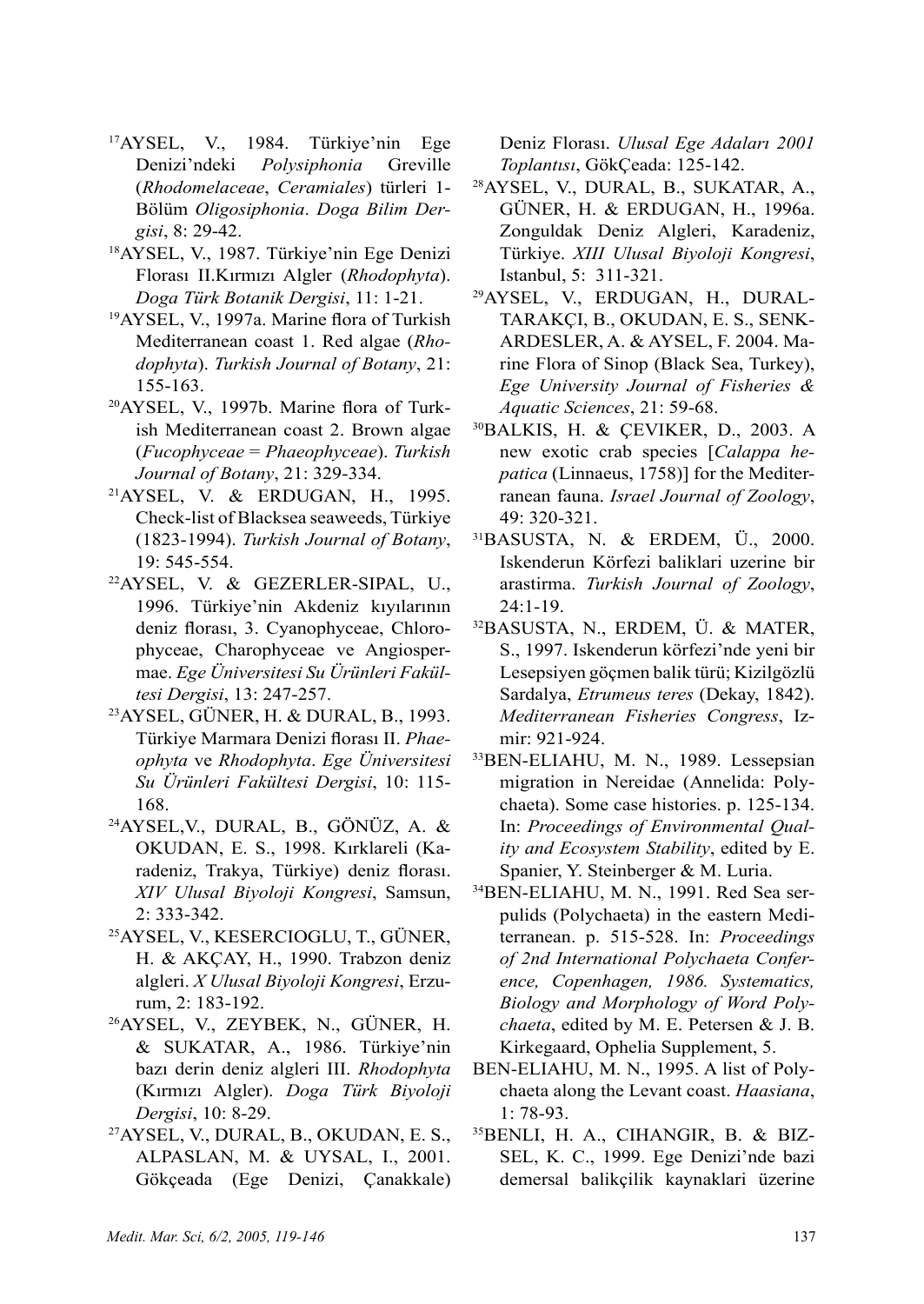arastirmalar. *Istanbul Üniversitesi Su Ürünleri Dergisi*, ozel sayi: 301-369.

- 36BEN-TUVIA, A., 1953. Mediterranean fishes of Israel. *Bulletin of the Sea Fisheries Research Station*, 8:1-40.
- 37BEN-TUVIA, A., 1966. Red Sea fishes recently found in the Mediterranean. *Copeia*, 2: 254-275.
- 38BEN-TUVIA, A., 1973. Man-made changes in the eastern Mediterranean Sea and their effect on the fishery resources. *Marine Biology*, 19: 197-203.
- <sup>39</sup>BILECENOĞLU, M., 2002. Türkiye kıyılarında ilk kez rastlanan bir denizanası türü: *Cassiopea andromeda* (Forsskal, 1775) (Cassiopeidae, Scyphozoa). *Sualtı Dünyası Dergisi*, 72: 42-43.
- <sup>40</sup>BILECENOĞLU, M., 2003. Kizildeniz Göçmeni Balon Baligi (*Torquigener flavimaculosus* Hardy & Randall, 1983), Türkiye kiyilarindan ilk gözlemler. *Sualti Dünyasi Dergisi*, 74: 38-39.
- <sup>41</sup>BILECENOĞLU, M., 2004. Occurrence of the Lessepsian migrant fish, *Sillago sihama* (Forsskål, 1775) (Osteichthyes: Sillaginidae), from the Aegean Sea. *Israel Journal of Zoology*, 50: 420-421.
- BILECENOĞLU, M. & KAYA, M., 2002. Growth of marbled spinefoot *Siganus rivulatus* Forsskål, 1775 (Teleostei: Siganidae) introduced to Antalya Bay, eastern Mediterranean Sea (Turkey). *Fisheries Research*, 54: 279-285.
- BILECENOĞLU, M. & TASKAVAK, E., 1999. Some observations on the habitat of Red Sea immigrant sweeper, *Pempheris vanicolensis*, at the Mediterranean coast of Turkey*. Zoology in the Middle East*, 17: 67- 70.
- <sup>42</sup>BILECENOĞLU, M., TASKAVAK, E. & KUNT, K. B., 2002. Range extension of three Lessepsian migrant fish (*Fistularia commersoni*, *Sphyraena flavicauda*, *Lagocephalus suezensis*) in the Mediterranean Sea. *Journal of the Marine Biological Association of the United Kingdom*, 82: 525-526.
- <sup>43</sup>BILECENOĞLU, M., TASKAVAK, E.,

MATER, S. & KAYA, M., 2002. Checklist of the marine fishes of Turkey. *Zootaxa*, 113: 1-194.

- BILECENOĞLU, M. & KAYA, M., 2006. A new alien fish in the Mediterranean Sea – *Platax teira* (Forsskål, 1775) (Osteichthyes: Ephippidae). *Aquatic Invasions*, 1: 80-83.
- BILECIK, N., 1990. Distribution of sea snail "*Rapana venosa* (V.)" in the Turkish coasts of Black Sea and its impact on Black Sea fisheries. *Tarim Orman ve Koyisleri Bakanligi Su Ürünleri Arastirma Enstitüsü Müdürlügü Yayinlari*, seri
- B, 1, 34 pp. 44BIZSEL, N. & BIZSEL, C., 2002. New records of toxic algae *Heterosigma* cf. *akashiwo* and *Gymnodinium* cf. *mikimotoi* in the hypereutrophic Izmir Bay (Aegean Sea): Coupling between organisms and water quality parameters. *Israel Journal of Plant Sciences*, 50: 33-44.
- 45BLÖCHER, M., 1983. A dead specimen of *Palmadusta gracilis* (Gaskoin, 1849) found in the Mediterranean. *La Conchiglia*, 10: 166-167.
- 46BOGI, C., BUZZURRO, G. & GREPPI, E., 1995. Presenza di *Murchisonella columna* (Hedley, 1907) Nel Mediterraneo Orientale. *Bollettino Malacologico*, 31:
- 69-76. 47BUHAN, E., YILMAZ, H., MORKAN, Y., BÜKE, E. & YÜKSEK, A., 1997. Güllük ve Gökova Körfezleri için yeni bir av potansiyeli: *Scomberomorus commerson* (Lacepède, 1800) (Pisces-Teleostei). *Mediterranean Fisheries Congress*, Izmir: 937-944.
- 48BUZZURRO, G. & GREPPI, E., 1994. Presenza di *Smaragdia (Smaragdella) souverbiana* (Montrouzier, 1836) nel Mediterraneo Orientale. *Bolletino Mala-*
- *cologico*, 29: 319-321. 49BUZZURRO, G. & GREPPI, E., 1996. The lessepsian molluscs of Tasucu (South-East Turkey). *La Conchiglia*, 279 (supplement): 3-22.
- 50BUZZURRO, G., ENGL, W. & TÜMTÜRK, I., 1995. Bivalven und Gastropoden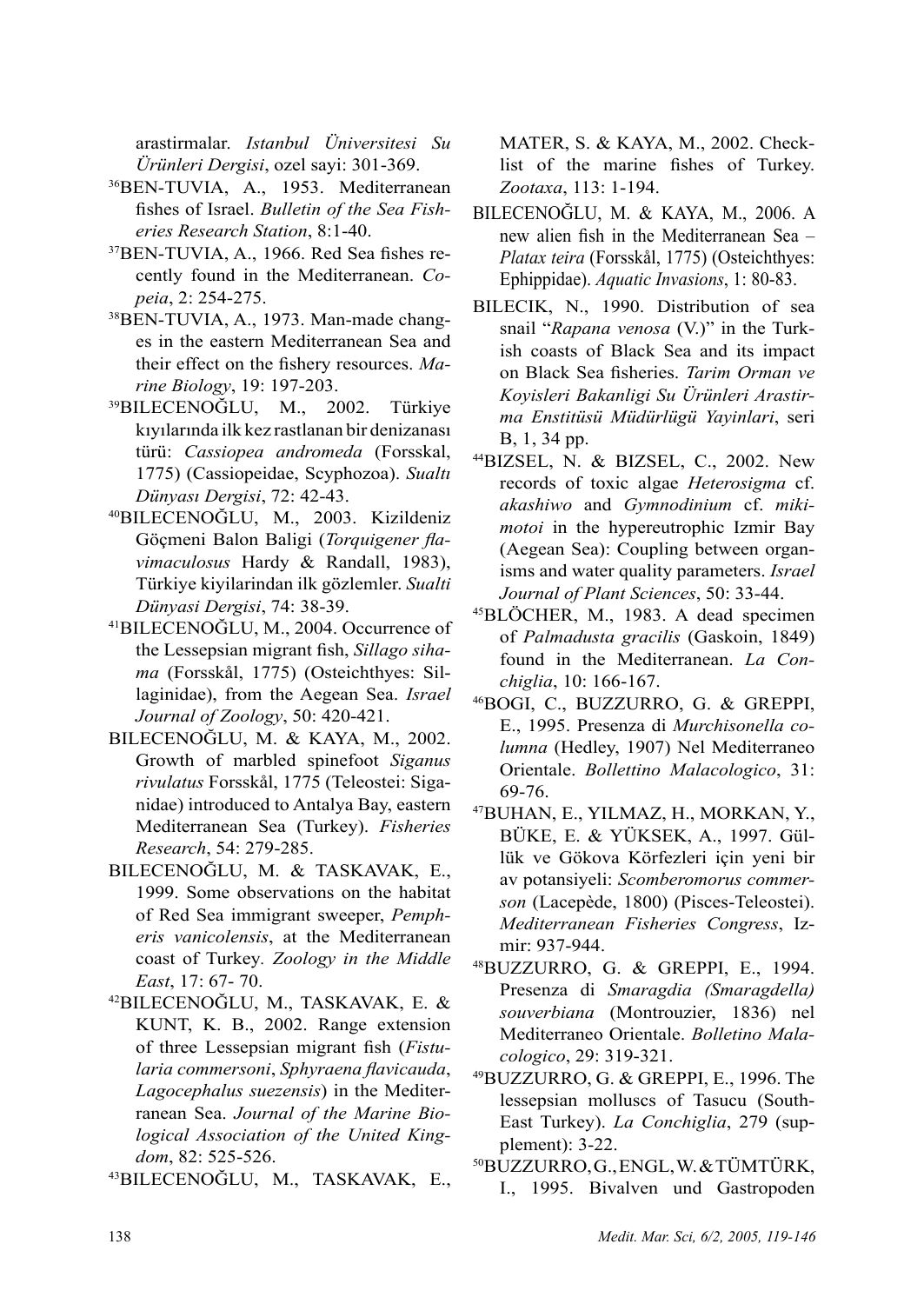der Europäischen Meer (4): *Ergalatax martensi* (Dall, 1923) (Muricidae), ein neuer lessepsischer einwanderer von der Türkischen Südküste. *Club Conchylia Informationen*, 27: 17-18. 51BUZZURRO, G., HOARAU, A., GREPPI,

- E. & PELORCE, J., 2001. Prima segnalazione di *Hinemoa cylindrica* (de Folin, 1879) per il Mediterraneo. *Bollettino Malacologico*, 37: 23-26.
- 52CIRIK, S., 1978. Recherches sur la végétation marine des côtes Turques de la mer Egée. Etude particuliere des Peyssonneliacées de Turquie. *Thése Doctora III, Cycle Biologie Végétale, Université Pierre et Marie Curie*, Paris: 172 pp.
- 53CIRIK. S., 1986. A propos de la végétation marine de la baie d'Akkuyu, Mersin, Turquie. *5th OPTIMA Meeting*, Istanbul: 69-81.
- 54CIRIK, S. & ÖZTÜRK, B., 1991. Notes sur la présence d'une forme rare du *Caulerpa racemosa*, en Méditerranée orientale. *Flora Mediterranea*, 1: 217-219.
- 55CIRIK, S., ZEYBEK, N., AYSEL, V. & CIRIK, S., 1990. Note preliminaire sur la végétation marine de l'ile Gökçeada (Mer Egée-Nord,Turquie).*Thalassographica*, 13: 33-37.
- 56ÇEVIK, C. & ÖZTÜRK, B., 2001. A new lessepsian mollusc *Hypselodoris infucata* (Rüppell & Leuckart, 1828) (Gastropoda: Nudibranchia) for the coasts of Turkey. *Turkish Journal of Zoology*, 25: 27-30.
- 57ÇEVIK, C., ÖZTÜRK, B. & BUZZURRO, G., 2001. The presence of *Crassostrea virginica* (Gmelin, 1791) and *Saccostrea commercialis* (Iredale & Roughley, 1933) in the eastern Mediterranean Sea. *La Conchiglia*, 298: 25-28.
- 58ÇEVIK, C., DOGAN, A., ÖNEN, M. & ZENETOS, A., 2005. First record of the Indo-Pacific species *Electroma vexillum* (Mollusca: Bivalvia: Pterioida) in the eastern Mediterranean. *Journal of the Marine Biological Association of the United Kingdom*, *2*, *Biodiversity Records*, 4996.
- 59ÇEVIKER, D., 2001. Recent immigrant Bivalves in the northeastern Mediterranean off Iskenderun. *La Conchiglia*, 298: 39-46.
- 60ÇEVIKER, D. & ALBAYRAK, S., 2002. New record of an exotic Bivalve from the southeastern coast of Turkey: *Scapharca inflata* (Reeve,1844). *La Conchiglia*, 305: 56-60.
- ÇEVIKER, D. & ALBAYRAK, S., 2006. Three alien molluscs from Iskenderun Bay (SE Turkey). *Aquatic Invasions*, 1: 76-79.
- ÇINAR, M. E., 2003. Ecology of Syllidae (Annelida: Polychaeta) from northern Cyprus (Eastern Mediterranean Sea). *Bulletin of Marine Science*, 72: 795-811.
- ÇINAR, M. E., 2005. Polychaetes from the coast of northern Cyprus (eastern Mediterranean Sea), with two new records for the Mediterranean Sea. *Cahiers de Biologie Marine*, 46: 143-161.
- 61ÇINAR, M. E. & ERGEN, Z., 1998. Polychaetes associated with the sponge *Sarcotragus muscarum* Schmidt, 1864 from the Turkish Aegean Coast. *Ophelia*, 48: 167-183.
- 62ÇINAR, M. E. & ERGEN, Z., 1999. Occurrence of *Prionospio saccifera* (Spionidae: Polychaeta) in the Mediterranean Sea. *Cahiers de Biologie Marine*, 40: 105-112.
- 63ÇINAR, M. E. & ERGEN, Z., 2002. Faunistic analysis of Syllidae (Annelida: Polychaeta) from the Aegean Sea. *Cahiers de Biologie Marine*, 43: 171-178.
- 64ÇINAR, M. E. & ERGEN, Z., 2005. Lessepsian migrants expanding their distributional ranges; *Pseudonereis anomala* (Polychaeta: Nereididae) in Izmir Bay (Aegean Sea). *Journal of the Marine Biological Associations of the United Kingdom*, 85: 313-321.
- 65ÇINAR, M. E., ERGEN, Z. & DAGLI, E., 2002. Occurrence of the lessepsian species *Leonnates persicus* (Polychaeta: Nereididae) in Izmir Bay, Aegean Sea. *Journal of the Marine Biological Associations of the United Kingdom*, 82: 811-815.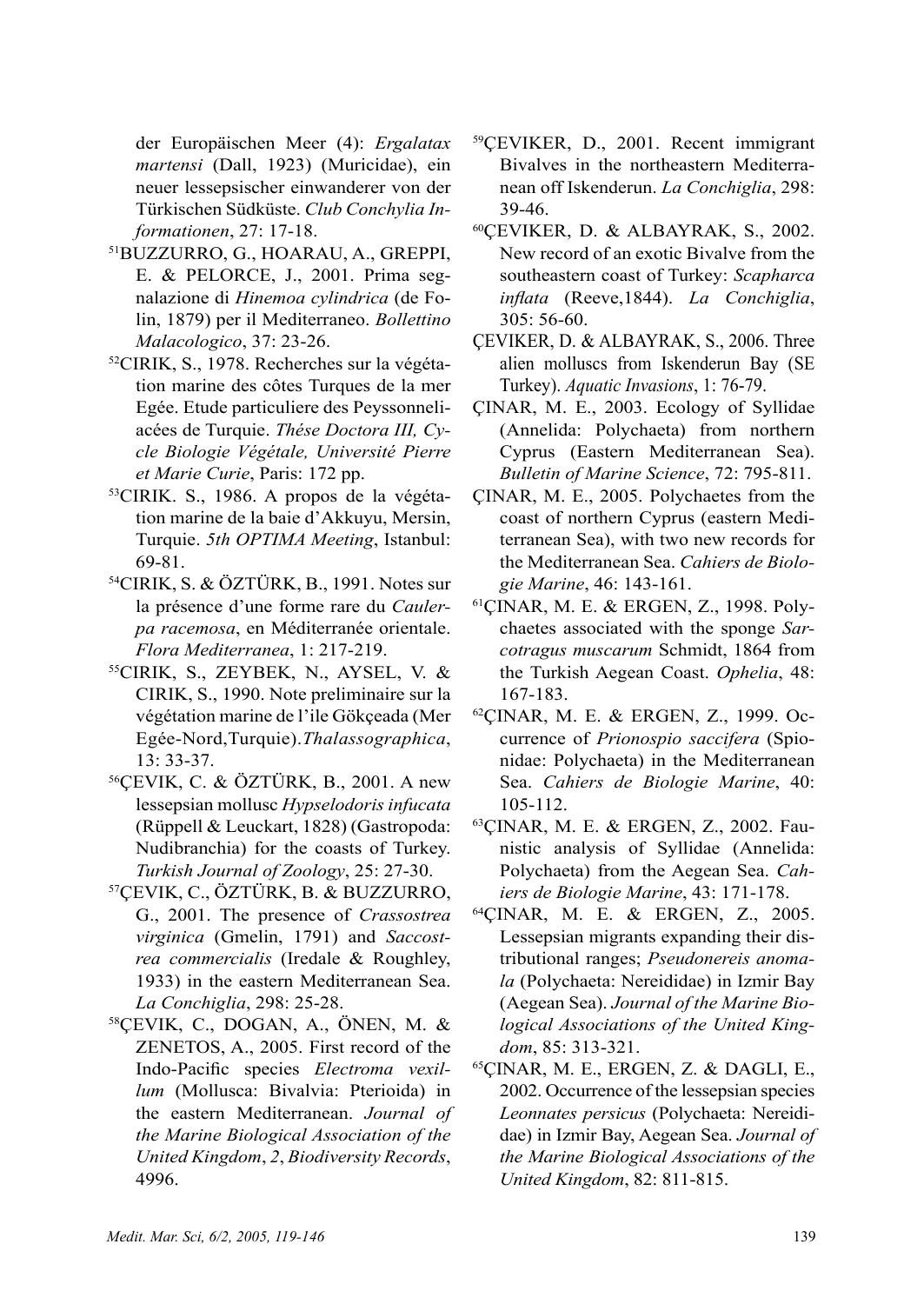- ÇINAR, M. E., KATAGAN, T., ERGEN, Z. & SEZGIN, M., 2002. Zoobenthos- inhabiting *Sarcotragus muscarum* (Porifera: Demospongia) from the Aegean Sea. *Hydrobiologia*, 482: 107-117.
- 66ÇINAR, M. E., ERGEN, Z., DAGLI, E. & PETERSEN, M. E., 2005. Alien species of spionid polychaetes (*Streblospio gynobranchiata* and *Polydora cornuta*) in Izmir Bay, eastern Mediterranean. *Journal of the Marine Biological Associations of the United Kingdom*, 85: 821-827.
- ÇINAR, M. E., BILECENOĞLU, M., ÖZ-TÜRK, B. & CAN, A., 2006. New records of alien species on the Levantine coast of Turkey. *Aquatic Invasions*, 1: 84-90.
- 67DEMIR, M., 1952-1954. Bogazlar ve adalar sahillerinin omurgasız dip hayvanları. *Istanbul Universitesi Fen Fakültesi Hidrobiologi Arastırma Enstitüsü Yayınlarından*, 3: 615 pp.
- 68DEMIR, M., 1977. On the presence of *Arca (Scapharca) amygdalum* Philippi, 1847 in the harbour of Izmir, Turkey. *Istanbul Universitesi Fen Fakültesi Mecmuasi*, Serie B, 42: 197-202.
- 69DURAL, B., 1996. Ege Denizi Cyanophyceae türleri. *Ege Üniversitesi Su Ürünleri Fakültesi Dergisi*, 12: 267-292.
- 70DURAL, B. & AYSEL, V., 1996. A new record for the algal flora of Mediterranean 1.*Cladophora boodleoides* Börgesen. *Turkish Journal of Botany*, 20: 465-468.
- 71EKER, E., GEORGIEVA, L., SENICHKI-NA, L. & KIDEYS, A. E., 1999. Phytoplankton distribution in the western and eastern Black Sea in spring and autumn 1995. *ICES Journal of Marine Science*, 56 (Supplement): 15-22.
- ELTON, C. S., 1958. The ecology of invasions by animals and plants. The University of Chicago Press Chicago, 181 pp.
- 72ENGL, W., 1995. Specie prevalentemente lessepsiane attestate lungo le coste Turche. *Bollettino Malacologico*, 31: 43-50.
- 73ENGL, W. & ÇEVIKER, D., 1999. New migrant species from southeast Turkey *Psammotreta praerupta* (Salisbury, 1934)

and *Antigona lamellaris* Schumacher,

- 1817. *La Conchiglia*, 290: 17-20. 74ENZENROSS, R. & ENZENROSS, L., 1995. Erstnachweise indopazifischer Brachyura (Crustacea: Decapoda) von detürkischen Mittelmeerküste. *Stuttgarter Beiträge zur Naturkunde*, 521: 1-4.
- 75ENZENROSS, R., ENZENROSS, L. & KOCATAŞ, A., 1992. Lessepsian migration: two Indo-Pacific crabs species (Crustacea, Decapoda) found on the Turkish Mediterranean coast. *Journal of the Faculty of Science Ege University*, 14: 3-10.
- 76ENZENROSS, L., ENZENROSS, R. & NIEDERHÖFER, H. J., 1990. Wissenschaftlich interessante Funde aus der Sammlung Enzenross (Marine Invertebraten). *Jahreshefte der Gesellschaftten fuer Naturkunde in Wuerttemberg*, 145:
- 283-294. 77ERAZI, R. A. R., 1942. The heterosomata of the Bosphorus, the Golden Horn and the Sea of Marmara. *Revue de la Faculte des Sciences de l'universite d'Istanbul*, 7: 235-262.
- 78ERAZI, R. A. R., 1943. *Leiognathus mediterraneus* nov. sp. *Compte Rendu Société Turquie des Sciences physiques et naturelles*, 10: 49-53.
- 79ERGEN, Z., 1976. Investigations on the taxonomy and ecology of Polychaeta from Izmir Bay and its adjacent areas. *Scientific Reports of the Faculty of Science Ege University*, 209: 1-73.
- 80ERGEN, Z., 1992. The latest status of Polychaeta in the soft substrate of Izmir Bay. *Rapport de la Commission Internationale Exploration de la Mer Méditerranée*, 33.
- 81ERGEN, Z. & ÇINAR, M. E., 1997. Polychaeta of Antalya Bay (Mediterranean coast of Turkey). *Israel Journal of Zoology*, 43: 229-241.
- 82ERGEN, Z., ÇINAR, M. E. & UNSAL, M., 1998. Polychaetes from the Manavgat River Delta (Turkish Mediterranean coast). *Rapport de la Commission Internationale Exploration de la Mer Méditerranée*, 35: 536-537.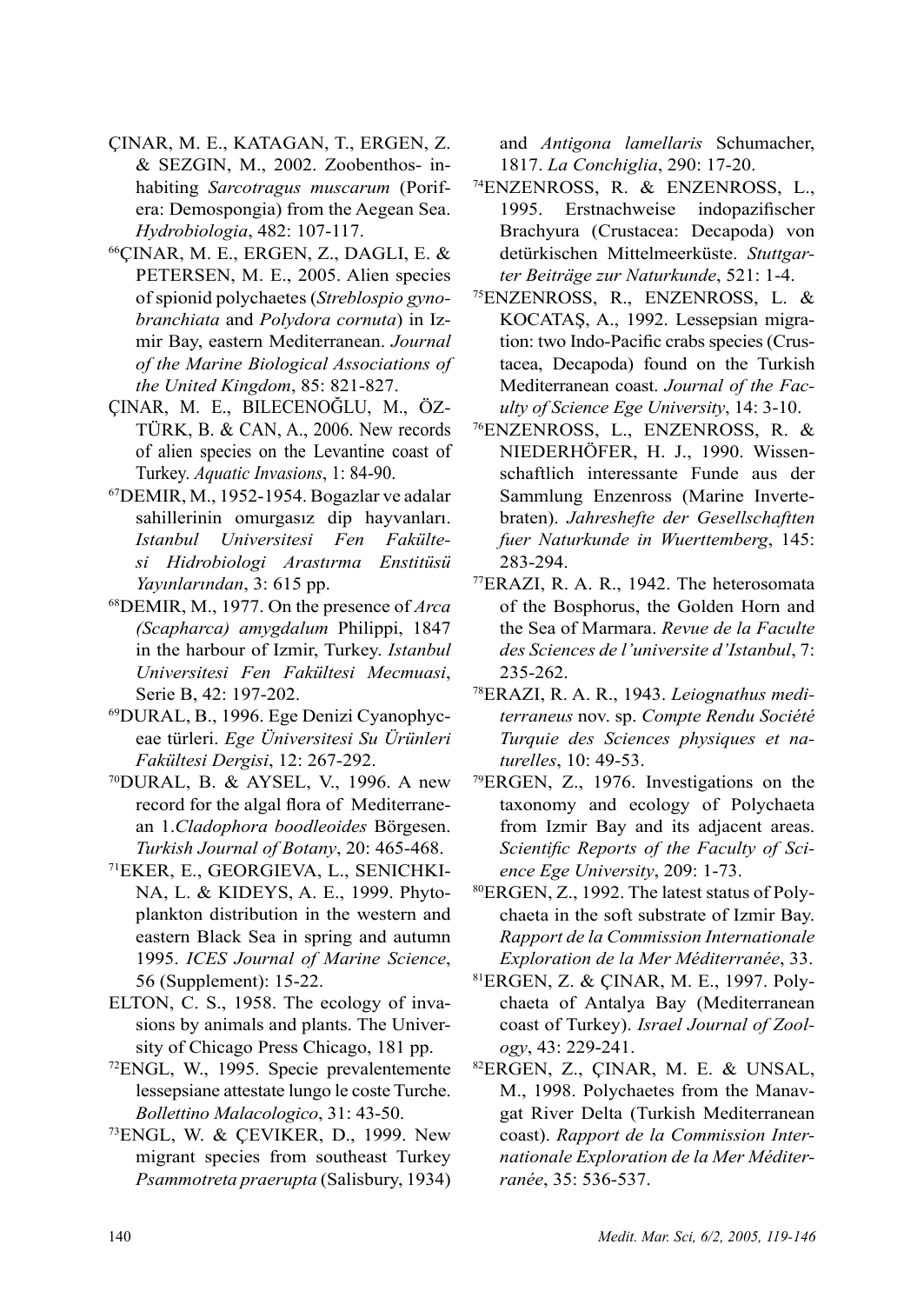- $83$ ERGEN, Z., CINAR, M. E., DAGLI, E. & KURT, G., 2002. Lessepsian polychaete species from the Turkish coasts. p. 50-55. In: *Proceedings of Workshop on Lessepsian Migration*, edited by B. Öztürk & N. Basusta, Turkish Marine Research Foundation, 9.
- 84ERGEN, Z., ÇINAR, M. E., DAGLI, E. & KURT, G., 2006. Seasonal dynamics of soft-bottom polychaetes in Izmir Bay (Aegean Sea, eastern Mediterranean). *Scientia Marina*, in press.
- 85ERGEV, M. B., ÇINAR, M. E., MUTLU, E. & ERGEN, Z., 2003. Ecological features of the lessepsian migrant *Leonnates persicus* (Polychaeta: Nereididae) from the Levant coast of Turkey. *Journal of the Marine Biological Associations of the United Kingdom*, 83: 1225-1226.
- 86ERTAN, Ö., TURNA, O. I. & CORMACI, M., 1998. A New Record for the Marine Algal flora of Turkey: *Caulerpa scalpelliformis* (Brown ex Turner) C. Agardh (*Caulerpaceae*, *Chlorophyceae*). *Turkish*
- *Journal of Botany*, 22: 285-287. 87ERYILMAZ, L., ÖZULUG, M. & MER-IÇ, N., 2003. The Smooth Pufferfish, *Sphoeroides pachygaster* (Müller & Troschel, 1848) (Teleostei: Tetraodontidae), new to the Northern Aegean Sea. *Zoology in the Middle East*, 28: 125-126.
- 88FALCHI, S., 1974. Molluschi di provenienza Indopacifica lungo le coste Turche. *Conchiglie*, Milano, 10: 89.
- 89FISCHER, W., BAUCHOT, M.-L. & SCHNEIDER, M., 1987. Fiches FAO d'identification des espèces pour les besoins de la pêche. Méditerranée et mer Noire. Zone de pêche 37. *FAO & EEC*, Rome: 761-1530.
- 90FISCHER-PIETTE, E., 1960. *Rapana bezoar* I. sur la cote Turquie de la mer Noire. *Hydrobiologie*, Serie B5, 1-2: 51.
- <sup>91</sup>FRITSCH, K., 1899. Beitrag zur flora von Constantinopel. I. Kryptogamen. *Denkschriften der kaiserlichen Akademie der Wissenschaften zu Wien Math*, 68: 219- 250.
- GALIL, B., 1986. Red Sea decapods along the Mediterranean coast of Israel, ecology and distribution. p. 179-183. In: *Environmental quality and Ecosystem stability*, edited by Z. Dubinsky & Y. Steinberg, Bar Ilan Pres.
- GALIL, B. S. & LÜTZEN, J., 1995. Biological observations on *Heterosaccus dollfusi*  Boschma (Cirripedia: Rhizocephala), a parasite of Charybdis longicollis Leene (Decapoda: Brachyura), a Lessepsian migrant to the Mediterranean. *Journal of Crustacean Biology*, 15: 659-670. 92GALIL, B. S., FROGLIA, C. & NOEL, P.
- Y., 2002. CIESM Atlas of Exotic Crustaceans in the Mediterranean. Volume 2: Crustacean Decapods and Stomatopods, F. Briand (ed). Monaco: CIESM Publish-
- ers. 93GELDIAY, R., 1969a. A report on the collection of Natantia (Crustacea, Decapoda) along the coast of Turkey from the Eastern Mediterranean to the vicinity of Izmir. *Scientific Reports of Faculty of Science Ege University*, 74: 1-17.
- 94GELDIAY, R., 1969b. Izmir Körfezinin baslica baliklari ve muhtemel invasionlari . *Ege Üniversitesi Fen Fakültesi Monografileri*, Izmir, 135 pp.
- <sup>95</sup>GELDIAY, R. & KOCATAŞ, A., 1968. The species of Penaeidae family from the Mediterranean Coast of Turkey. *Scientific Reports of Faculty of Science, Ege University*, 58: 1-15.
- 96GIUNCHI, L., MICALI, P. & TISSELLI, M., 2001. Report of two new lessepsian immigrants from Turkey. *La Conchiglia*, 298: 47-48.
- 97GOKOGLU, M., BODUR, T. & KAYA, Y., 2003. First record of the Red Sea bannerfish (*Heniochus intermedius* Steindachner, 1893) from the Mediterranean Sea. *Israel Journal of Zoology*, 49: 324-325.
- 98GOKOGLU, M., BODUR, T. & KAYA, Y., 2004. First records of *Hippocampus fuscus* and *Syngnathus rostellatus* (Osteichthyes: Syngnathidae) from the Anatolian coast (Mediterranean Sea). *Journal of*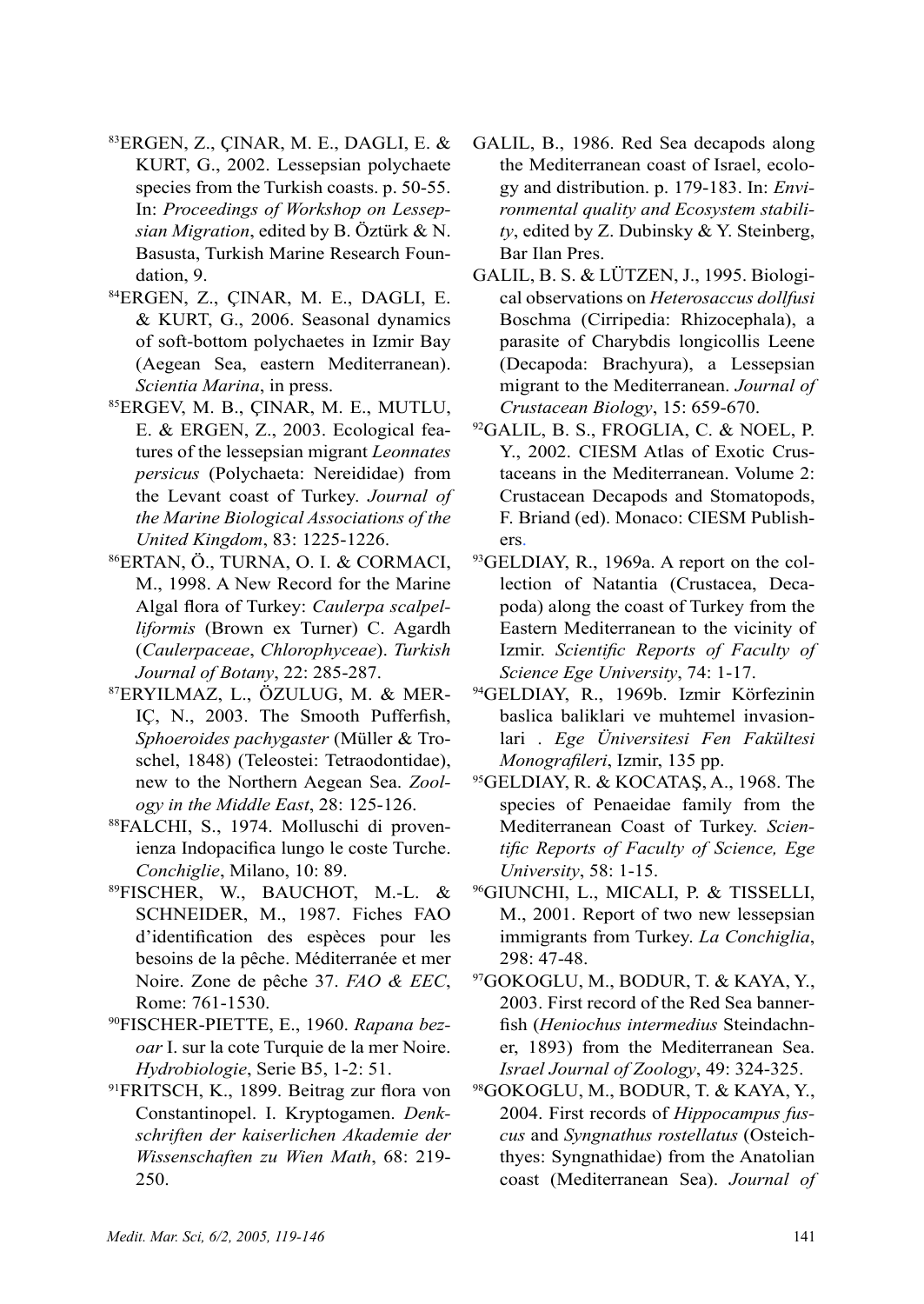*the Marine Biological Association of the United Kingdom*, 84: 1093-1094.

- GOLANI, D., 1998. Distribution of Lessepsian migrant fish in the Mediterranean. *Italian Journal of Zoology*, 65: 95-99.
- 99GRIPPA G., 1982. First record of *Leucosia signata* Paulson, 1875 from the South-Western Turkish coast (Decapoda, Brachyura, Leucosidae). *Quaderni del Laboratorio di Tecnologia della Pesca. Ancona*, 3: 335-338.
- 100GRUVEL, A., 1928. Répartition géographique de quelques crustacés comestibles sur les côtes d'Égypte et de Syrie. *Comptes rendus de la société de biogéographie*, 5: 45-46.
- 101GRUVEL, A., 1930. Les richesses marines et fluviales de la Syrie. *Explotation actuelle Avenir Revue Scientifique*, Paris, 68: 33-41.
- 102GÜCÜ, A.C., BINGEL, F., AVSAR, D. & UYSAL, N., 1994. Distribution and occurrence of Red Sea fish at the Turkish Mediterranean coast - northern Cilician Basin. *Acta Adriatica*, 34: 103-113.
- 103GÜNER, H., 1970. Ege Denizi sahil algleri üzerinde taksonomik ve ekolojik arastırma. *Ege Üniversitesi Fen Fakültesi Ilmi Raporlar Serisi*, 76: 1-77.
- 104GÜNER, H. & AYSEL, V., 1977. Izmir Körfezi'nde bulunan bazı *Ulva* türleri (*Chlorophyta*) hakkında taksonomik arastırma. *Ege Üniversitesi Fen Fakültesi Dergisi*, Seri B, 1: 241-251.
- 105GÜNER, H., AYSEL, V., SUKATAR, A. & ÖZTÜRK, M., 1985. Türkiye Ege Denizi Florası I. Mavi-Yesil, Yesil, Esmer Algler ve Kapalı Tohumlular. *Doga Bilim Dergisi*, A2, 9: 272-282.
- 106HOLTHUIS, L. B., 1961. Report on a collection of crustacea decapoda and stomatopoda from Turkey and the Balkans. *Zoologische Verhandelingen*, 47: 1-67.
- 107HOLTHUIS, L. B. & GOTTLIEB, E., 1956. Two interesting cabs (crustacea, decapoda, brachyura) from Mersin Bay, S.E. Turkey. *Zoologische Verhandelingen*, 21: 287-301.
- 108ISINIBILIR, M., TARKAN A. N. & KIDEYS, A. E., 2004. Decreased levels of the invasive ctenophore *Mnemiopsis* in the Sea of Marmara in 2001. p. 155-165. In: *The Invasion of the Black, Mediterranean and Caspian Seas by the American Ctenophore, Mnemiopsis leidyi Agassiz: A Multidisciplinary Perspective*, edited by H. Dumont, T. Shiganova & U. Niermann, Kluwer Academic Publishers, Dordrecht, The Netherlands.
- 109KATAGAN. T., 1983.Türkiye'nin Ege Denizi littoral kumase'leri üzerine sistematik ve ekolojik arastırmalar. *Ege University Faculty of Science Journal*, Serie B, 6: 9-18.
- <sup>110</sup>KATAGAN, T. , KOCATAŞ, A., ZENGIN, M. & ATES, A. S., 2004. An Indo-Pacific stomatopod from the Sea of Marmara: *Erugosquilla massavensis* (Kossmann, 1880). *Crustaceana*, 77: 381-383.
- 111KAYA, M., MATER, S. & BENLI, H. A., 1992. A new Indo-Pacific gobiid fish *Oxyurichthys papuensis* (Val., 1837) for eastern Mediterranean coasts of Turkey. *Rapport de la Commission Internationale Exploration de la Mer Méditerranée*, 33: 298.
- 112KAYA, M., MATER, S. & KORKUT, A. Y., 1998. A new grey mullet species "*Mugil so-iuy* Basilewsky" (Teleostei: Mugilidae) from the Aegean coast of Turkey. *Turkish Journal of Zoology*, 22: 303-306.
- KIDEYS, A. E., 2002. Fall and rise of the Black Sea ecosytem. Science, 297: 1482- 1484.
- 113KIDEYS, A. E. & GÜCÜ, A. C., 1995. *Rhopilema nomadica*: A poisonous indopacific scyphomedusan new to the Mediterranean coast of Turkey. *Israel Journal of Zoology*, 41: 615-617.
- 114KIDEYS, A. E. & NIERMANN, U., 1994. Occurrence of *Mnemiopsis* along the Turkish coasts (from northeastern Mediterranean to Istanbul). *ICES Journal of Marine Science*, 51:423-427.
- 115KIDEYS, A. E., & ROMANOVA, Z.,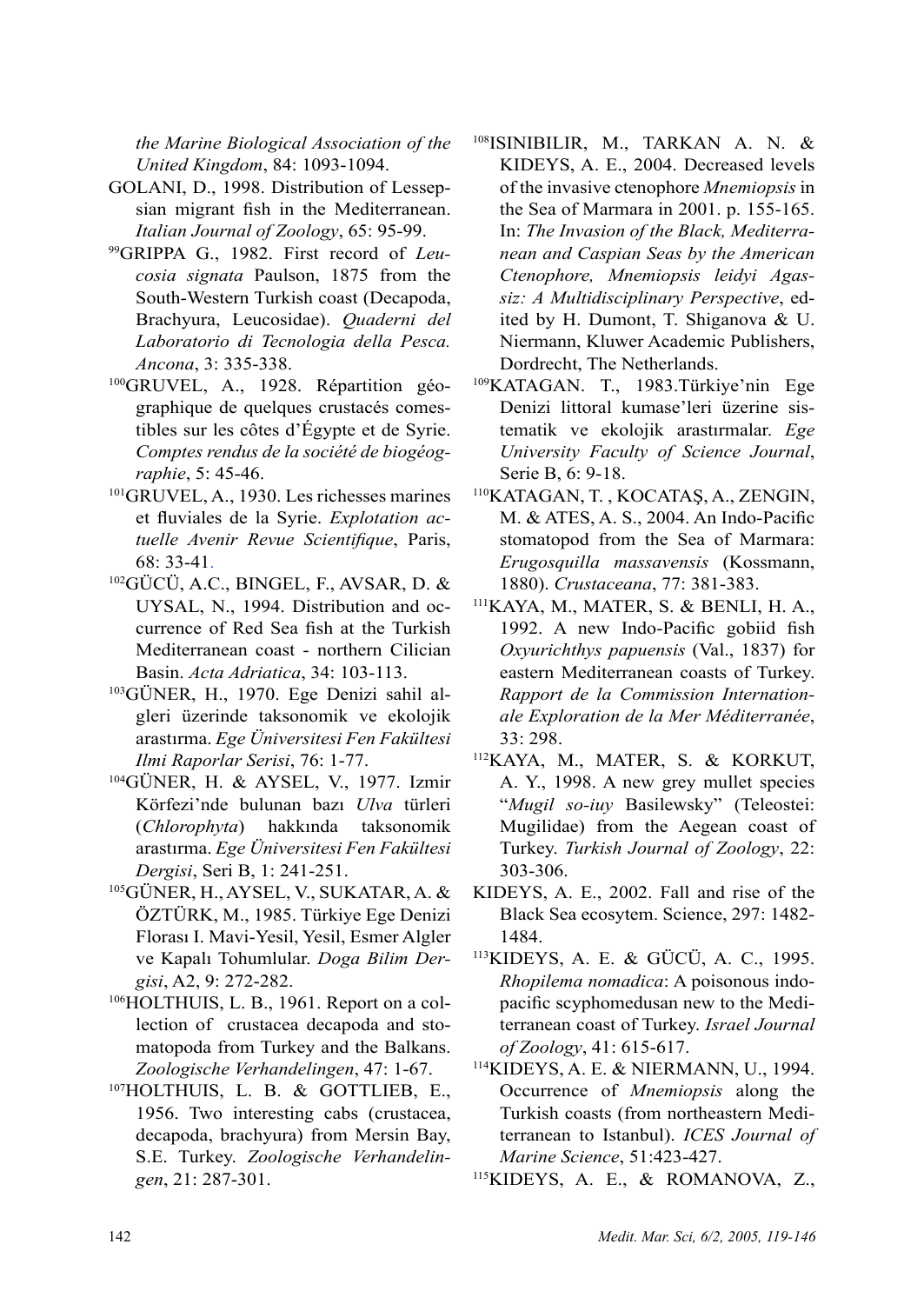2001. Distribution of gelatinous macrozooplankton in the southern Black Sea during 1996-1999. *Marine Biology*, 139: 535-547.

- 116KINZELBACH, R., 1985. Lesseps'sche wanderung: neue stationen von muscheln (Bivalvia: Anisomyaria). *Archiv für Molluskenkunde*, 115: 273-278.
- 117KNIGHT-JONES, P., KNIGHT-JONES, W. & ERGEN, Z., 1991. Sabelliform polychaetes, mostly from Turkey's Aegean coast. *Journal of Natural History*, 25: 837-858.
- KOÇAK, F., ERGEN, Z. & ÇINAR, M. E., 1999. Fouling organisms and their developments in a polluted and an unpolluted marina in the Aegean Sea (Turkey). *Ophelia*, 50:1-20.
- 118KOCATAŞ, A., 1976. Tanaiidaces et Isopodes recuillis dans le golfe d'Izmir, Turquie. *Crustaceana*, 30: 68-72.<br><sup>119</sup>KOCATAS, A., 1978. Contribution a
- l'etude des peuplements des horizons superieurs de substrat rocheux du Golfe d'Izmir. *Scientific Monographs of the Faculty of Science, Ege University*, 12: 1-93.
- <sup>120</sup>KOCATAŞ, A., 1981. Liste preliminiaire et repartition des Crustacea Decapodes des eaux Turques. *Rapport de la Commission Internationale Exploration de la Mer Méditerranée*, 27: 161-162.
- <sup>121</sup>KOCATAŞ, A. & KATAGAN, T., 1978. Türkiye denizlerinin littoral bentik amphipod'lari ve yayilislari. *TÜBITAK Temel Bilimler Arastirma Grubu*, Proje No.TBAG-223, 63 p.
- <sup>122</sup>KOCATAŞ, A. & KATAGAN, T., 1994. Impact of Lessepsian Decapod and Stomatopod species on the biodiversity of the Turkish Seas. *XII. Ulusal Biyoloji kongresi*: 290-294.
- <sup>123</sup>KOCATAŞ, A., KORAY, T., KAYA, M. & KARA, O. F., 1993. Review of the fishery resources and their environment in the Sea of Marmara.General Fisheries *Council for The Mediterranean, Studies and Reviews*, 64: 87-143.
- 124KORAY, T., 1984. The occurrence of redtides and causative organisms in Izmir Bay. *Ege Universitesi Fen Fakültesi Der-*
- *gisi*, Seri B, 1: 75-83. 125KORAY, T., 1987. One-celled microplankton species of Izmir Bay (Aegean Sea): A species list and a comparison with the records of adjacent regions. *Doga, Turkish Journal of Biology*, 11: 130-146.
- <sup>126</sup>KOSSWIG, C., 1950. Erythraische fische im Mittelmeer und an der grenze der Agais. *Syllegomena Biologica*, *Festschrift Kleinschmidt*: 203 -212.
- 127KOSSWIG, C., 1956. Facts and problems offered by the erythrean invaders into the Mediterranean. *Balik ve Balikcilik*, 4: 31-37.
- 128KUMLU, M., EROLDOGAN, O. T., AK-TAS, M. & GÖÇER, M., 2002. New Records: A new shrimp record for the Turkish Seas: *Melicertus hator* (Burkenroad, 1959) (Penaeidae: Crustacea). *Israel Journal of Zoology*, 48: 246-247.
- 129LINDNER, G., 1987. Interessante Schneckenfunde an der Südtürkischen Mittelmeerküste (Reisemitbringsel der Familie SCHMIDT, Feldkirchen). *Club Conchylia Informationen*, 19 : 32-43.
- MACK, R. N., SIMBERLOFF, D., LONDS-DALE, W. M., EVANS, H., CLOUT, M. & BAZZAZ, F.A., 2000. Biotic invasions: causes, epidemiology, global consequences, and control. *Ecological Applications*, 10: 689-710.
- <sup>130</sup>MATER, S. & BILECENOĞLU, M., 1999. Türkiye deniz baliklari. p. 790- 808. In: *Genel Zoocografya ve Türkiye Zoocografyasi*, edited by A. Demirsoy, Meteksan Matbaasi, Ankara.
- 131MATER, S. & KAYA, M., 1987. Türkiye'nin Akdeniz sularinda yeni kaydedilen üç balik türü, *Sudis hyalina* Rafinesque, *Pelates quadrilineatus* (Bloch), *Apogon nigripinnis* Cuvier (Teleostei) hakkinda. *Doga, Türk Zooloji Dergisi*, 11: 45-49.
- 132MERIÇ, E., AVSAR, N. & BERGIN, F., 2004. Benthic foraminifera of eastern Aegean Sea (Turkey) Systematics and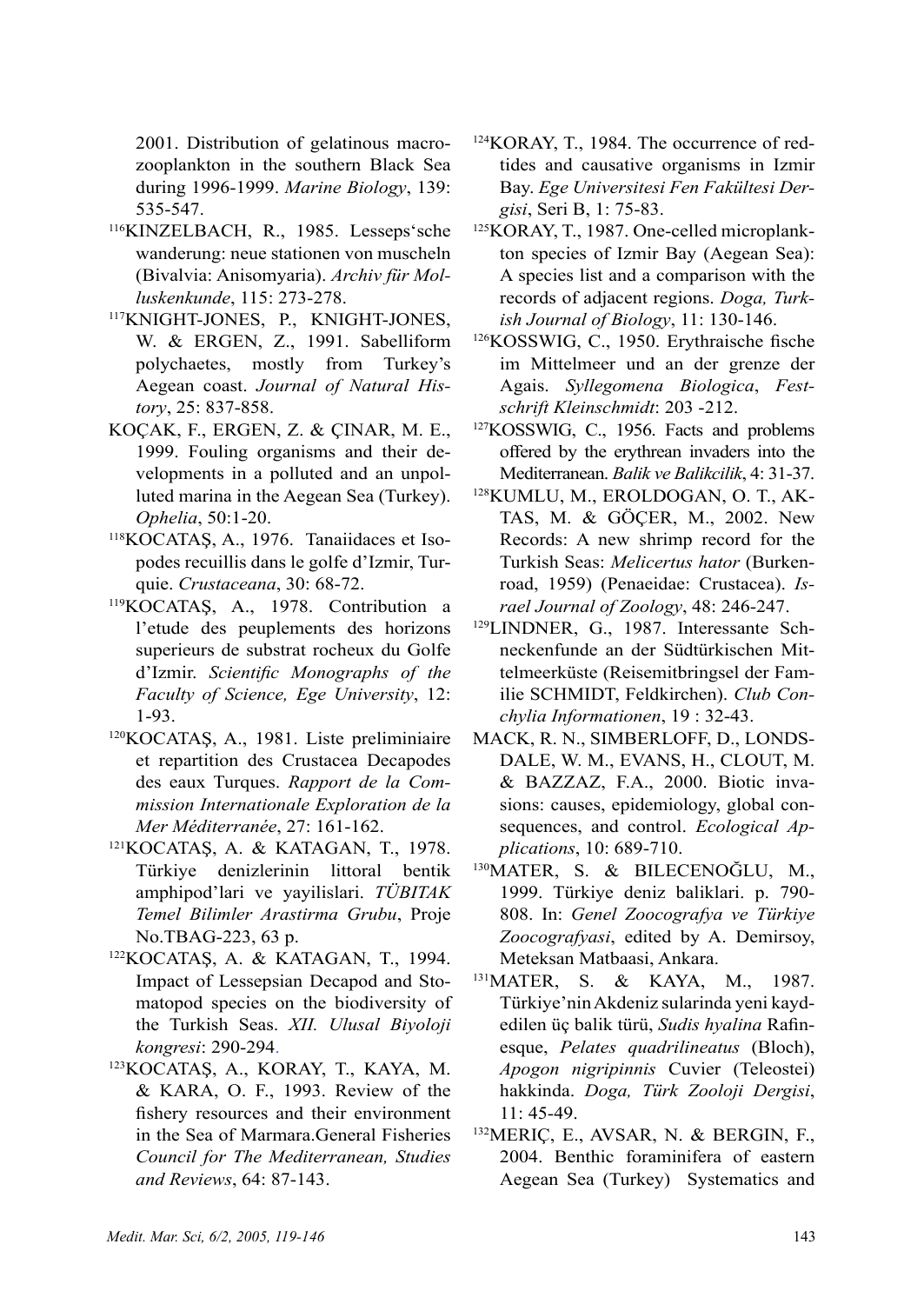Autoecology. *Turkish Marine Research* 

- <sup>133</sup>MERIÇ, E., AVSAR, N., BERGIN, F. & YOKES, B., 2002. The prolification of *Amphistegina* (Lessepsian migrants) population at three-islands (Uçadalar, Antalya), a new observation from the Turkish Mediterranean coast. p. 27-34. In: *Proceedings of Workshop on Lessepsian Migration*, edited by B. Öztürk & N. Basusta, Turkish Marine Research Foundation, 9.
- 134MICALI, P. & PALAZZI, S., 1992. Contributo Alla Conoscenza Dei Pyramidellidae Della Turchia, Con Segnalazione di Due Nuove Immigrazioni Dal Mar Rosso. *Bolletino Malacologico*, 28: 83-90.
- 135MIENIS, H. K., 2004. New data concerning the presence of lessepsian and indopacific migrants among the molluscs in the Mediterranean Sea with emphasize on the situation in Israel. p. 117-131. In: *1st National Malacology Congres*s, Izmir, edited by B. Öztürk & A. Salman, Turkish Marine Research Foundation Press.
- 136MONOD, T., 1930. Über einige indopazifische Decapoden der Meeresfauna Syriens. *Zoologischer Anzeiger*, 92: 135- 141.
- 137MUTLU, E., BINGEL, F., GÜCÜ, A.C., MELNIKOV, V. V., NIERMANN, U., OSTR, N. A. & ZAIKA, V. E., 1994. Distribution of new invader *Mnemiopsis* sp. and the resident *Aurelia aurita* and *Pleurobranchia pileus* populations in the Black Sea in the years 1991-1993. *ICES Journal of Marine Science*, 51: 407-421.<br><sup>138</sup>NICOLAY, K. & ROMAGNA-MANOJA,
- E., 1983. *Strombus (Conomurex) decorus raybaudii* n. ssp. *La Conchiglia*, 174- 175: 20-21.
- 139NIEDERHÖFER, H., ENZENROSS, L & ENZENROSS, R, 1991. Neue Erkenntnisse über die Ausbreitung von "Lesseps'schen Einwanderen" (Mollusca) an der Türkischen Mittelmeerküste. *Club Conchylia Informationen*, 13: 94-108.

OCCHIPINTI AMBROGI, A., 2001. Trans-

fer of marine organisms: a challenge to the conservation of coastal biocoenoses. *Aquatic Conservation: Marine and Freshwater Ecosystems*, 11: 243-251.

- 140ØKSNEBJERG, B., ENZENROSS, R. & ENZENROSS, L., 1997. First record of Rhizocephala (Crustacea: Cirripedia) from Turkish waters, with notes on Lessepsian migration. *Stuttgarter Beiträge zur Naturkunde*, Serie A (Biologie), 55: 1-7.
- OKUDAN, E. S., YURDABAK, F., TUNC-ER, S., ERDEMIR, C. C. & AYSEL, V., 2002. The distribution of *Caulerpa racemosa* (Forskkål) J. Agard on the coast of Turkey. p. 46-49. In: *Proceedings of Workshop on Lessepsian Migration*, edited by B. Öztürk & N. Basusta, Turkish Marine Research Foundation, 9.
- 141ÖNEN, M., 1983. The qualitative and quantitative investigation of the macrobenthic fauna found in the soft substratum of the Urla Harbour. *Ege University Faculty of Science Journal*, 6: 29-39.
- 142ÖNEN, M., ERGEN, Z., KATAGAN, T. & ÇINAR, M.E., 1998. Güllük Lagünü bentik organizmalarının mevsimsel dinamigi. *XIV Ulusal Biyoloji Kongresi*, Samsun, 2: 203-226.
- ÖZCAN, T., ÖZCAN, G. & AKYURT, I., 2003. Iskenderun Korfezi kiyisindaki kentsel alanda yengeç tuketim ve satin alma davranislari uzerine bir arastirma. *XII. Ulusal Su Urunleri Sempozyumu*: 546-549.
- 143ÖZTIG, F., 1957. Erdek sahillerinin deniz vejetasyonu hakkında. *Türk Biyoloji Dergisi*, 7: 12-13.
- 144ÖZTÜRK, B. & POUTIERS, J. M., 2005. *Fulvia fragilis* (Bivalvia: Cardiidae): a lessepsian mollusc species from Izmir Bay (Aegean Sea). *Journal of the Marine Biological Association of the United Kingdom*, 85: 351-356.
- 145ÖZTÜRK, M., 1993. Türkiye'nin Ege ve Akdeniz Kıyılarındaki *Chordariales* ve *Sporochnales* (*Phaeophyta*) üyelerinin yayılımı ve taksonomisi. *Turkish Journal*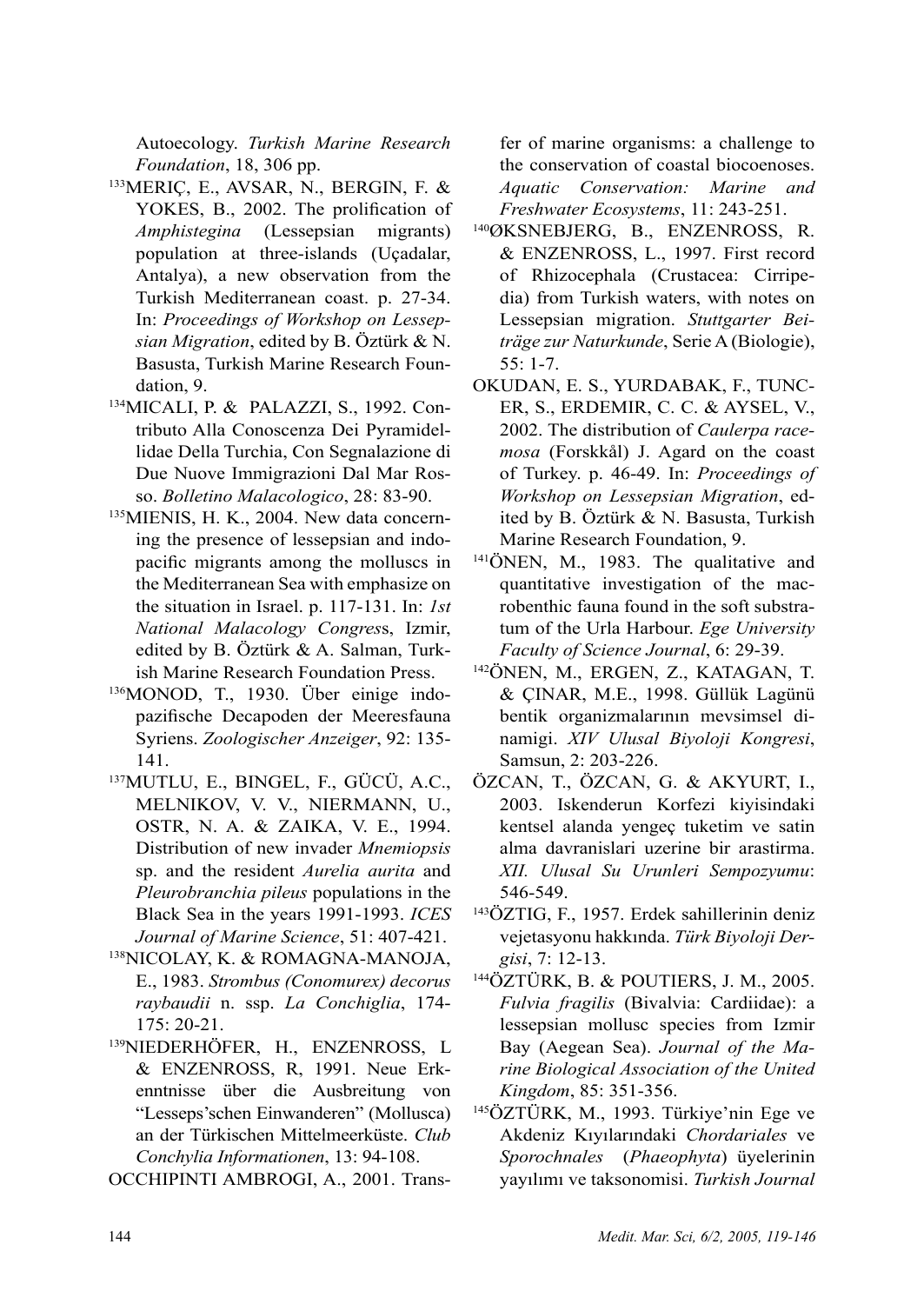*of Botany*, 17: 237-247.

- 146ÖZTÜRK, M. & GÜNER, H., 1986. Türkiye'nin Ege ve Akdeniz Kıyılarındaki Ectocarpales (Phaeophyta) üyelerinin yayılımı ve taksonomisi. *Turkish Journal of Botany*,10: 459-472.
- ÖZTÜRK, B. & CAN, A., 2006. Indo-Pacific Gastropod Species in the Levantine and Aegean Seas. *Aquatic Invasions*, 1: in press.
- 147PALAZZI, S., 1993. Ci sono due *Zafra* in mediterraneo, ma come si chiamano? *Notiziario del CISMA*, 14: 13-18.
- POR, F. D., 1978. Lessepsian migration-the influx of Red Sea biota into the Mediterranean by way of the Suez Canal. Springer, Berlin, 228 pp.
- 148QUATREFAGES, M. A., 1865. Histoire naturelle des Annélides marins et d'eau douce, Annélides et Gephyriens, 2. Sedentaira (Paris), 562 pp.
- 149RULLIER, F., 1963. Les Annélides polychètes du Bosphore, de la Mer de Marmara et de la Mer Noire, en relation avec celles de la Méditerranée. *Extrait des Rapports et Procès-verbaux des réunions de la CIESM*, 17: 161-260.
- 150SALMAN, A., 2002. New report of the loliginid squid *Sepioteuthis lessoniana* Lesson, 1830 in the Mediterranean. *Israel Journal of Zoology*, 48: 249-250.
- 151SALMAN, A., KATAGAN, T. & BO-LETZKY, S. von, 1999. New Cephalopod molluscs in the eastern Mediterranean: previously unnoted species or recent migrants? *Vie et Milieu*, 49: 11-17.
- 152SCHNIEBS, K., 2000. Erster Nachweis einer Stomatelliden-Art im Mittelmeer (Gastropoda: Prosobranchia). *Malakologische Abhandlungen*, 20: 99-100.
- 153STOCK, J. H., 1962. Some Turkish pycnogonid records. *Entomologische Berichten*, 22: 218-219.<br><sup>154</sup>SWENNEN, C., 1961. On a collection of
- Opisthobranchia from Turkey. *Zoologische Mededelingen*, 38: 41-75.
- 155TARKAN, A. N., ISINIBILIR, M. & ERK, M. H., 2001. Dominant zooplankton species in the waters of the northern

GökÇeada. *Ulusal Ege Adalari 2001 Toplantisi Bildiriler Kitabi, Turkish Marine Research Foundation*, Istanbul: 59-70.

- <sup>156</sup>TASKAVAK, E., BILECENOĞLU, M., BASUSTA, N. & MATER, S., 2000. Occurrence of *Pteragogus pelycus* Randall, 1981 (Teleostei: Labridae) and *Petroscirtes ancylodon* Rüppell, 1838 (Teleostei: Blenniidae) on the eastern Mediterranean coast of Turkey. *Acta Adriatica*, 41: 53-58.
- 157TOKLU, B. & SARIHAN, E., 2003. The Copepoda and Cladocera (Crustacea) Fauna along the Yumurtalik-Botas coastline in Iskenderun Bay. *Ege University Journal of Fisheries and Aquatic Sciences*, 20: 63-68.
- 158TRINGALI, L., 1994. Levant Sea: A new lessepsian host of the genus *Sticteulima* F. C. Laseron, 1955. *La Conchiglia*, 273: 57-58.
- 159TRINGALI, L. & VILLA, R., 1990. Rinvenimenti malacologici dalle coste Turche (Gastropoda, Polyplacophora, Bivalvia). *Notiziario del CISMA*, 11: 33-41.
- 160TURKOGLU, M. & KORAY, T., 2002. Phytoplankton species'succession and nutrients in the southern Black Sea (Bay of Sinop). *Turkish Journal of Botany*, 26: 235-252.
- 161TURNA, I., CORMACI, M. & FUR-NARI, G., 2000. First Record of *Botryocladia madagascariensis* G. Feldmann (*Rhodymeniaceae*, *Rhodophyceae*) from the Gulf of Antalya (Mediterranean coast of Turkey). *Plant Biosysytems*, 134: 111-
- 115. 162ÜNAL, A., 1970. Türkiye sahillerinde yetisen deniz alglerinin sistematigi, Ankara, 64 p.
- 163ÜNAL, E., SHMELEVA, A. A. & KIDEYS, A. E., 2002. Three new species of *Acartia* (Copepoda, Calanoida) from the northeastern Levantine Basin. p. 35-45. In: *Proceedings of Workshop on Lessepsian Migration*, edited by B. Öztürk & N. Basusta, Turkish Marine Research Foundation, 9.